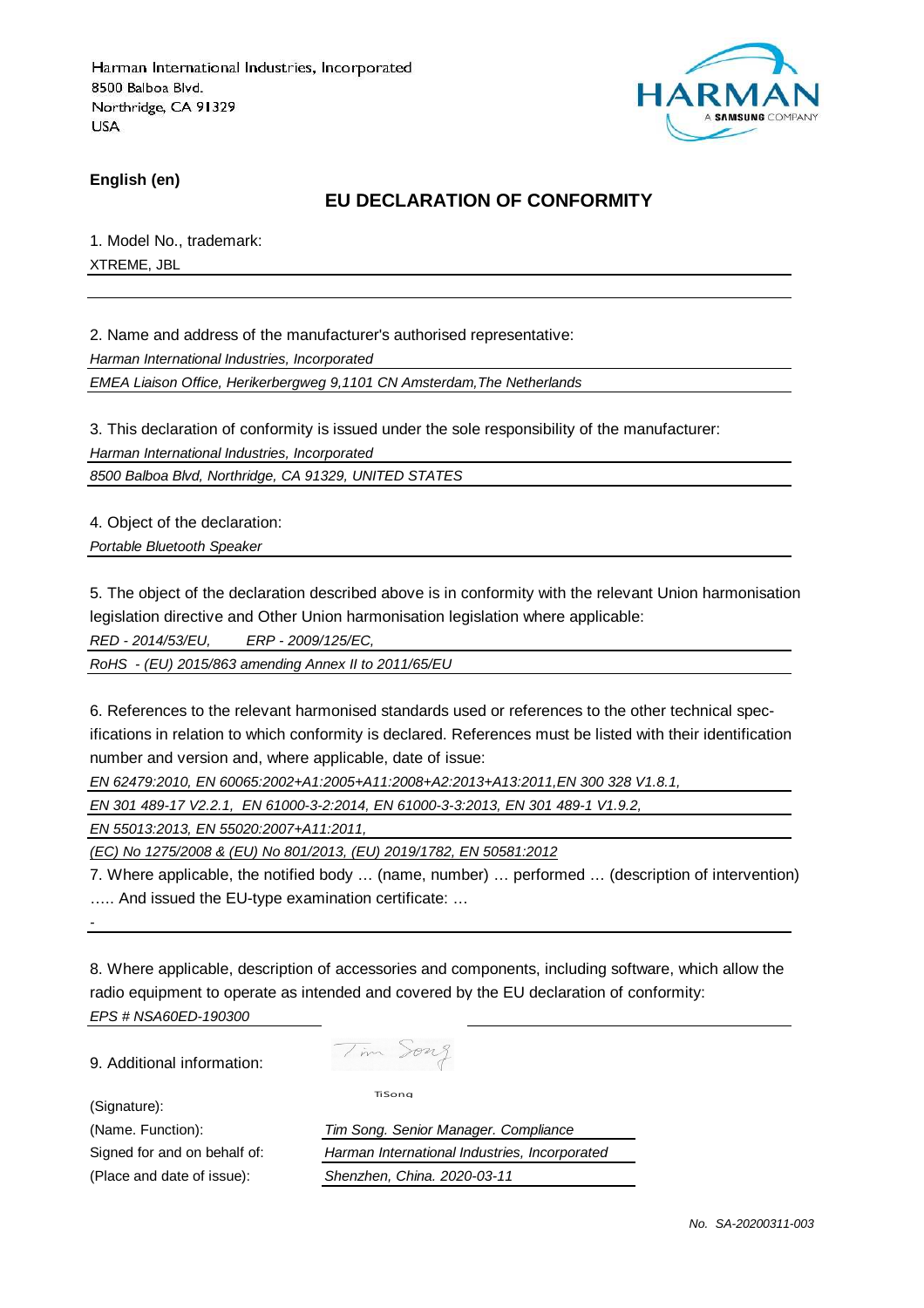#### **ANNEX I Energy efficiency for external power supplies**

| Manufacturer                            | Harman International Industries, Incorporated         |  |
|-----------------------------------------|-------------------------------------------------------|--|
| <b>Address</b>                          | 8500 Balboa Blvd, Northridge, CA 91329, UNITED STATES |  |
| Model identifier                        | NSA60ED-190300                                        |  |
| Input voltage(VAC)                      | 100-240                                               |  |
| Input AC frequency(Hz)                  | 50/60                                                 |  |
| Output voltage(V)                       | 19.0                                                  |  |
| Output current(A)                       | 3.0                                                   |  |
| Output power(Watts)                     | 57.0                                                  |  |
| Average active efficiency(%) @230V      | 90.6                                                  |  |
| Efficiency at low load (10 %) (%) @230V | 86.3                                                  |  |
| No-load power consumption(Watts) @230V  | 0.09                                                  |  |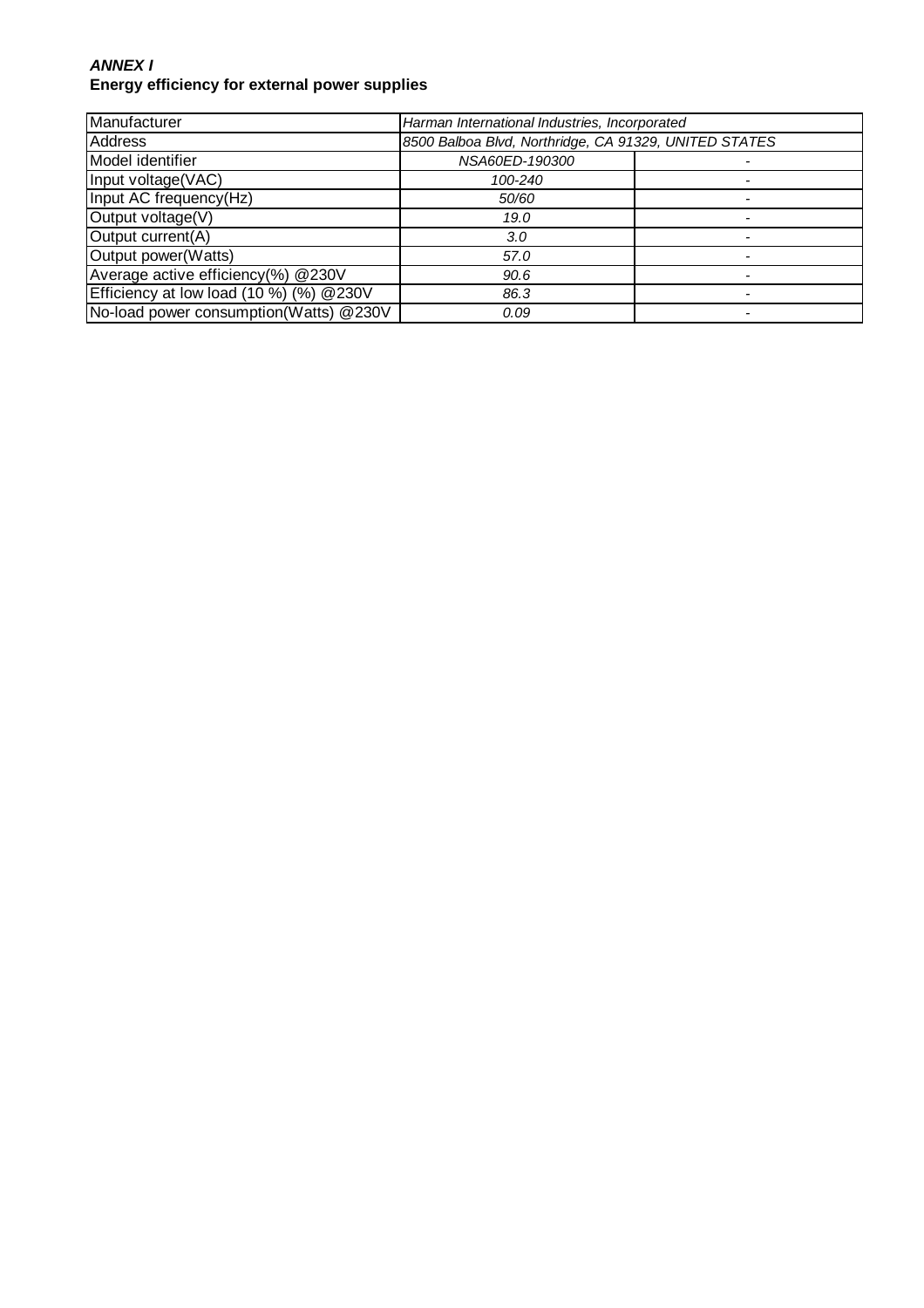

**Български (bg)**

## **ЕС ДЕКЛАРАЦИЯ ЗА СЪОТВЕТСТВИЕ**

1.Модел No., търговска марка : XTREME, JBL

2. Име и адрес на производителя или на неговия упълномощен представител: Harman International Industries, Incorporated EMEA Liaison Office, Herikerbergweg 9,1101 CN Amsterdam,The Netherlands

3. Настоящата декларация за съответствие е издадена на отговорността на производителя: Harman International Industries, Incorporated

8500 Balboa Blvd, Northridge, CA 91329, UNITED STATES

4. Предмет на декларацията: Portable Bluetooth Speaker

5. Предметът на декларацията, описан по-горе, отговаря на съответното законодателство на Съюза за хармонизация Директива и Друго законодателство на Съюза за хармонизация, когато е приложимо: RED - 2014/53/EU, ERP - 2009/125/EC,

RoHS - (EU) 2015/863 amending Annex II to 2011/65/EU

6. Позоваване на използваните хармонизирани стандарти или позоваване на други технически спецификации, по отно отношение на които се декларира съответствие.При позоваването трябва да се посочва техният идентификационен номер и версията им и,ако е приложимо,дата на издаване: EN 62479:2010, EN 60065:2002+A1:2005+A11:2008+A2:2013+A13:2011,EN 300 328 V1.8.1,

EN 301 489-17 V2.2.1, EN 61000-3-2:2014, EN 61000-3-3:2013, EN 301 489-1 V1.9.2,

EN 55013:2013, EN 55020:2007+A11:2011,

(EC) No 1275/2008 & (EU) No 801/2013, (EU) 2019/1782, EN 50581:2012

7. Когато е приложимо, нотифицираният орган… (наименование, номер)… извърши … (описание на извършеното) … и издаде сертификата за ЕС изследване на типа: …

8. Когато е приложимо, описание на принадлежностите и компонентите, включително софтуер, които позволяват на радиосъоръжението да работи по предназначение и които са обхванати от ЕС декларацията за съответствие:

EPS # NSA60ED-190300

9. Допълнителна информация:

(подпис):

-

(място и дата на издаване): Shenzhen, China. 2020-03-11

Tim Song

(име, длъжност): Tim Song. Senior Manager. Compliance Подписано за и от името на: Harman International Industries, Incorporated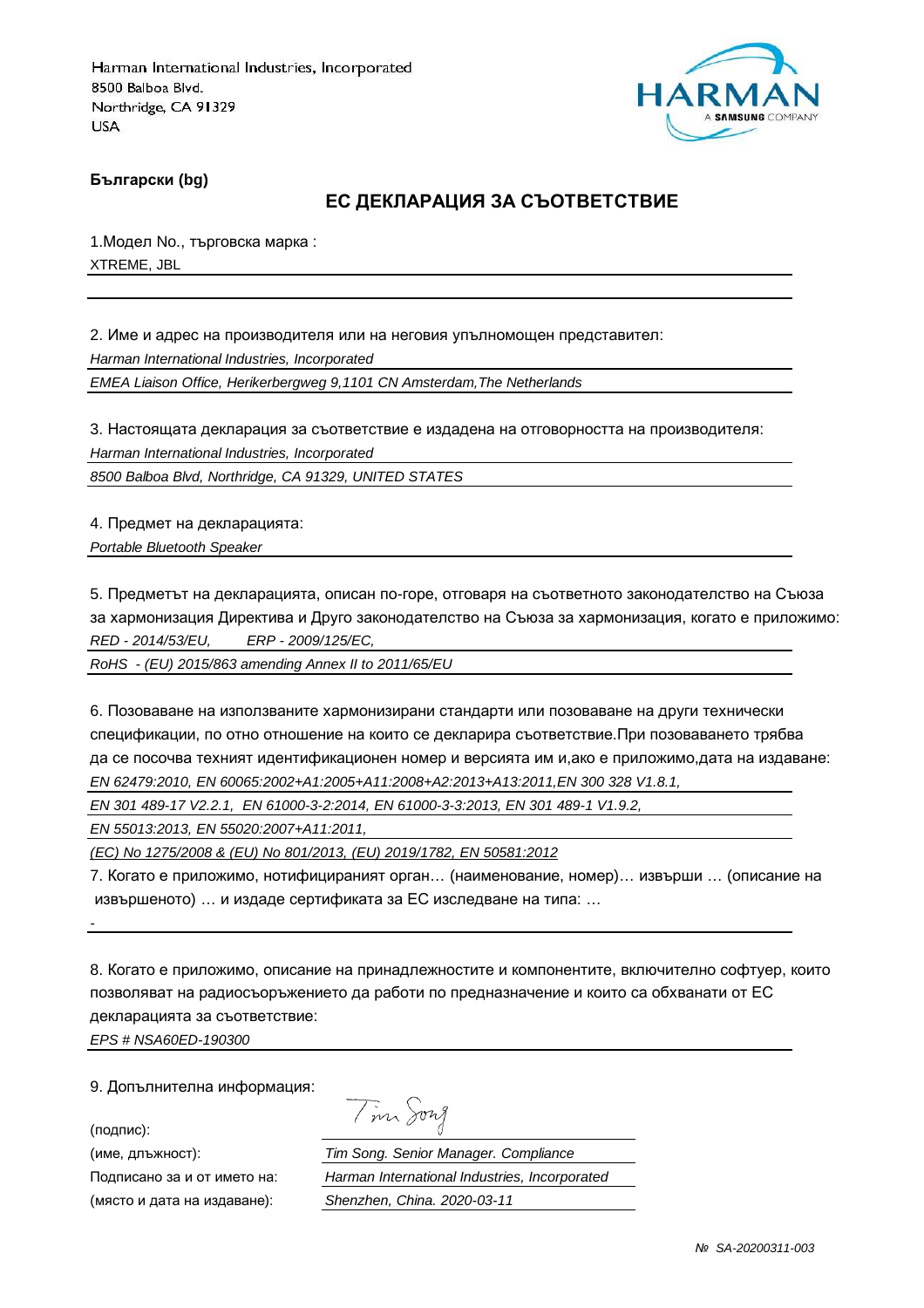#### *ПРИЛОЖЕНИЕ* **I енергийна ефективност за външни електрозахранващи устройства**

| Наименование производителя           | Harman International Industries, Incorporated         |  |
|--------------------------------------|-------------------------------------------------------|--|
| адрес                                | 8500 Balboa Blvd, Northridge, CA 91329, UNITED STATES |  |
| Идентификатор на модела              | NSA60ED-190300                                        |  |
| Входно напрежение(VAC)               | 100-240                                               |  |
| Честота на входния променлив ток(Hz) | 50/60                                                 |  |
| Изходно напрежение(V)                | 19.0                                                  |  |
| Изходен ток(А)                       | 3.0                                                   |  |
| Изходна мощност(Watts)               | 57.0                                                  |  |
| Среден КПД в работен режим(%) @230V  | 90.6                                                  |  |
| КПД при малък товар (10 %) (%) @230V | 86.3                                                  |  |
| Консумирана мощност на празен ход    |                                                       |  |
| (Watts) @230V                        | 0.09                                                  |  |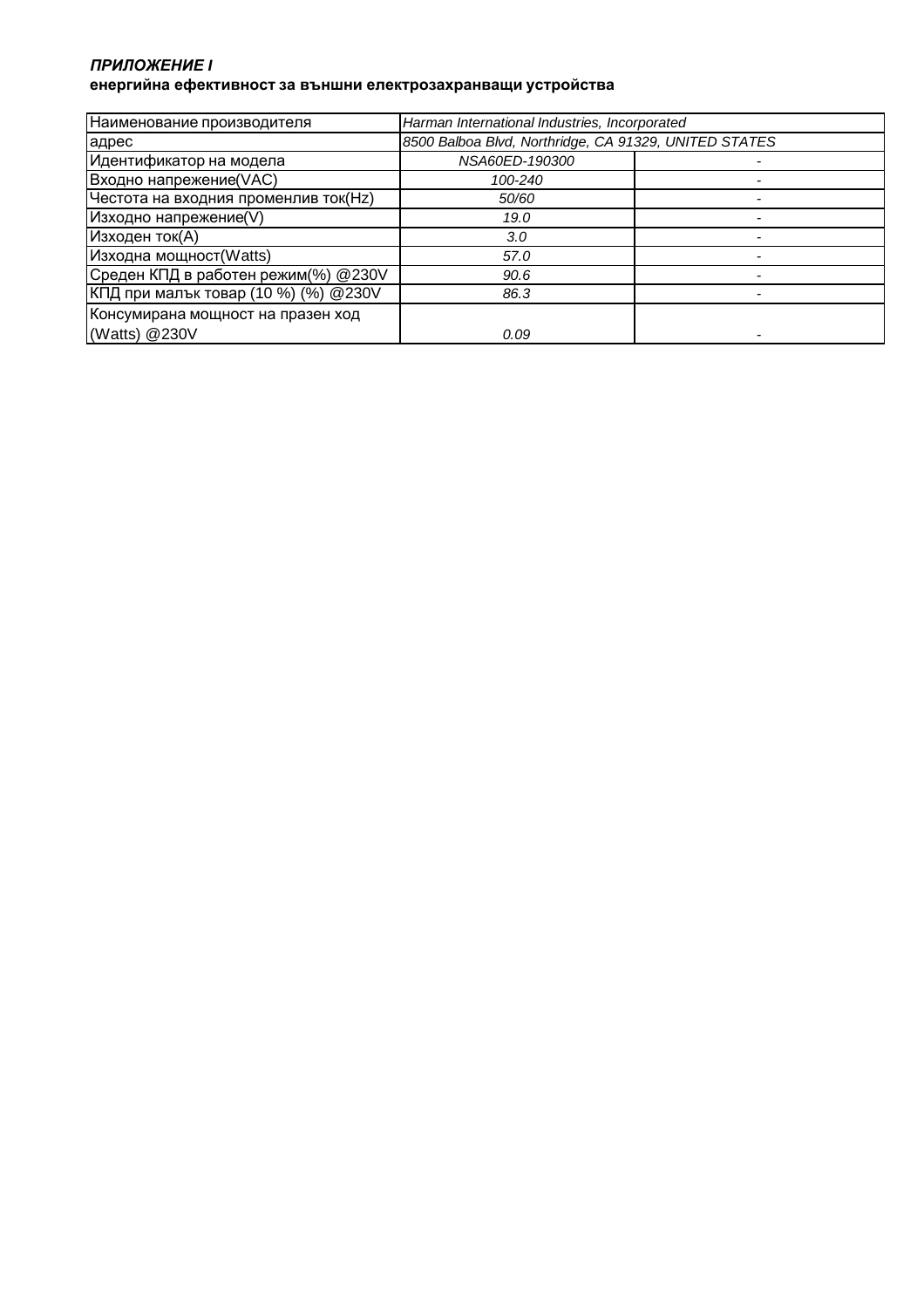

**Deutsch (de)**

## **EU-KONFORMITÄTSERKLÄRUNG**

1. Modell Nr., Handelsmarke: XTREME, JBL

2. Name und Anschrift des Herstellers oder seines Bevollmächtigten: Harman International Industries, Incorporated EMEA Liaison Office, Herikerbergweg 9,1101 CN Amsterdam,The Netherlands

3. Die alleinige Verantwortung für die Ausstellung dieser Konformitätserklärung trägt der Hersteller: Harman International Industries, Incorporated

8500 Balboa Blvd, Northridge, CA 91329, UNITED STATES

4. Gegenstand der Erklärung Portable Bluetooth Speaker

5. Der oben beschriebene Gegenstand der Erklärung erfüllt die einschlägigen Harmonisierungsrecht -svorschriften der Union Richtlinie und gegebenenfalls weitere Harmonisierungsrechtsvorschriften der Union: RED - 2014/53/EU, ERP - 2009/125/EC,

RoHS - (EU) 2015/863 amending Annex II to 2011/65/EU

6.Angabe der einschlägigen harmonisierten Normen, die zugrunde gelegt wurden, oder Angabe der anderen technischen Spezifikationen, bezüglich derer die Konformität erklärt wird: Dabei müssen die jeweilige Kennnummer,die angewandte Fassung und gegebenenfalls das Ausgabedatum angegeben werden: EN 62479:2010, EN 60065:2002+A1:2005+A11:2008+A2:2013+A13:2011,EN 300 328 V1.8.1,

EN 301 489-17 V2.2.1, EN 61000-3-2:2014, EN 61000-3-3:2013, EN 301 489-1 V1.9.2,

EN 55013:2013, EN 55020:2007+A11:2011,

(EC) No 1275/2008 & (EU) No 801/2013, (EU) 2019/1782, EN 50581:2012

7. Falls zutreffend — Die notifizierte Stelle … (Name, Kennnummer) hat … (Beschreibung ihrer Mitwirkung) … und folgende EU-Baumusterprüfbescheinigung ausgestellt:

8.Falls vorhanden — Beschreibung des Zubehörs und der Bestandteile einschließlich Software,die den bestimmungsgemäßen Betrieb der Funkanlage ermöglichen und von der EU-Konformitätserklärung erfasst werden:

EPS # NSA60ED-190300

9. Zusatzangaben

(Unterschrift):

-

Tim Song

(Name, Funktion): Tim Song. Senior Manager. Compliance Unterzeichnet und im Namen von: Harman International Industries, Incorporated (Ort und Datum der Ausstellung): Shenzhen, China. 2020-03-11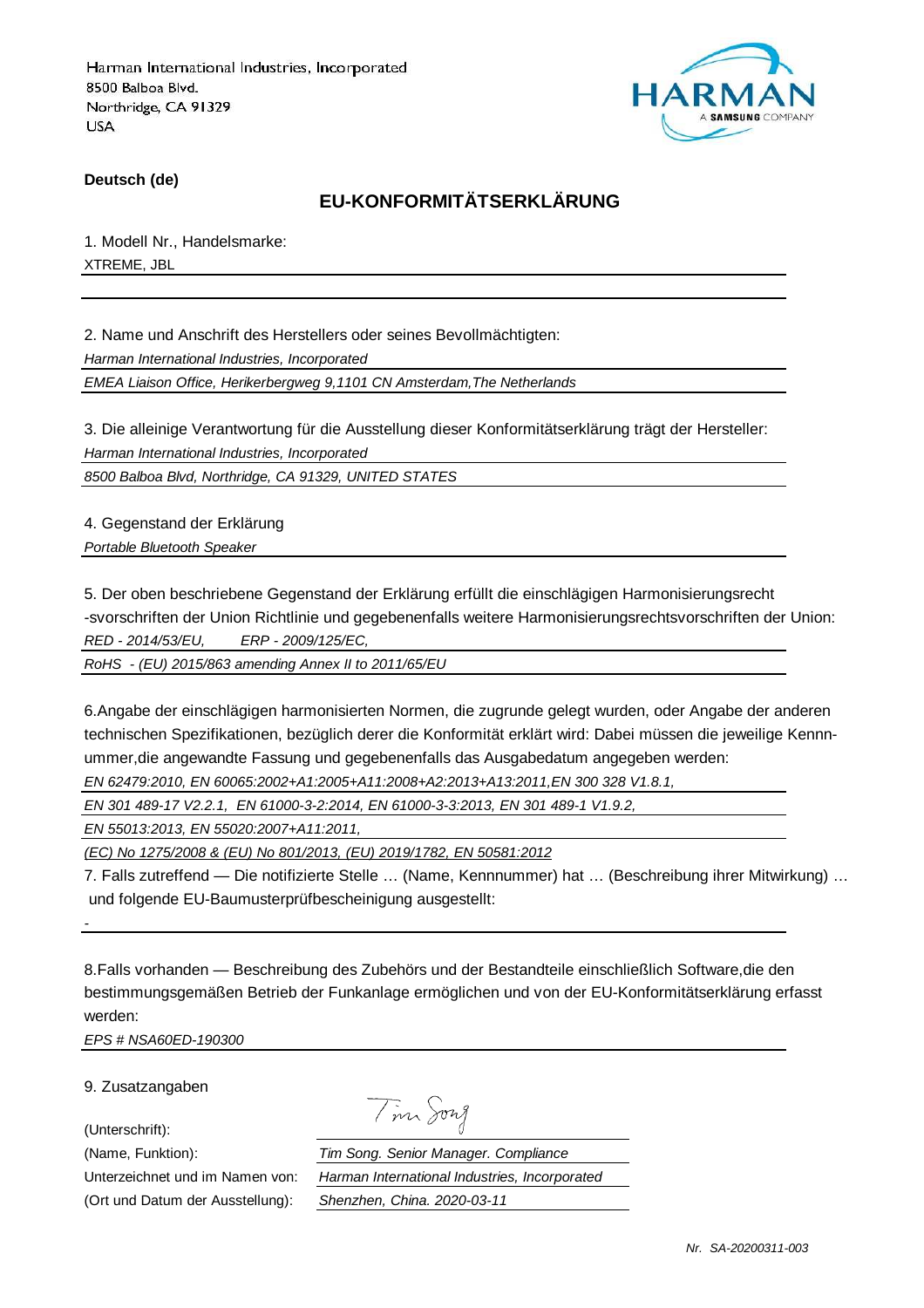#### **ANHANG I Energieeffizienz an externe Netzteile**

| Name des Herstellers                       | Harman International Industries, Incorporated         |  |
|--------------------------------------------|-------------------------------------------------------|--|
| Anschrift                                  | 8500 Balboa Blvd, Northridge, CA 91329, UNITED STATES |  |
| Modellkennung                              | NSA60ED-190300                                        |  |
| Eingangsspannung(VAC)                      | 100-240                                               |  |
| Eingangswechselstromfrequenz(Hz)           | 50/60                                                 |  |
| Ausgangsspannung(V)                        | 19.0                                                  |  |
| Ausgangsstrom(A)                           | 3.0                                                   |  |
| Ausgangsleistung (Watts)                   | 57.0                                                  |  |
| Durchschnittliche Effizienz im Betrieb(%)  |                                                       |  |
| @230V                                      | 90.6                                                  |  |
| Effizienz bei geringer Last (10%) (%)@230V | 86.3                                                  |  |
| Leistungsaufnahme bei Nulllast(Watts)      |                                                       |  |
| @230V                                      | 0.09                                                  |  |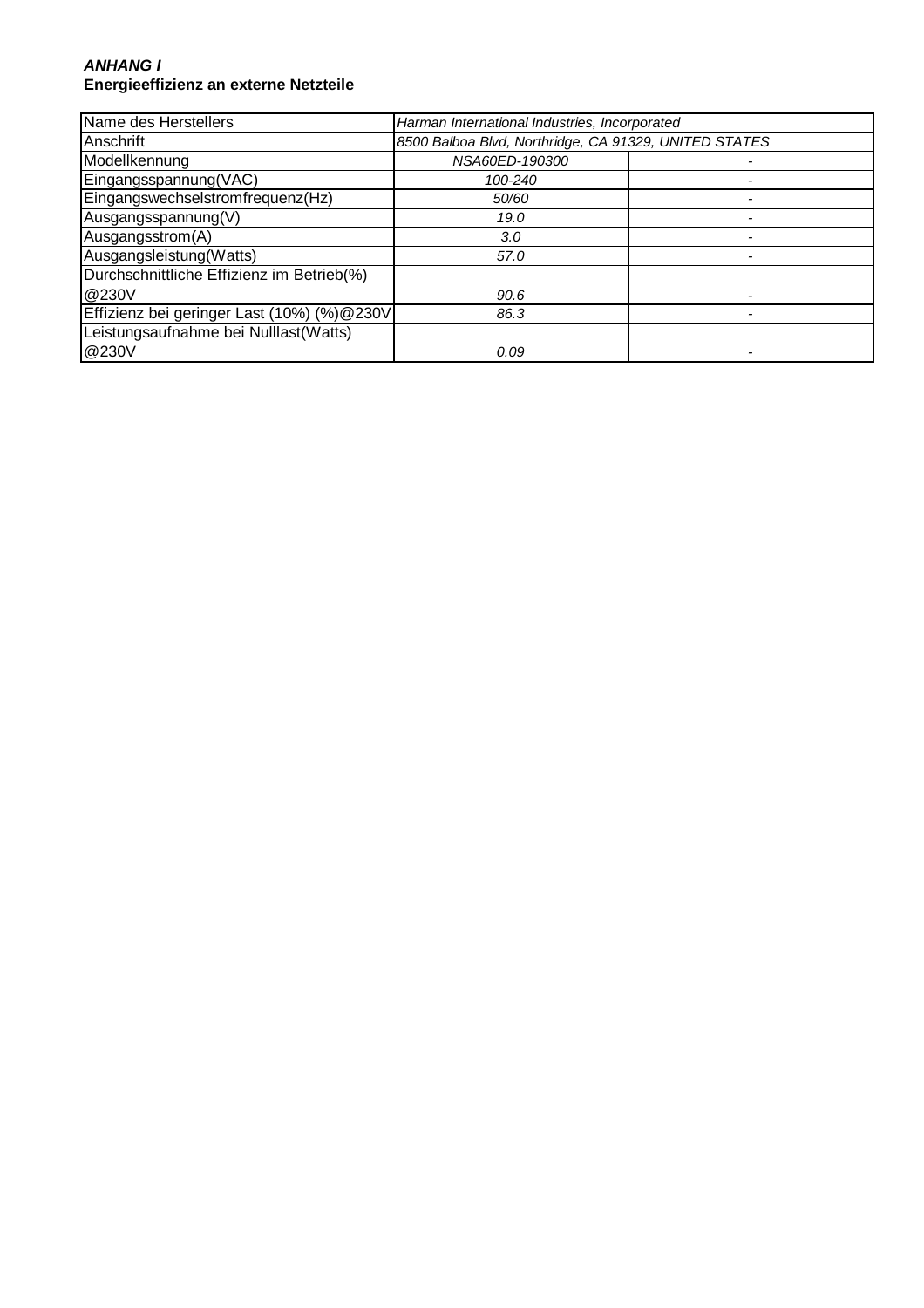

**Hrvatski (hr)**

## **EU IZJAVA O SUKLADNOSTI**

1.Model br.,marka XTREME, JBL

2. Ime i adresa proizvođača ili njegovog ovlaštenog zastupnika:

Harman International Industries, Incorporated

EMEA Liaison Office, Herikerbergweg 9,1101 CN Amsterdam,The Netherlands

3. Za izdavanje ove izjave o sukladnosti odgovoran je isključivo proizvođač:

Harman International Industries, Incorporated

8500 Balboa Blvd, Northridge, CA 91329, UNITED STATES

4. Predmet izjave:

Portable Bluetooth Speaker

5. Prethodno opisani predmet izjave u skladu je s relevantnim zakonodavstvom Unije o usklađivanju i drugim zakonodavstvom Unije o usklađivanju prema potrebi:

RED - 2014/53/EU, ERP - 2009/125/EC,

RoHS - (EU) 2015/863 amending Annex II to 2011/65/EU

6. Upućivanja na odgovarajuće usklađene norme koje se upotrebljavaju ili upućivanje na druge tehničke specifikacije u odnosu na koje se deklarira sukladnost. Upućivanja moraju biti navedena s identifikacijskim brojem i verzijom te, prema potrebi, datumom izdavanja:

EN 62479:2010, EN 60065:2002+A1:2005+A11:2008+A2:2013+A13:2011,EN 300 328 V1.8.1,

EN 301 489-17 V2.2.1, EN 61000-3-2:2014, EN 61000-3-3:2013, EN 301 489-1 V1.9.2,

EN 55013:2013, EN 55020:2007+A11:2011,

(EC) No 1275/2008 & (EU) No 801/2013, (EU) 2019/1782, EN 50581:2012

7.Prema potrebi, prijavljeno tijelo ... (naziv, broj) … provelo je … (opis intervencije) … i izdalo potvrdu o EU ispitivanju tipa:

8. Prema potrebi, opis dodatne opreme i sastavnica, uključujući softver, koji omogućuju normalan rad radijske opreme koji je obuhvaćen EU izjavom o sukladnosti: EPS # NSA60ED-190300

9. Dodatne informacije:

-

(potpis):

Tim Song

(ime, funkcija) Tim Song. Senior Manager. Compliance Potpisano za i u ime: Harman International Industries, Incorporated (mjesto i datum izdavanja): Shenzhen, China. 2020-03-11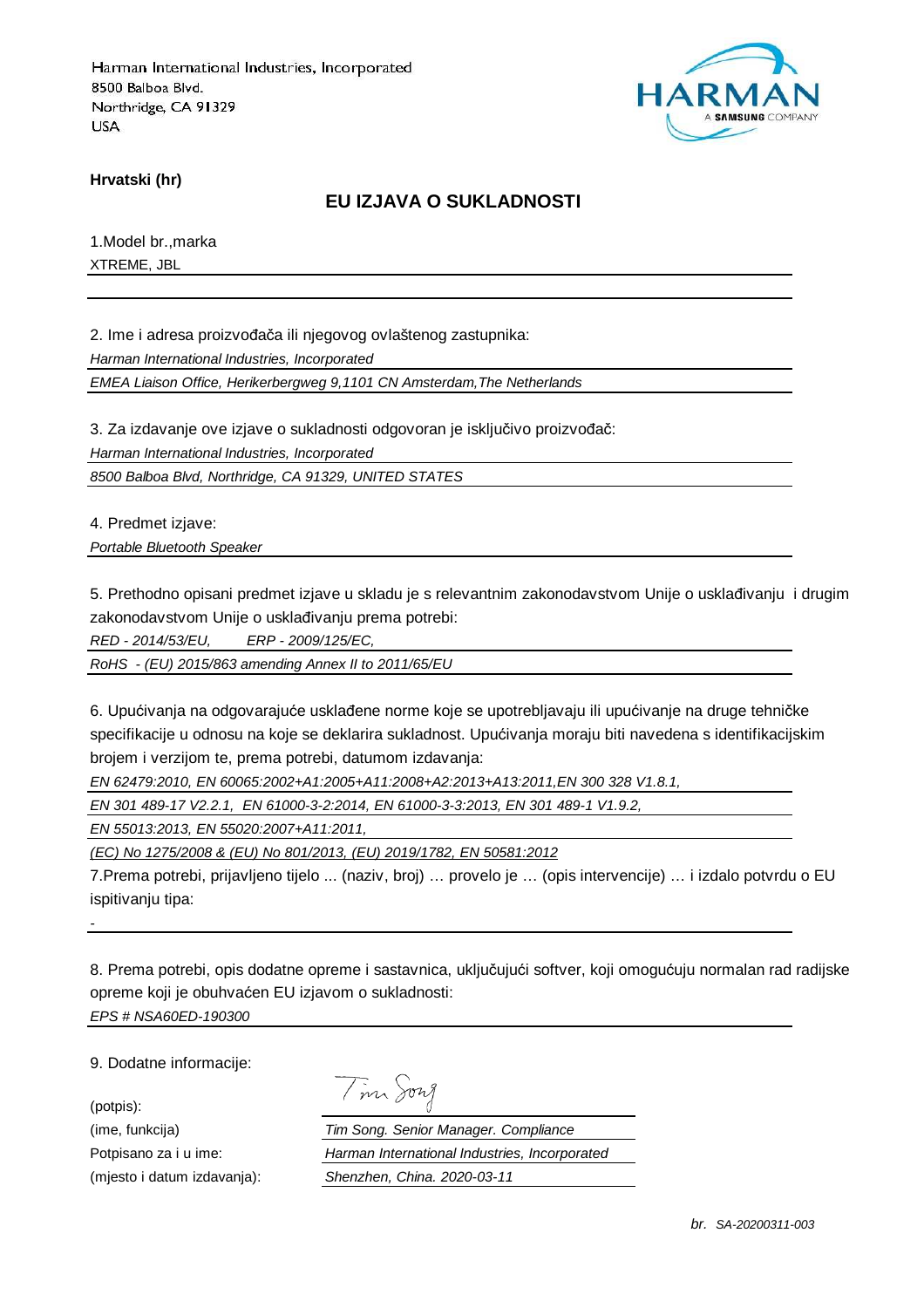### **PRILOG I energetsku učinkovitost za vanjska napajanja**

| proizvođača                                | Harman International Industries, Incorporated         |  |
|--------------------------------------------|-------------------------------------------------------|--|
| adresa                                     | 8500 Balboa Blvd, Northridge, CA 91329, UNITED STATES |  |
| Identifikacijska oznaka modela             | NSA60ED-190300                                        |  |
| Ulazni napon(VAC)                          | 100-240                                               |  |
| Frekvencija ulaznog izmjeničnog napona(Hz) | 50/60                                                 |  |
| Izlazni napon(V)                           | 19.0                                                  |  |
| Izlazna jakost struje(A)                   | 3.0                                                   |  |
| Izlazna snaga(Watts)                       | 57.0                                                  |  |
| Prosječna učinkovitost pod opterećenjem    |                                                       |  |
| (%) @ 230V                                 | 90.6                                                  |  |
| Učinkovitost pri niskom opterećenju        |                                                       |  |
| $(10 %)$ $%$ $(%)$ $@230V$                 | 86.3                                                  |  |
| Potrošnja energije u stanju bez            |                                                       |  |
| opterećenja(Watts) @230V                   | 0.09                                                  |  |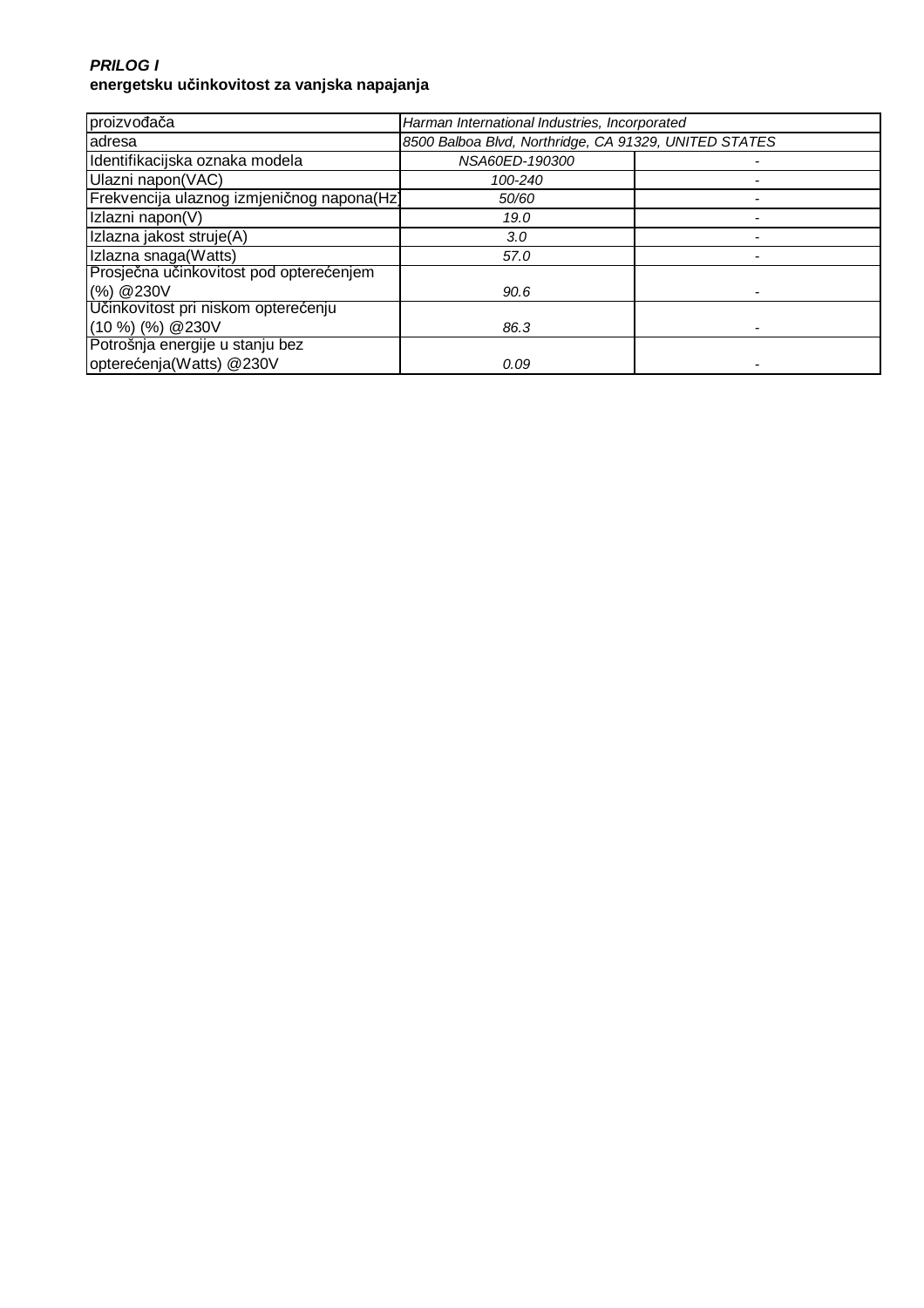

**čeština (cs)**

# **EU PROHLÁŠENÍ O SHODĚ**

1. Model č.,ochranná známka: XTREME, JBL

2. Jméno a adresa výrobce nebo jeho zplnomocněného zástupce:

Harman International Industries, Incorporated

EMEA Liaison Office, Herikerbergweg 9,1101 CN Amsterdam,The Netherlands

3. Toto prohlášení o shodě se vydává na výhradní odpovědnost výrobce:

Harman International Industries, Incorporated

8500 Balboa Blvd, Northridge, CA 91329, UNITED STATES

4. Předmět prohlášení:

Portable Bluetooth Speaker

5. Výše popsaný předmět prohlášení je ve shodě s příslušnými harmonizovanými právními předpisy Unie a náležitých případech další harmonizované právní předpisy Unie:

RED - 2014/53/EU, ERP - 2009/125/EC,

RoHS - (EU) 2015/863 amending Annex II to 2011/65/EU

6. Odkazy na příslušné harmonizované normy, které byly použity, nebo na jiné technické specifikace, na jejichž základě se shoda prohlašuje. Odkazy se uvedou s jejich identifikačním číslem a verzí a v příslušných případech rovněž s datem vydání:

EN 62479:2010, EN 60065:2002+A1:2005+A11:2008+A2:2013+A13:2011,EN 300 328 V1.8.1,

EN 301 489-17 V2.2.1, EN 61000-3-2:2014, EN 61000-3-3:2013, EN 301 489-1 V1.9.2,

EN 55013:2013, EN 55020:2007+A11:2011,

(EC) No 1275/2008 & (EU) No 801/2013, (EU) 2019/1782, EN 50581:2012

7. Případně: oznámený subjekt ... (název, číslo) … provedl … (popis opatření) … a vydal certifikát EU přezkoušení typu:

8.V příslušných případech popis příslušenství a součástí, včetně softwaru, které umožňují zamýšlené fungování rádiového zařízení v souladu s EU prohlášením o shodě: EPS # NSA60ED-190300

9. Další informace:

(podpis):

-

Tim Song

(jméno, funkce): Tim Song. Senior Manager. Compliance Podepsáno za a jménem: Harman International Industries, Incorporated (místo a datum vydání): Shenzhen, China. 2020-03-11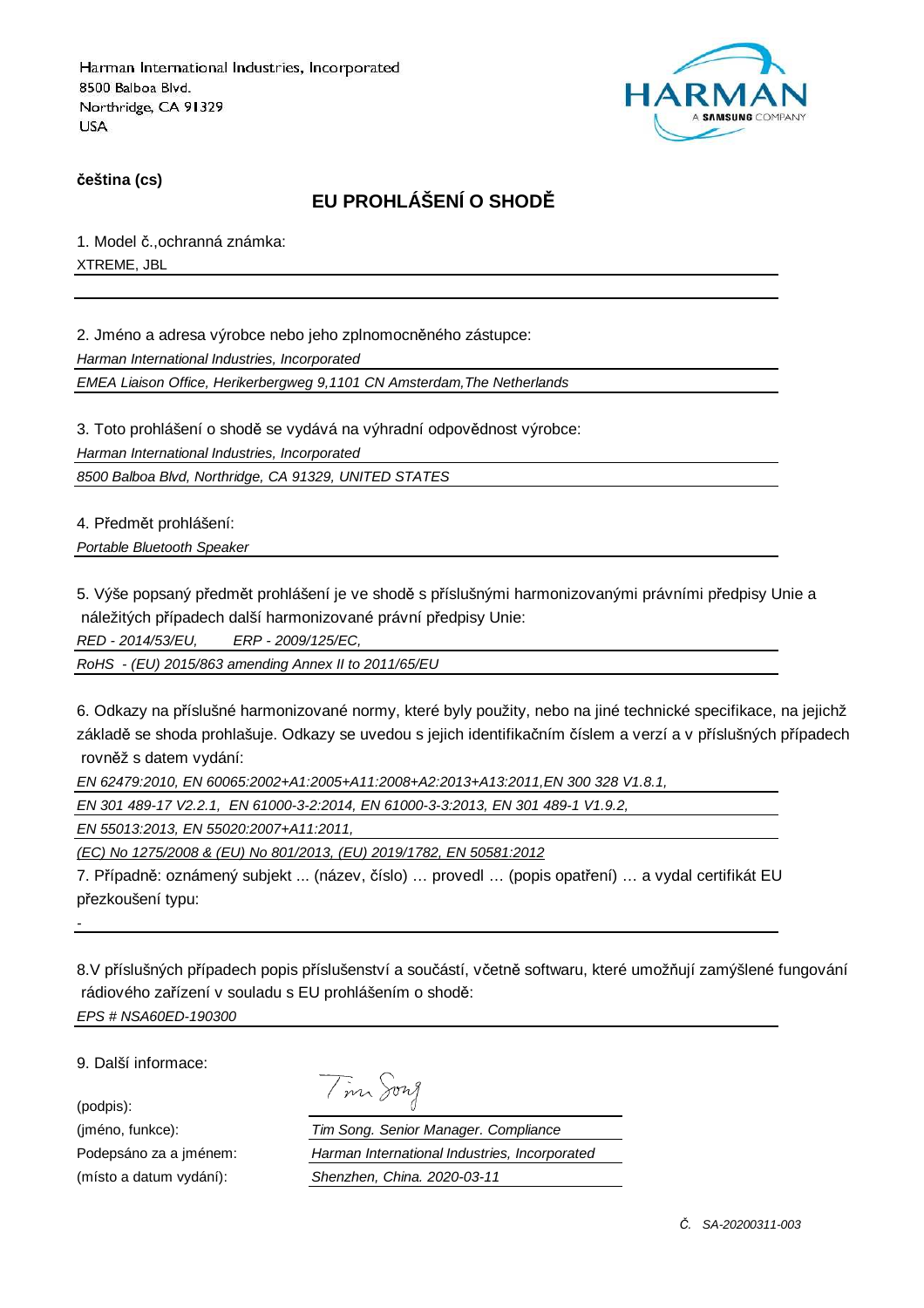## **P***Ř***ÍLOHA I energetickou účinnost vnějších napájecích zdrojů**

| Název výrobce                          | Harman International Industries, Incorporated         |  |
|----------------------------------------|-------------------------------------------------------|--|
| adresa                                 | 8500 Balboa Blvd, Northridge, CA 91329, UNITED STATES |  |
| Identifikační modelu                   | NSA60ED-190300                                        |  |
| Vstupní napětí(VAC)                    | 100-240                                               |  |
| Vstupní frekvence(Hz)                  | 50/60                                                 |  |
| Výstupní napětí(V)                     | 19.0                                                  |  |
| Výstupní proud(A)                      | 3.0                                                   |  |
| Výstupní výkon(Watts)                  | 57.0                                                  |  |
| Průměrná účinnost v aktivním režimu(%) |                                                       |  |
| @230V                                  | 90.6                                                  |  |
| Účinnost při malém zatížení (10 %) (%) |                                                       |  |
| @230V                                  | 86.3                                                  |  |
| Spotřeba energie ve stavu bez          |                                                       |  |
| zátěže(Watts) @230V                    | 0.09                                                  |  |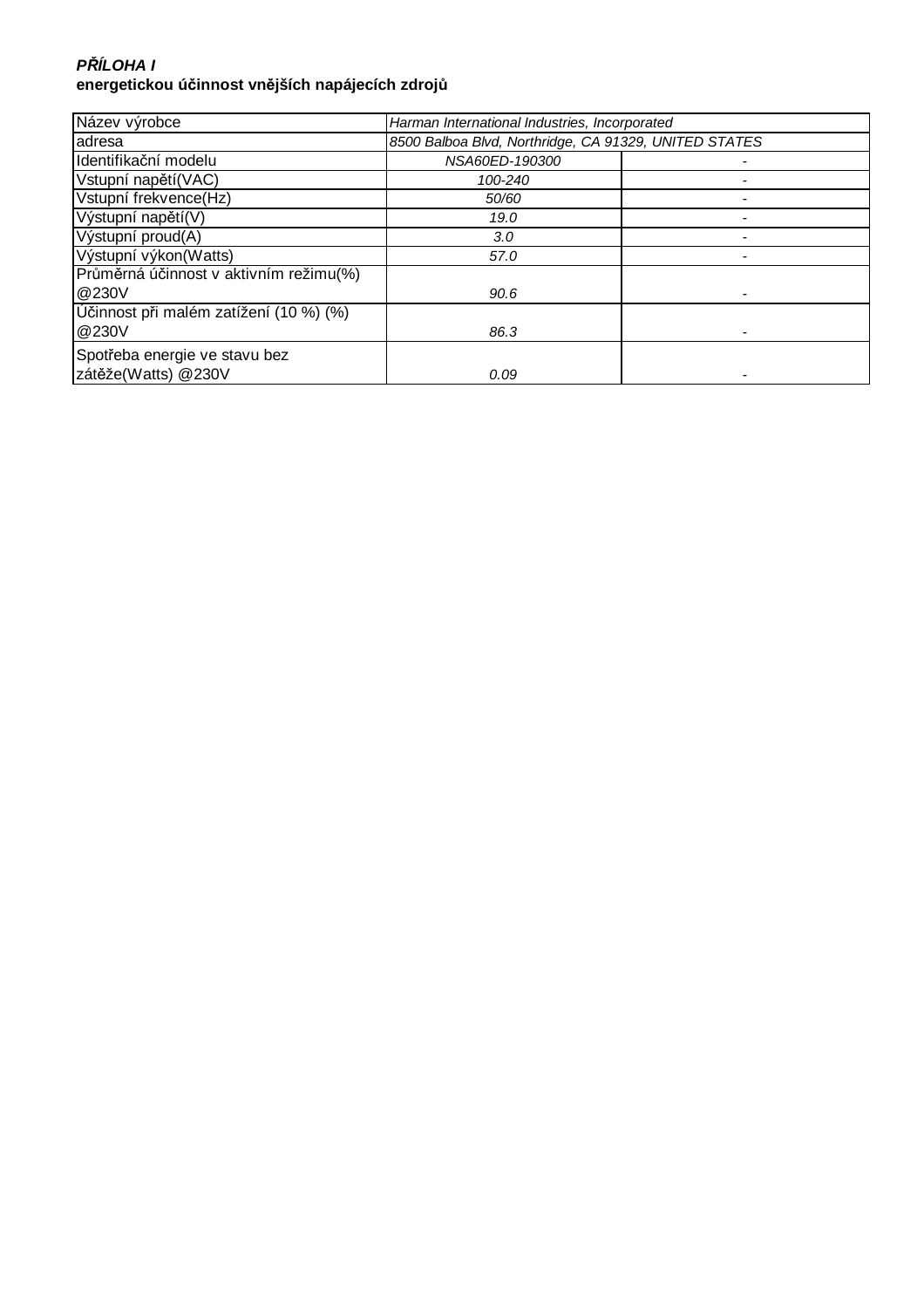

**eesti keel (et)**

## **ELI VASTAVUSDEKLARATSIOON**

1. Tootenumber,kaubamärk: XTREME, JBL

2. Tootja või tema volitatud esindaja nimi ja aadress:

Harman International Industries, Incorporated

EMEA Liaison Office, Herikerbergweg 9,1101 CN Amsterdam,The Netherlands

3. Käesolev vastavusdeklaratsioon on välja antud tootja ainuvastutusel:

Harman International Industries, Incorporated

8500 Balboa Blvd, Northridge, CA 91329, UNITED STATES

4. Deklareeritav toode:

Portable Bluetooth Speaker

5. Ülalkirjeldatud deklareeritav toode on kooskõlas asjakohaste liidu ühtlustamisõigusaktidega ja Muud liidu ühtlustamisõigusaktid (vajaduse korral):

RED - 2014/53/EU, ERP - 2009/125/EC,

RoHS - (EU) 2015/863 amending Annex II to 2011/65/EU

6. Viited kasutatud harmoneeritud standarditele või muudele tehnilistele kirjeldustele, millele vastavust deklareeritakse. Viidetele peab lisama nende identifitseerimisnumbri ja versiooni ning vajaduse korral väljaandmise kuupäeva:

EN 62479:2010, EN 60065:2002+A1:2005+A11:2008+A2:2013+A13:2011,EN 300 328 V1.8.1,

Tim Song

EN 301 489-17 V2.2.1, EN 61000-3-2:2014, EN 61000-3-3:2013, EN 301 489-1 V1.9.2,

EN 55013:2013, EN 55020:2007+A11:2011,

(EC) No 1275/2008 & (EU) No 801/2013, (EU) 2019/1782, EN 50581:2012

7.Vajaduse korral: teavitatud asutus … (nimi, number) … teostas … (tegevuse kirjeldus) … ja andis välja Eli tüübihindamistõendi:

8.Vajaduse korral selliste tarvikute ja osade, samuti tarkvara kirjeldus, mis võimaldavad raadioseadet kasutada ettenähtud otstarbel ja kooskõlas ELi vastavusdeklaratsiooniga: EPS # NSA60ED-190300

9. Lisateave:

(allkiri):

-

(nimi, ametinimetus): Tim Song. Senior Manager. Compliance Alla kirjutanud (kelle poolt/nimel): Harman International Industries, Incorporated (väljaandmise koht ja kuupäev): Shenzhen, China. 2020-03-11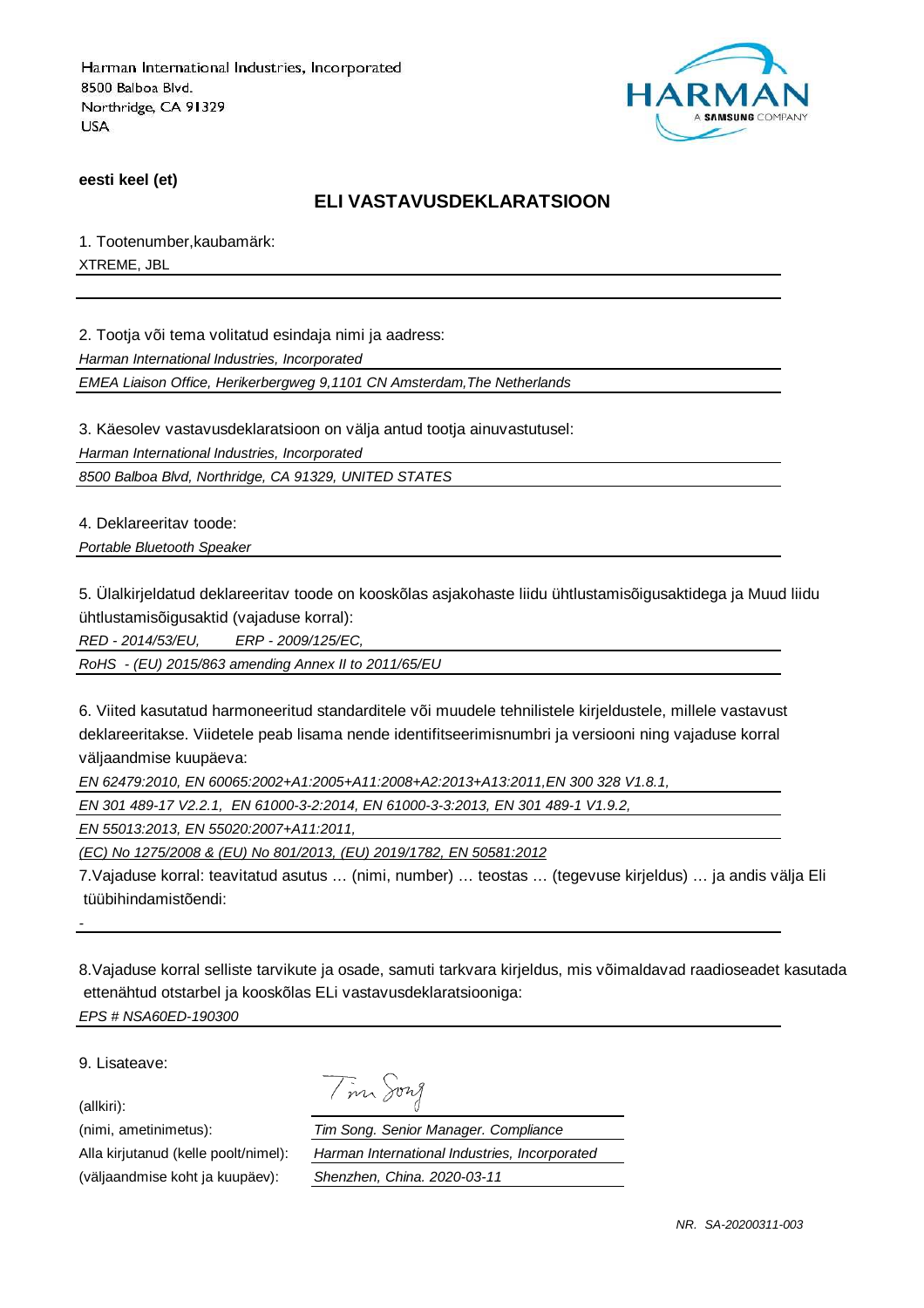#### **I LISA Väliste toiteallikate energiatõhusus**

| Tootja nimi                              | Harman International Industries, Incorporated         |  |
|------------------------------------------|-------------------------------------------------------|--|
| aadress                                  | 8500 Balboa Blvd, Northridge, CA 91329, UNITED STATES |  |
| Mudelitähis                              | NSA60ED-190300                                        |  |
| Sisendpinge(VAC)                         | 100-240                                               |  |
| Sisendvahelduvvoolu sagedus(Hz)          | 50/60                                                 |  |
| Väljundpinge(V)                          | 19.0                                                  |  |
| Väljundvool(A)                           | 3.0                                                   |  |
| Väljundvõimsus(Watts)                    | 57.0                                                  |  |
| Tööseisundi keskmine energiatõhusustegur |                                                       |  |
| (%) @ 230V                               | 90.6                                                  |  |
| Energiatõhusustegur väikesel koormusel   |                                                       |  |
| $(10\%)$ (%) @ 230V                      | 86.3                                                  |  |
| Tarbimisvõimsus koormamata seisundis     |                                                       |  |
| (Watts) $@230V$                          | 0.09                                                  |  |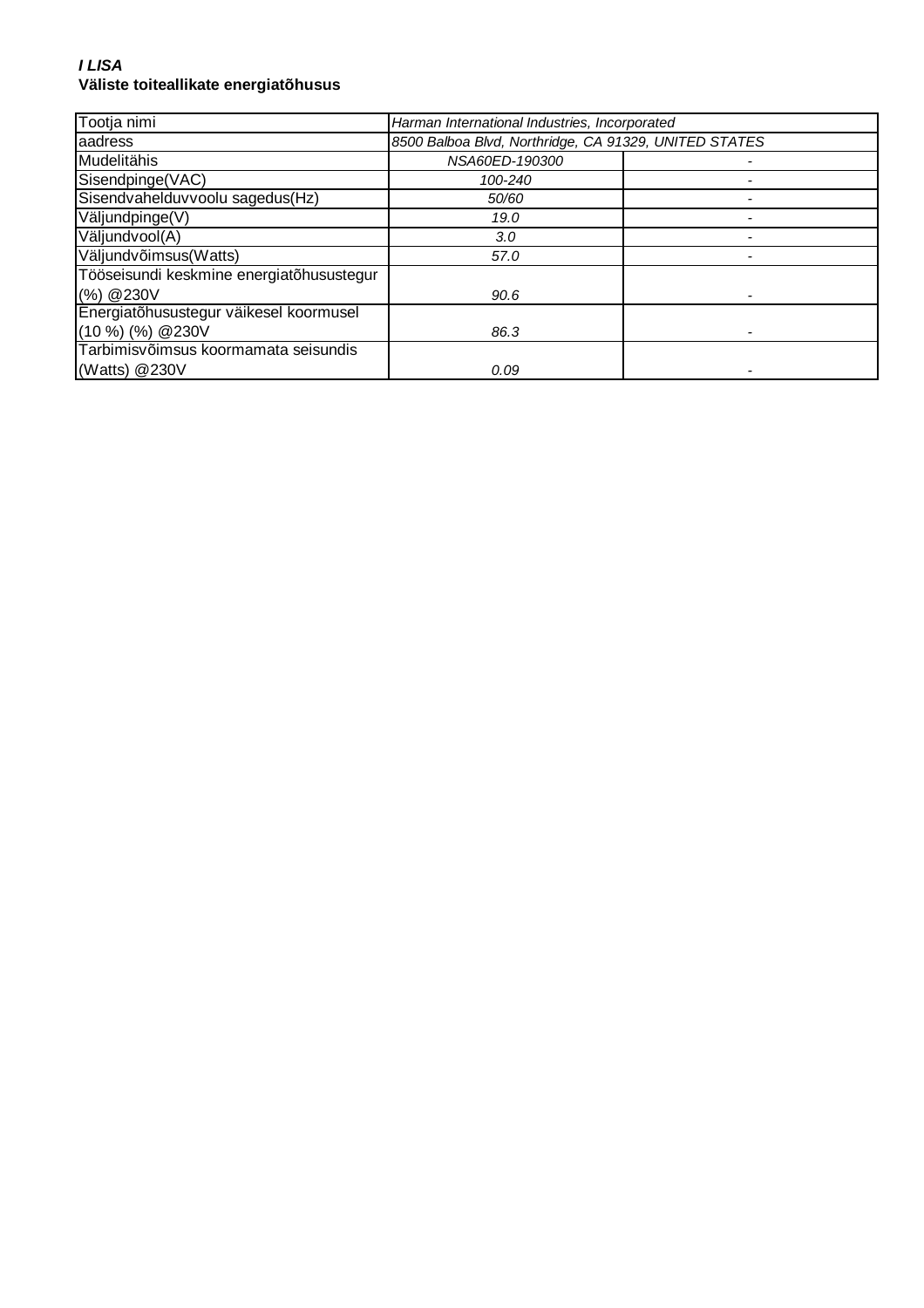

**español (es)**

## **DECLARACIÓN UE DE CONFORMIDAD**

1. Nombre del Modelo,marca: XTREME, JBL

2. Nombre y dirección del fabricante o de su representante autorizado:

Harman International Industries, Incorporated

EMEA Liaison Office, Herikerbergweg 9,1101 CN Amsterdam,The Netherlands

3. La presente declaración de conformidad se expide bajo la exclusiva responsabilidad del fabricante. Harman International Industries, Incorporated

8500 Balboa Blvd, Northridge, CA 91329, UNITED STATES

4. Objeto de la declaración:

Portable Bluetooth Speaker

5. El objeto de la declaración descrito anteriormente es conforme con la legislación de armonización pertinente de la Unión y Otra legislación de armonización de la Unión, cuando sea aplicable: RED - 2014/53/EU, ERP - 2009/125/EC,

RoHS - (EU) 2015/863 amending Annex II to 2011/65/EU

6.Referencias a las normas armonizadas pertinentes utilizadas o referencias a las otras especificaciones técnicas en relación con las cuales se declara la conformidad. Las referencias se enumerarán con su número de identificación y su versión y, en su caso, la fecha de emisión:

EN 62479:2010, EN 60065:2002+A1:2005+A11:2008+A2:2013+A13:2011,EN 300 328 V1.8.1,

EN 301 489-17 V2.2.1, EN 61000-3-2:2014, EN 61000-3-3:2013, EN 301 489-1 V1.9.2,

EN 55013:2013, EN 55020:2007+A11:2011,

(EC) No 1275/2008 & (EU) No 801/2013, (EU) 2019/1782, EN 50581:2012

7. Cuando proceda: El organismo notificado … (nombre, número) … ha efectuado … (descripción de la intervención) … y expedido el certificado de examen UE de tipo:

8. Cuando proceda, descripción de los accesorios y componentes, incluido el software, que permiten que el equipo radioeléctrico funcione como estaba previsto y esté amparado por la declaración UE de conformidad: EPS # NSA60ED-190300

9. Información adicional:

(Firma):

-

|  | vw<br>$\prime$ |
|--|----------------|
|  |                |

(nombre, cargo): Tim Song. Senior Manager. Compliance Firmado en nombre de: Harman International Industries, Incorporated (lugar y fecha de expedición): Shenzhen, China. 2020-03-11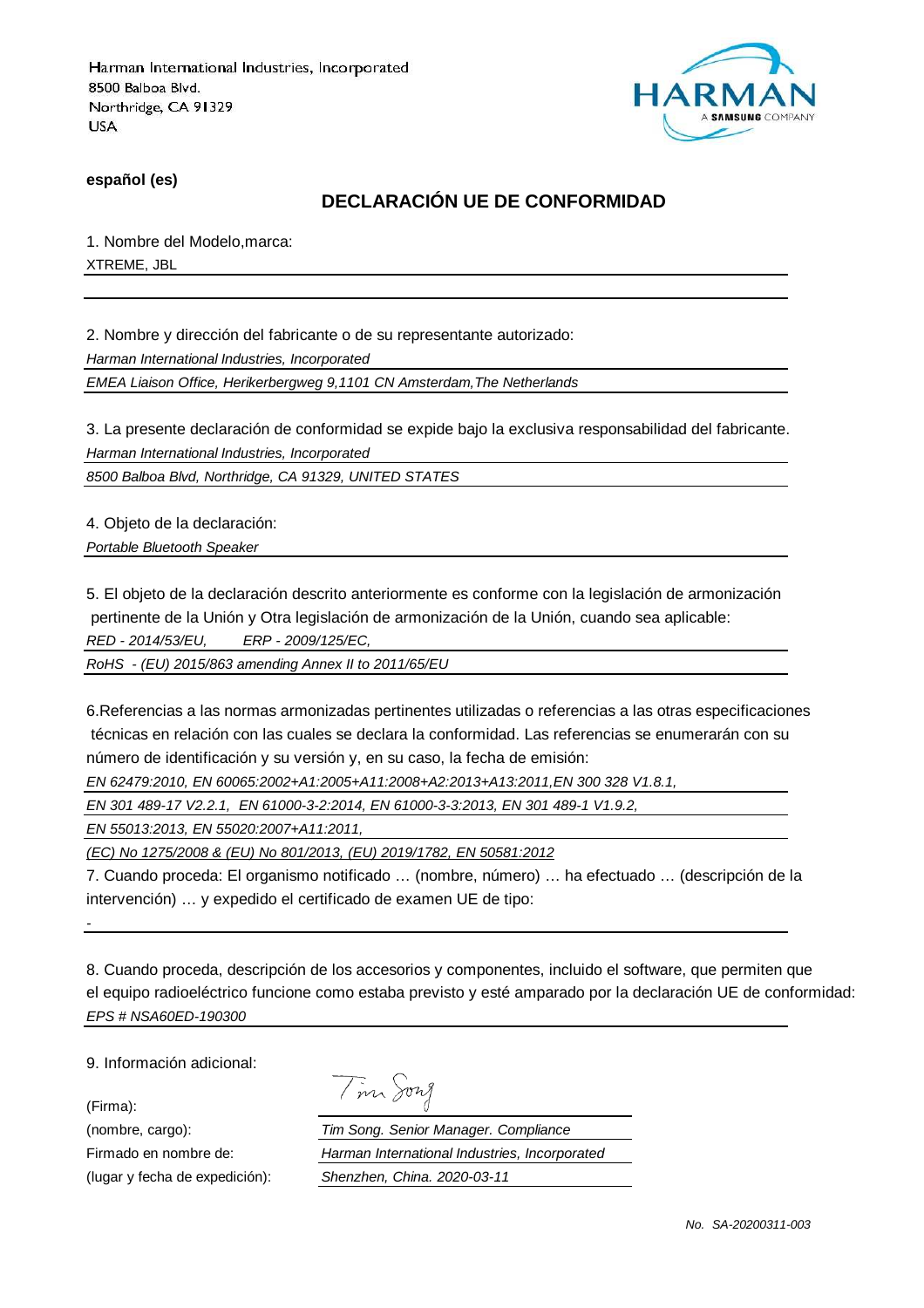### **ANEXO I eficiencia energética para fuentes de alimentación externas**

| fabricante                              | Harman International Industries, Incorporated         |  |
|-----------------------------------------|-------------------------------------------------------|--|
| dirección                               | 8500 Balboa Blvd, Northridge, CA 91329, UNITED STATES |  |
| Identificador del modelo                | NSA60ED-190300                                        |  |
| Tensión de entrada(VAC)                 | 100-240                                               |  |
| Frecuencia de la CA de entrada(Hz)      | 50/60                                                 |  |
| Tensión de salida(V)                    | 19.0                                                  |  |
| Intensidad de salida(A)                 | 3.0                                                   |  |
| Potencia de salida(Watts)               | 57.0                                                  |  |
| Eficiencia media en activo(%) @230V     | 90.6                                                  |  |
| Eficiencia a baja carga(10 %) (%) @230V | 86.3                                                  |  |
| Consumo eléctrico en vacío(Watts) @230V | 0.09                                                  |  |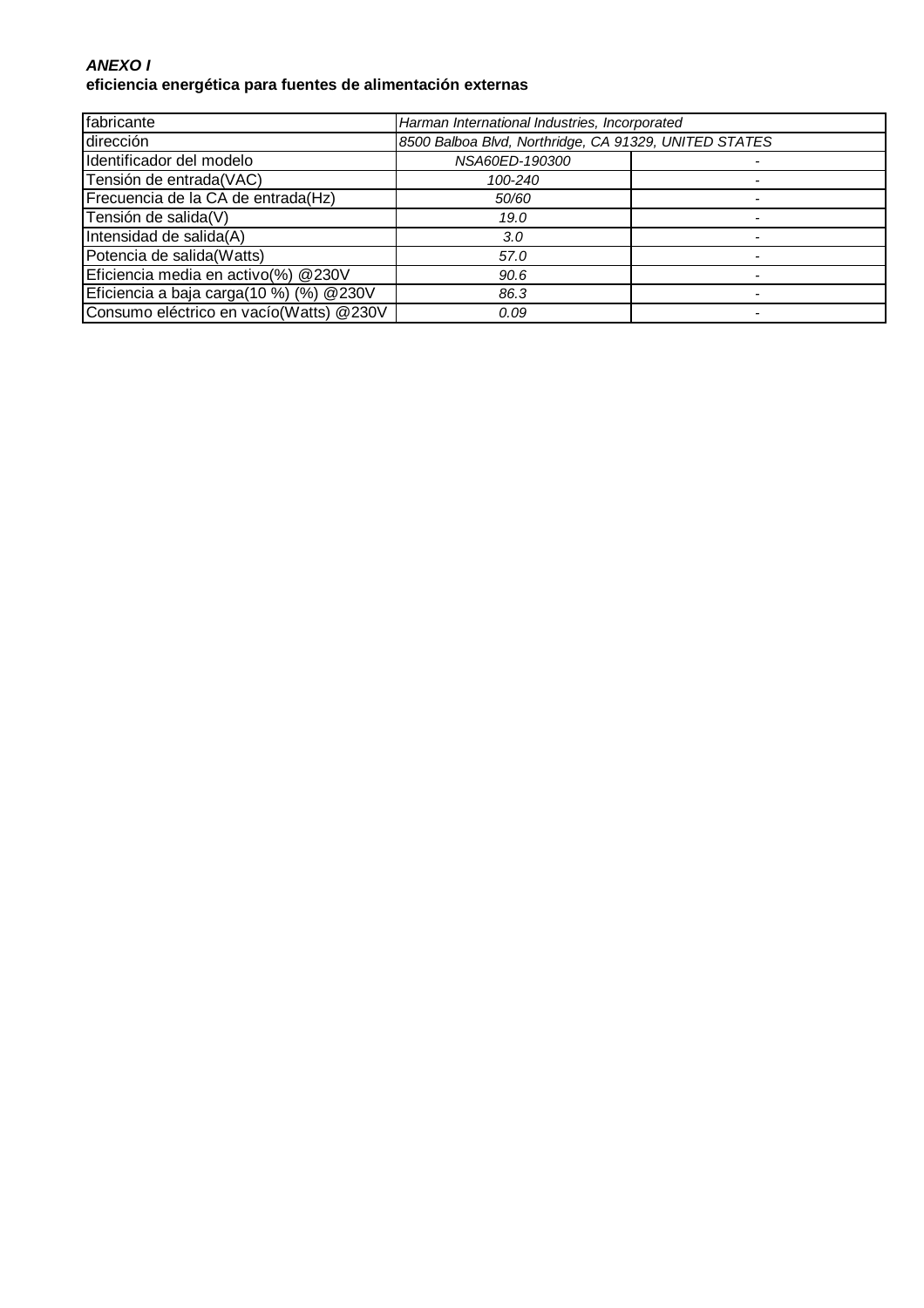

**italiano (it)**

## **DICHIARAZIONE DI CONFORMITÀ UE**

1. Modello n.,brand: XTREME, JBL

2. Nome e indirizzo del fabbricante o del suo rappresentante autorizzato:

Harman International Industries, Incorporated

EMEA Liaison Office, Herikerbergweg 9,1101 CN Amsterdam,The Netherlands

3. La presente dichiarazione di conformità è rilasciata sotto l'esclusiva responsabilità del fabbricante: Harman International Industries, Incorporated

8500 Balboa Blvd, Northridge, CA 91329, UNITED STATES

4. Oggetto della dichiarazione:

Portable Bluetooth Speaker

5. L'oggetto della dichiarazione di cui sopra è conforme alla pertinente normativa di armonizzazione dell'Unione e Se del caso, altre normative di armonizzazione dell'Unione:

RED - 2014/53/EU, ERP - 2009/125/EC,

RoHS - (EU) 2015/863 amending Annex II to 2011/65/EU

6. Riferimento alle pertinenti norme armonizzate utilizzate o riferimenti alle altre specifiche tecniche in relazione alle quali è dichiarata la conformità. I riferimenti devono essere indicati con il loro numero di identificazione e versione e, se del caso, la data di emissione:

EN 62479:2010, EN 60065:2002+A1:2005+A11:2008+A2:2013+A13:2011,EN 300 328 V1.8.1,

EN 301 489-17 V2.2.1, EN 61000-3-2:2014, EN 61000-3-3:2013, EN 301 489-1 V1.9.2,

EN 55013:2013, EN 55020:2007+A11:2011,

(EC) No 1275/2008 & (EU) No 801/2013, (EU) 2019/1782, EN 50581:2012

7. Se del caso, l'organismo notificato … (denominazione, numero) … ha effettuato … (descrizione dell'intervento) … e rilasciato il certificato di esame UE del tipo:

8. Se del caso, una descrizione degli accessori e dei componenti inclusi nella dichiarazione di con -formità UE,compreso il software, che consentono all'apparecchiatura radio di funzionare come previsto: EPS # NSA60ED-190300

9. Informazioni supplementari:

(Firma):

-

| $\overline{\phantom{a}}$ | 1971 A |
|--------------------------|--------|
|--------------------------|--------|

(nome, funzione): Tim Song. Senior Manager. Compliance Firmato a nome e per conto di: Harman International Industries, Incorporated (luogo e data del rilascio): Shenzhen, China. 2020-03-11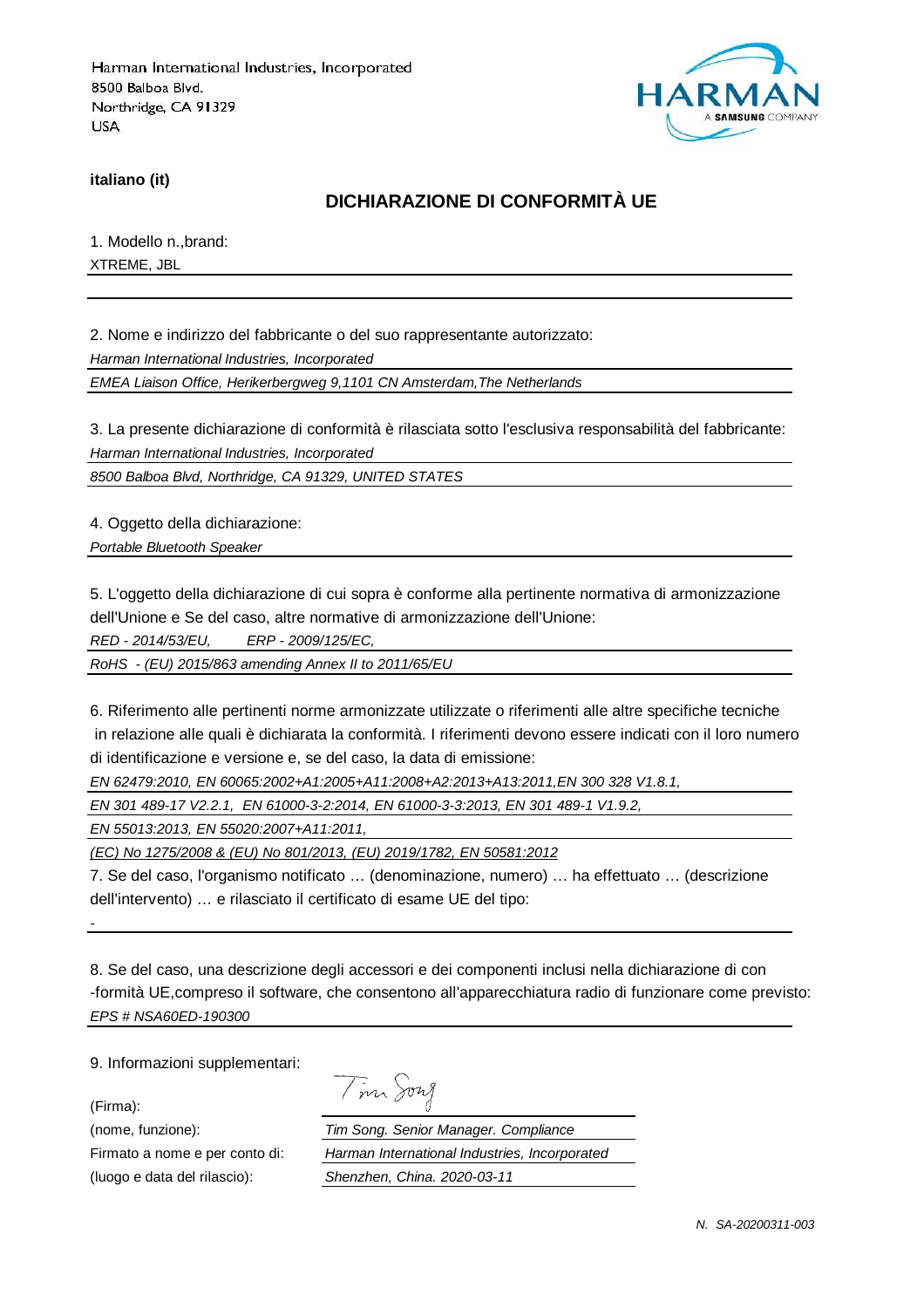#### **ALLEGATO I efficienza energetica di alimentatori esterni**

| fabbricante                                | Harman International Industries, Incorporated         |  |
|--------------------------------------------|-------------------------------------------------------|--|
| indirizzo                                  | 8500 Balboa Blvd, Northridge, CA 91329, UNITED STATES |  |
| Identificativo del modello                 | NSA60ED-190300                                        |  |
| Tensione di ingresso(VAC)                  | 100-240                                               |  |
| Frequenza di ingresso CA(Hz)               | 50/60                                                 |  |
| Tensione di uscita(V)                      | 19.0                                                  |  |
| Corrente di uscita(A)                      | 3.0                                                   |  |
| Potenza di uscita(Watts)                   | 57.0                                                  |  |
| Rendimento medio in modo attivo(%) @230\   | 90.6                                                  |  |
| Rendimento a basso carico(10%) (%)@230V    | 86.3                                                  |  |
| Potenza assorbita nella condizione a vuoto |                                                       |  |
| (Watts) @230V                              | 0.09                                                  |  |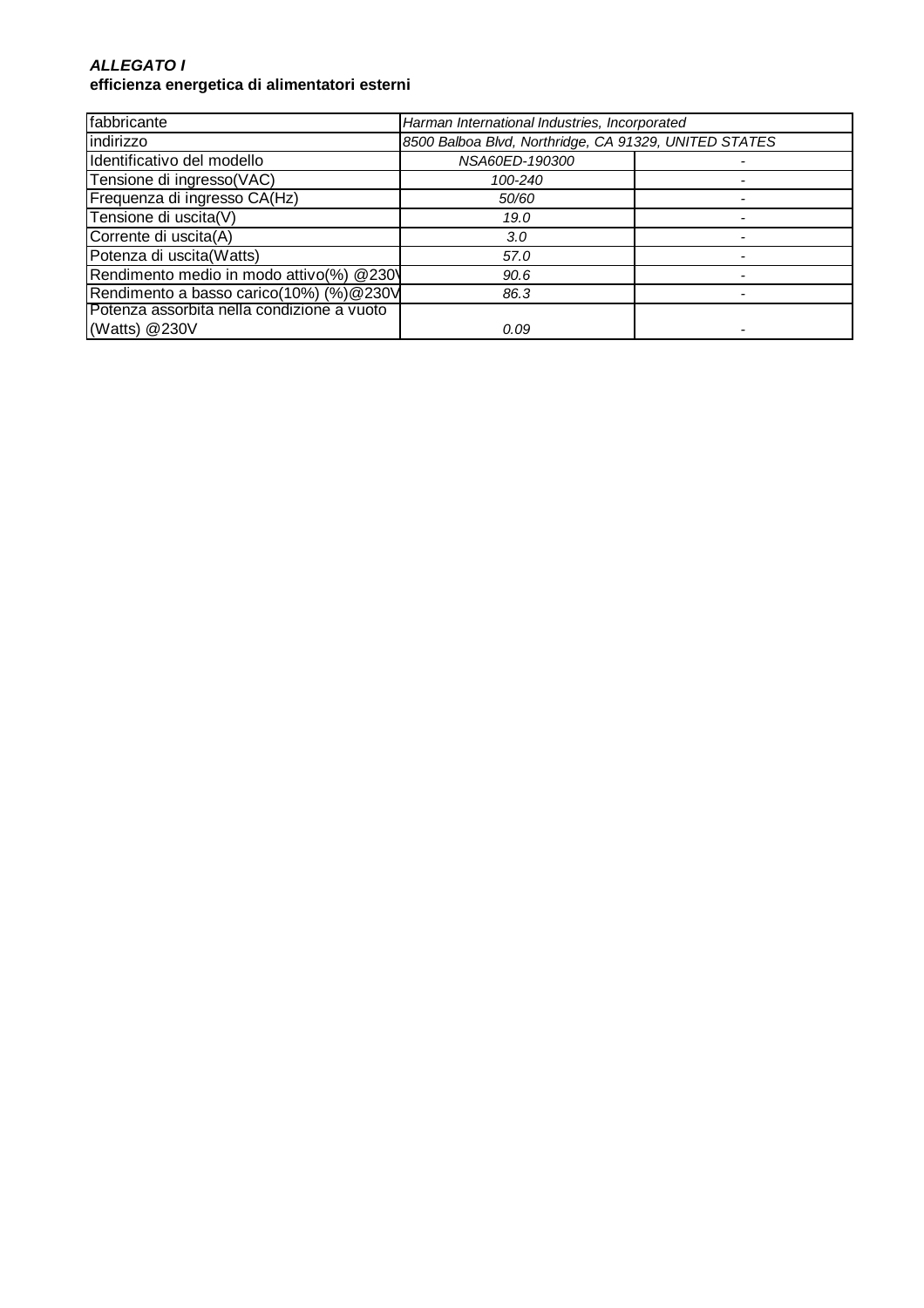

**dansk (da)**

### **EU-OVERENSSTEMMELSESERKLÆRING**

1. Model nr.,mærke: XTREME, JBL

2. Navn og adresse på fabrikanten eller dennes bemyndigede repræsentant: Harman International Industries, Incorporated

EMEA Liaison Office, Herikerbergweg 9,1101 CN Amsterdam,The Netherlands

3. Denne overensstemmelseserklæring udstedes på fabrikantens ansvar:

Harman International Industries, Incorporated

8500 Balboa Blvd, Northridge, CA 91329, UNITED STATES

4. Erklæringens genstand:

Portable Bluetooth Speaker

5. Genstanden for erklæringen, som beskrevet ovenfor, er i overensstemmelse med den relevante

EU-harmoniseringslovgivning og Eventuelt anden EU-harmoniseringslovgivning:

RED - 2014/53/EU, ERP - 2009/125/EC,

RoHS - (EU) 2015/863 amending Annex II to 2011/65/EU

6.Henvisninger til de relevante anvendte harmoniserede standarder eller henvisninger til de andre tekniske specifikationer, som der erklæres overensstemmelse med. Henvisninger angives med deres identifikationsnummer og version og eventuelt udstedelsesdato:

EN 62479:2010, EN 60065:2002+A1:2005+A11:2008+A2:2013+A13:2011,EN 300 328 V1.8.1,

EN 301 489-17 V2.2.1, EN 61000-3-2:2014, EN 61000-3-3:2013, EN 301 489-1 V1.9.2,

EN 55013:2013, EN 55020:2007+A11:2011,

(EC) No 1275/2008 & (EU) No 801/2013, (EU) 2019/1782, EN 50581:2012

7. Hvor det er relevant, det bemyndigede organ … (navn, nummer) har foretaget … (beskrivelse af aktiviteten) … og udstedt EU-typeafprøvningsattest:

8. I givet fald beskrivelse af tilbehør og komponenter, herunder software, som får radioudstyret til at fungere efter hensigten og er dækket af EU-overensstemmelseserklæringen: EPS # NSA60ED-190300

9. Supplerende oplysninger:

(Underskrift):

-

(udstedelsessted og -dato): Shenzhen, China. 2020-03-11

Tim Song

(navn, stilling) (underskrift): Tim Song. Senior Manager. Compliance Underskrevet for og på vegne af: Harman International Industries, Incorporated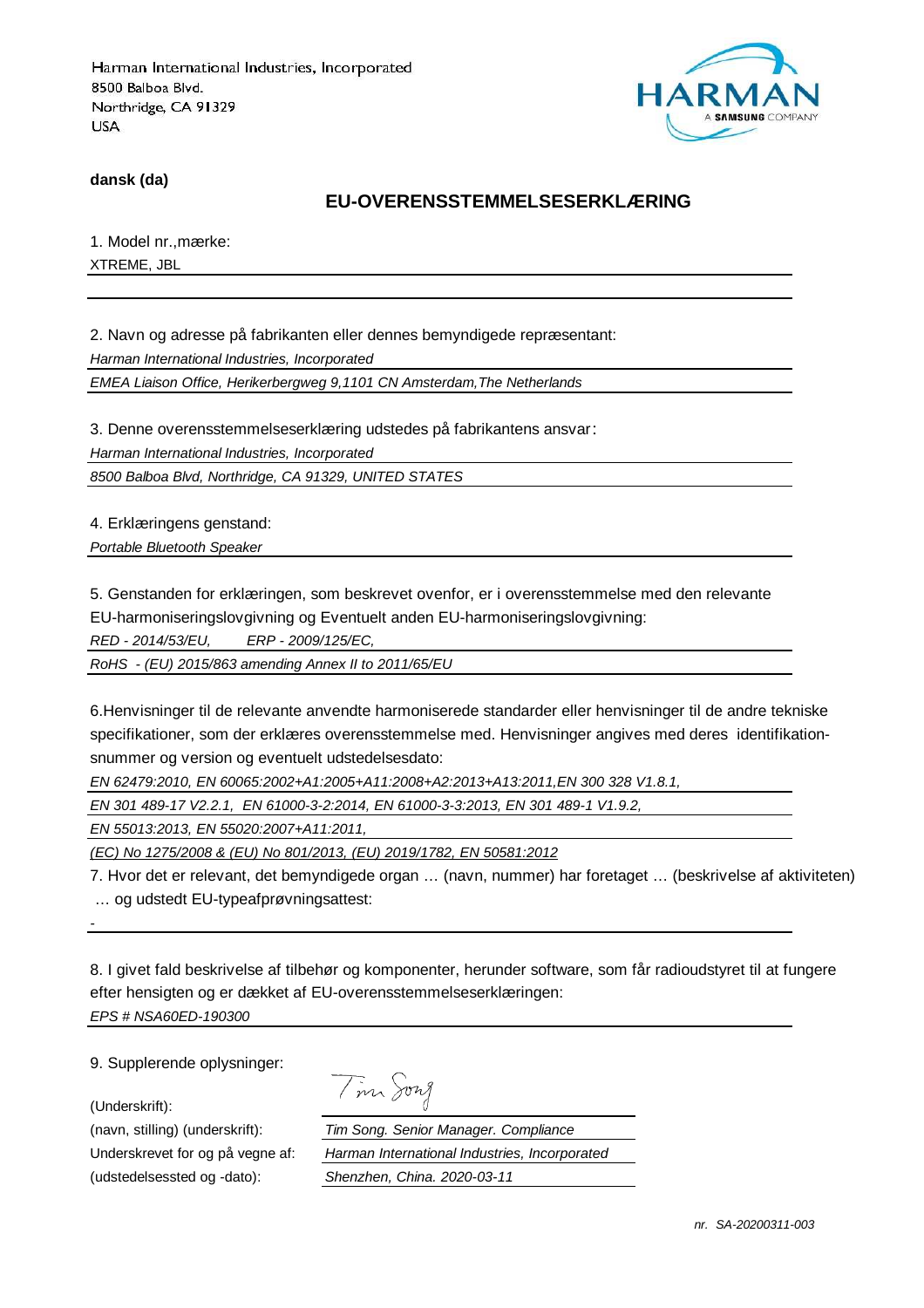### **BILAG I energieffektivitet til eksterne strømforsyninger**

| Producentens navn                             | Harman International Industries, Incorporated         |  |
|-----------------------------------------------|-------------------------------------------------------|--|
| adresse                                       | 8500 Balboa Blvd, Northridge, CA 91329, UNITED STATES |  |
| Modellens identifikationskode                 | NSA60ED-190300                                        |  |
| Indgangsspænding(VAC)                         | 100-240                                               |  |
| Inputvekselstrømsfrekvens(Hz)                 | 50/60                                                 |  |
| Udgangsspænding $(V)$                         | 19.0                                                  |  |
| Udgangsstrømsstyrke(A)                        | 3.0                                                   |  |
| Udgangseffekt(Watts)                          | 57.0                                                  |  |
| Gennemsnitlig effektivitet i aktiv tilstand   |                                                       |  |
| (%) @230V                                     | 90.6                                                  |  |
| Effektivitet ved lav belastning (10 %)(%)     |                                                       |  |
| @230V                                         | 86.3                                                  |  |
| Effektforbrug i nullast-tilstand(Watts) @230V | 0.09                                                  |  |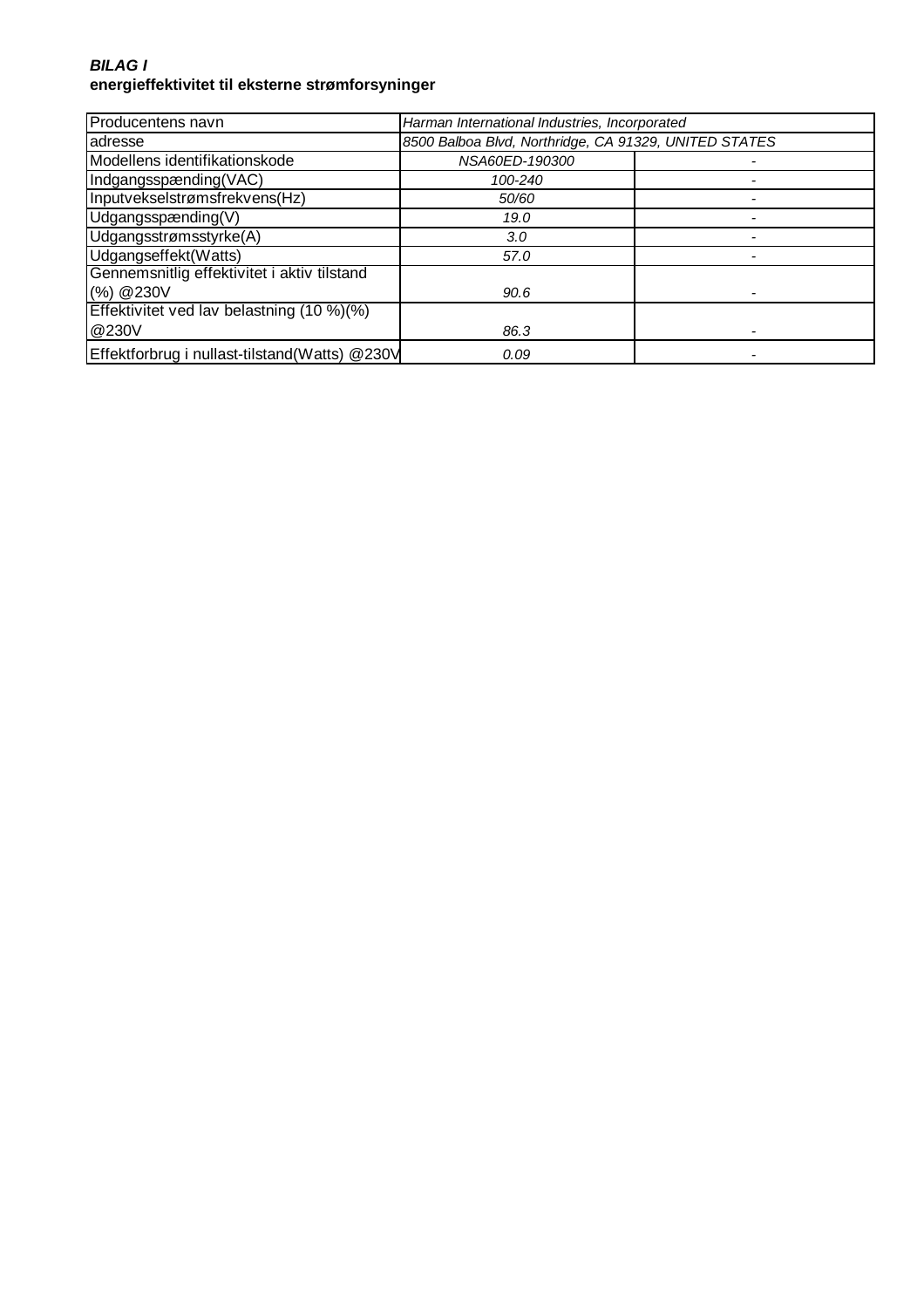

**ελληνικά (el)**

#### **ΔΗΛΩΣΗ ΣΥΜΜΟΡΦΩΣΗΣ ΕΕ**

1. Αριθμός μοντέλου, εμπορικό σήμα: XTREME, JBL

2. Όνομα και διεύθυνση του κατασκευαστή ή του εξουσιοδοτημένου αντιπροσώπου του: Harman International Industries, Incorporated EMEA Liaison Office, Herikerbergweg 9,1101 CN Amsterdam,The Netherlands

3. Η παρούσα δήλωση συμμόρφωσης εκδίδεται με αποκλειστική ευθύνη του κατασκευαστή: Harman International Industries, Incorporated

8500 Balboa Blvd, Northridge, CA 91329, UNITED STATES

4.Αντικείμενο της δήλωσης: Portable Bluetooth Speaker

5. Ο στόχος της δήλωσης που περιγράφεται παραπάνω είναι σύμφωνος προς τη σχετική ενωσιακή νομοθεσία εναρμόνισης και Άλλη ενωσιακή νομοθεσία εναρμόνισης, κατά περίπτωση RED - 2014/53/EU, ERP - 2009/125/EC,

RoHS - (EU) 2015/863 amending Annex II to 2011/65/EU

6. Αναφορές στα σχετικά εναρμονισμένα πρότυπα που χρησιμοποιούνται ή αναφορές στις λοιπές τεχνικές προδιαγραφές σε σχέση με τις οποίες δηλώνεται η συμμόρφωση. Οι αναφορές πρέπει να απαριθμούνται με τον αριθμό αναγνώρισης και την έκδοση και, κατά περίπτωση, την ημερομηνία δημοσίευσής τους: EN 62479:2010, EN 60065:2002+A1:2005+A11:2008+A2:2013+A13:2011,EN 300 328 V1.8.1,

EN 301 489-17 V2.2.1, EN 61000-3-2:2014, EN 61000-3-3:2013, EN 301 489-1 V1.9.2,

EN 55013:2013, EN 55020:2007+A11:2011,

(EC) No 1275/2008 & (EU) No 801/2013, (EU) 2019/1782, EN 50581:2012

7.Όπου έχει εφαρμογή, ο κοινοποιημένος οργανισμός … (ονομασία, αριθμός) … πραγματοποίησε (περιγραφή της παρέμβασης) … και εξέδωσε το πιστοποιητικό εξέτασης τύπου ΕΕ:

8.Όπου έχει εφαρμογή, περιγραφή των παρελκόμενων και εξαρτημάτων, συμπεριλαμβανομένου του λογισμικού, που επιτρέπουν στον ραδιοεξοπλισμό να λειτουργεί όπως προβλέπεται και που καλύπτ -N43ονται από τη δήλωση συμμόρφωσης:

EPS # NSA60ED-190300

9. Συμπληρωματικές πληροφορίες:

(υπογραφή):

-

Tim Song

(τόπος και ημερομηνία έκδοσης): Shenzhen, China. 2020-03-11

(όνομα, θέση): Tim Song. Senior Manager. Compliance Υπογραφή για λογαριασμό εξ ονόματος: Harman International Industries, Incorporated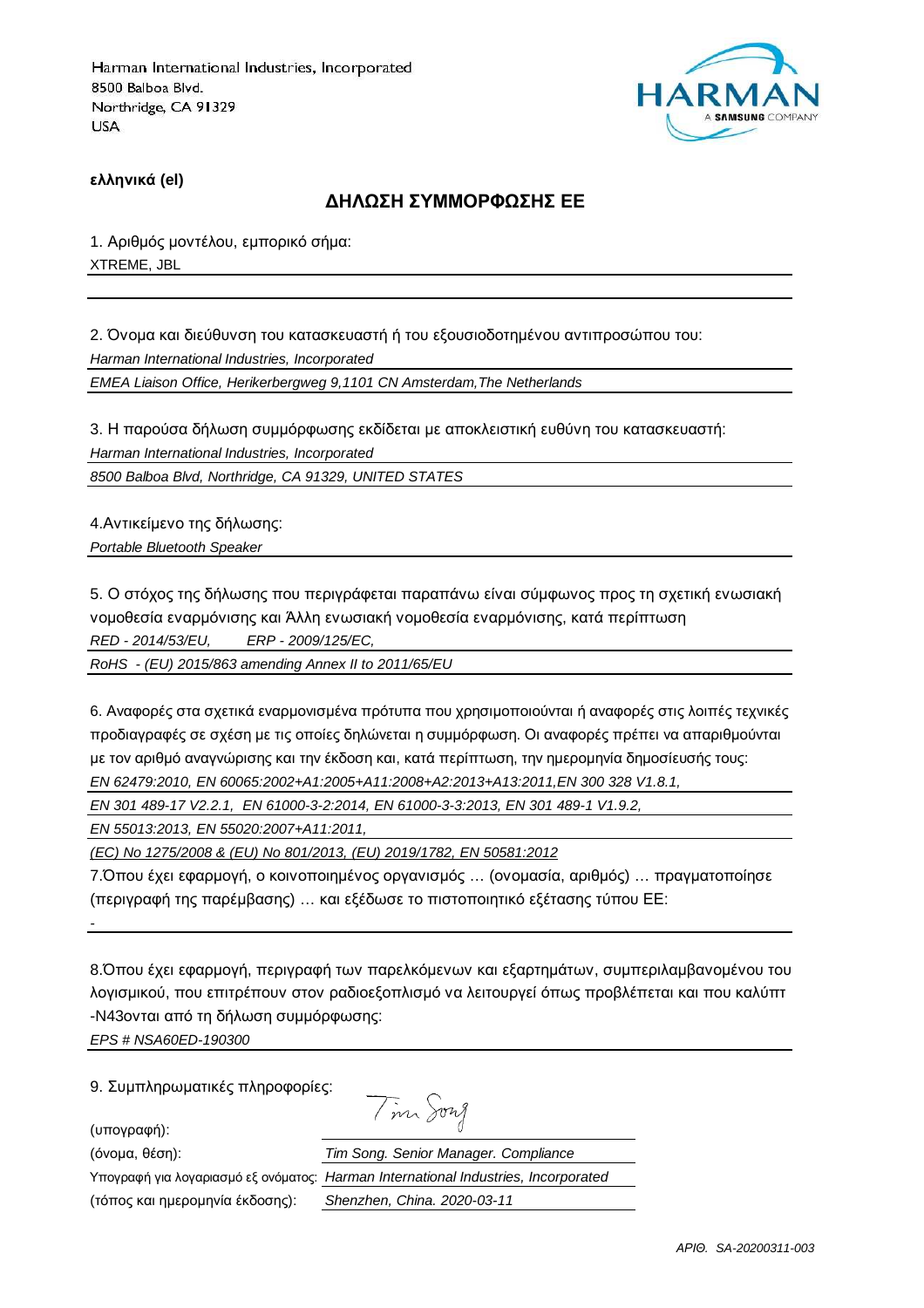## *ΠΑΡΑΡΤΗΜΑ* **I ενεργειακής απόδοσης των εξωτερικών τροφοδοτικών**

| Το όνομα του κατασκευαστή              | Harman International Industries, Incorporated         |  |
|----------------------------------------|-------------------------------------------------------|--|
| διεύθυνσή                              | 8500 Balboa Blvd, Northridge, CA 91329, UNITED STATES |  |
| Αναγνωριστικό του μοντέλου             | NSA60ED-190300                                        |  |
| Τάση εισόδου(VAC)                      | 100-240                                               |  |
| Συχνότητα εναλλασσόμενου ρεύματος      |                                                       |  |
| εισόδου(Hz)                            | 50/60                                                 |  |
| Τάση εξόδου(V)                         | 19.0                                                  |  |
| Ένταση ρεύματος εξόδου(Α)              | 3.0 <sub>2</sub>                                      |  |
| Ισχύς εξόδου (Watts)                   | 57.0                                                  |  |
| Μέση ενεργός απόδοση(%) @230V          | 90.6                                                  |  |
| Απόδοση σε χαμηλό φορτίο(10%) (%)@230\ | 86.3                                                  |  |
| Κατανάλωση ισχύος σε κατάσταση άνευ    |                                                       |  |
| φορτίου (Watts) @230V                  | 0.09                                                  |  |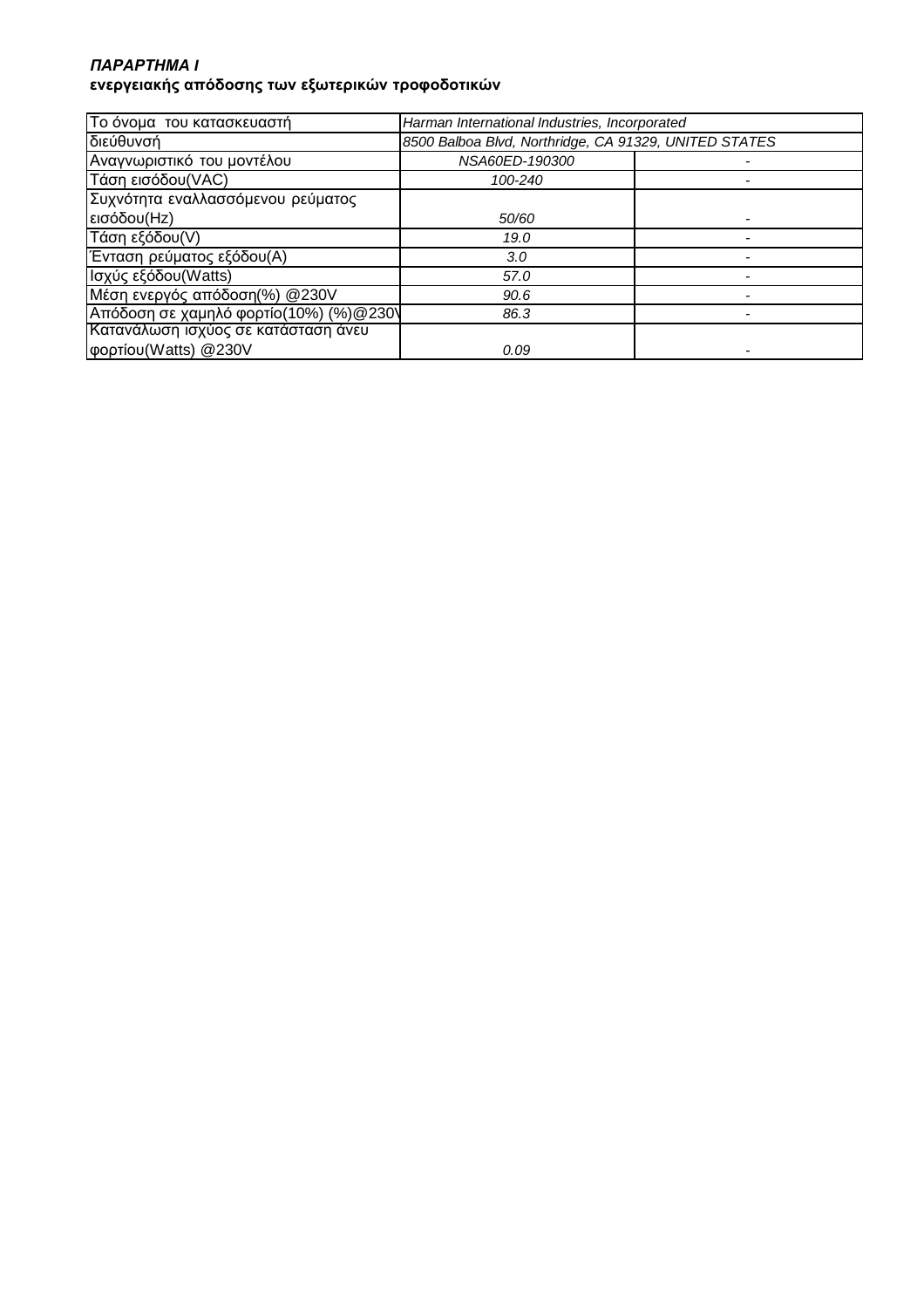

**français (fr)**

### **DECLARATION UE DE CONFORMITE**

1. numéro de modèle,marque: XTREME, JBL

2. Nom et adresse du fabricant ou de son mandataire:

Harman International Industries, Incorporated

EMEA Liaison Office, Herikerbergweg 9,1101 CN Amsterdam,The Netherlands

3. La présente déclaration de conformité est établie sous la seule responsabilité du fabricant:

Harman International Industries, Incorporated

8500 Balboa Blvd, Northridge, CA 91329, UNITED STATES

4. Objet de la déclaration:

Portable Bluetooth Speaker

5. L'objet de la déclaration décrit ci-dessus est conforme à la législation d'harmonisation de l'Union applicable et Autres législations d'harmonisation de l'Union, s'il y a lieu:

RED - 2014/53/EU, ERP - 2009/125/EC,

RoHS - (EU) 2015/863 amending Annex II to 2011/65/EU

6. Références des normes harmonisées pertinentes appliquées ou des autres spécifications techniques par rapport auxquelles la conformité est déclarée. Il faut indiquer, pour chaque référence, le numéro d'identification, la version et, le cas échéant, la date d'émission:

EN 62479:2010, EN 60065:2002+A1:2005+A11:2008+A2:2013+A13:2011,EN 300 328 V1.8.1,

EN 301 489-17 V2.2.1, EN 61000-3-2:2014, EN 61000-3-3:2013, EN 301 489-1 V1.9.2,

EN 55013:2013, EN 55020:2007+A11:2011,

(EC) No 1275/2008 & (EU) No 801/2013, (EU) 2019/1782, EN 50581:2012

7.S'il y a lieu: l'organisme notifié … (nom, numéro) … a réalisé … (description de l'intervention) … et a délivré le certificat d'examen UE de type:

8.S'il y a lieu, description des accessoires et des éléments (y compris logiciels) qui permettent à l'équipement radioélectrique de fonctionner selon sa destination et qui sont couverts par la déclaration UE de conformité: EPS # NSA60ED-190300

9. Informations complémentaires:

(Signature):

-

| $\sim$ | าพา |
|--------|-----|
|        |     |

(nom, fonction): Tim Song. Senior Manager. Compliance Signé par et au nom de: Harman International Industries, Incorporated (lieu et date d'émission): Shenzhen, China. 2020-03-11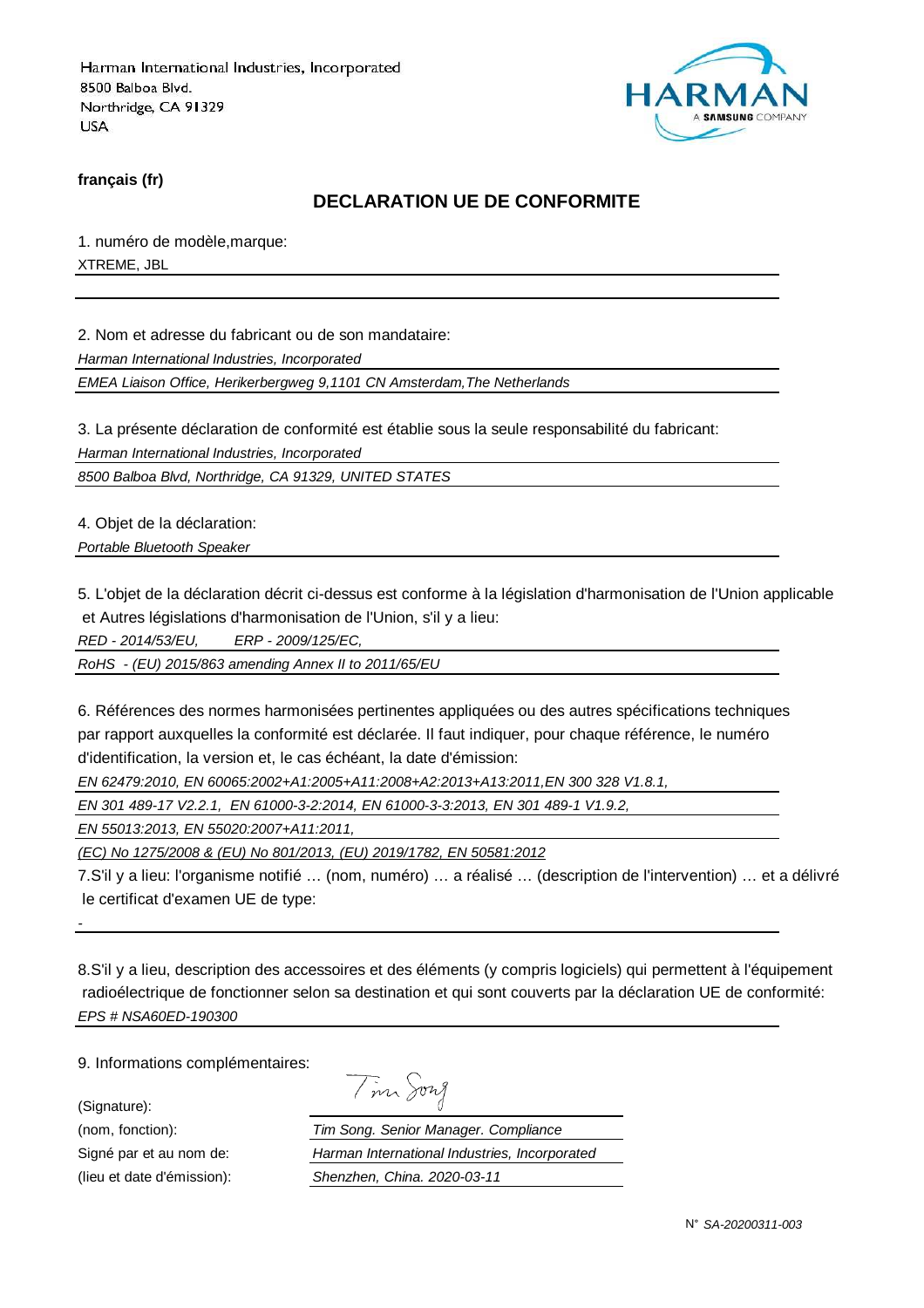## **ANNEXE I efficacité énergétique des sources d'énergie externes**

| fabricant                              | Harman International Industries, Incorporated         |  |
|----------------------------------------|-------------------------------------------------------|--|
| adresse                                | 8500 Balboa Blvd, Northridge, CA 91329, UNITED STATES |  |
| Référence du modèle                    | NSA60ED-190300                                        |  |
| Tension d'entrée(VAC)                  | 100-240                                               |  |
| Fréquence du CA d'entrée(Hz)           | 50/60                                                 |  |
| Tension de sortie(V)                   | 19.0                                                  |  |
| Courant de sortie(A)                   | 3.0                                                   |  |
| Puissance de sortie(Watts)             | 57.0                                                  |  |
| Rendement moyen en mode actif(%) @230V | 90.6                                                  |  |
| Rendement à faible charge(10%)(%)@230V | 86.3                                                  |  |
| Consommation électrique hors           |                                                       |  |
| charge(Watts) @230V                    | 0.09                                                  |  |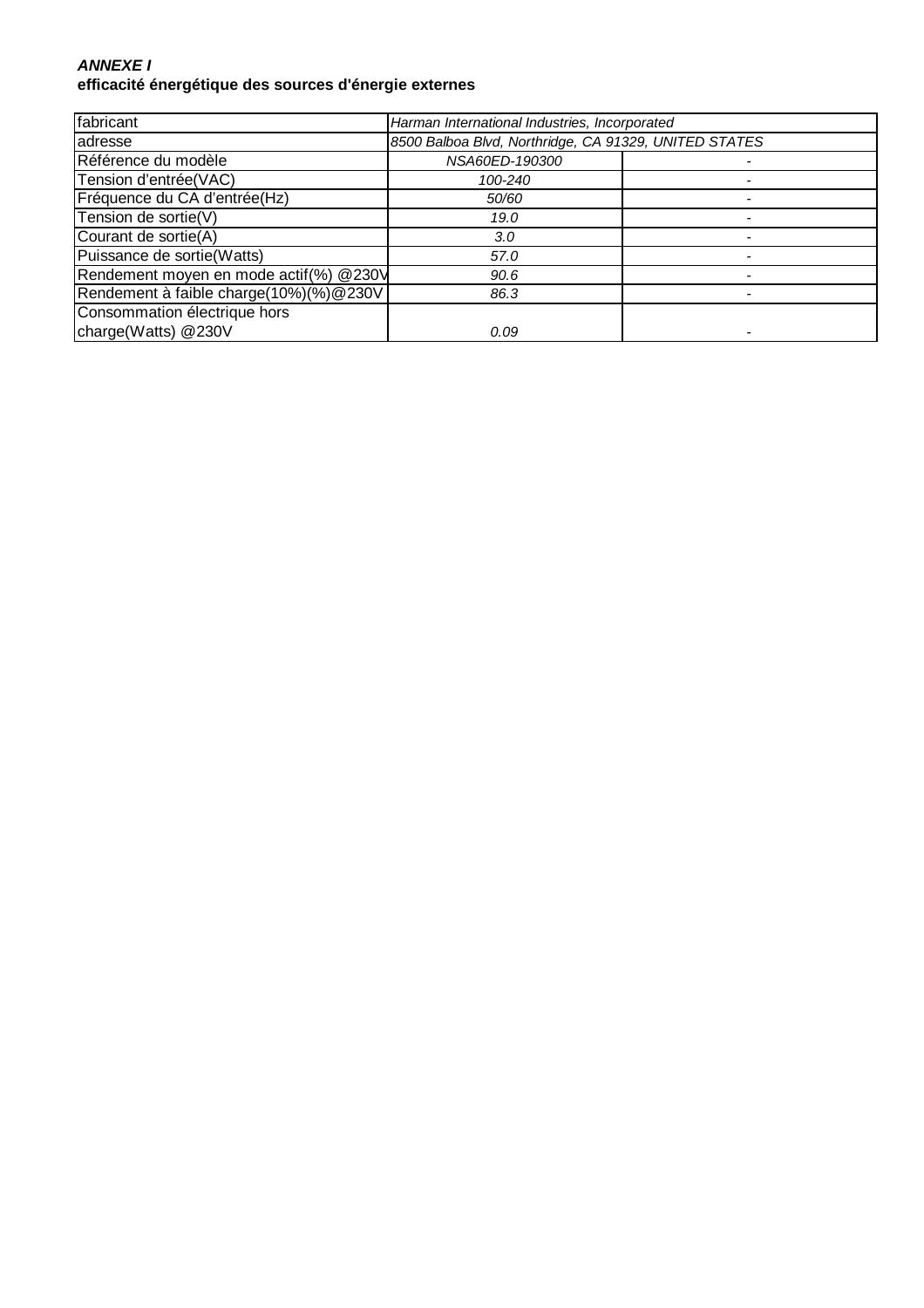

**latviešu valoda (lv)**

## **ES ATBILSTĪBAS DEKLARĀCIJA**

1. Modela Nr.,brand: XTREME, JBL

2. Ražotāja vai viņa pilnvarotā pārstāvja vārds, uzvārds/nosaukums un adrese:

Harman International Industries, Incorporated

EMEA Liaison Office, Herikerbergweg 9,1101 CN Amsterdam,The Netherlands

3. Šī atbilstības deklarācija ir izdota vienīgi uz šāda ražotāja atbildību: Harman International Industries, Incorporated

8500 Balboa Blvd, Northridge, CA 91329, UNITED STATES

4. Deklarācijas priekšmets:

Portable Bluetooth Speaker

5. Iepriekš aprakstītais deklarācijas priekšmets atbilst attiecīgajam Savienības saskaņotajam tiesību aktam un Citam Savienības saskaņotajam tiesību aktam, ja piemērojams

RED - 2014/53/EU, ERP - 2009/125/EC,

RoHS - (EU) 2015/863 amending Annex II to 2011/65/EU

6. Atsauces uz attiecīgajiem izmantojamiem saskaņotajiem standartiem vai uz citām tehniskajām specifikācijām ,attiecībā uz ko tiek deklarēta atbilstība. Atsauces jāuzskaita ar to identifikācijas numuriem un versijām un attiecīgā gadījumā ar izdošanas datumu:

EN 62479:2010, EN 60065:2002+A1:2005+A11:2008+A2:2013+A13:2011,EN 300 328 V1.8.1,

EN 301 489-17 V2.2.1, EN 61000-3-2:2014, EN 61000-3-3:2013, EN 301 489-1 V1.9.2,

EN 55013:2013, EN 55020:2007+A11:2011,

(EC) No 1275/2008 & (EU) No 801/2013, (EU) 2019/1782, EN 50581:2012

7. Attiecīgā gadījumā paziņotā struktūra … (nosaukums, numurs) … ir veikusi … (darbības apraksts) … un izdevusi ES tipa pārbaudes sertifikātu:

8.Attiecīgā gadījumā palīgierīču un komponentu apraksts, ieskaitot programmatūras aprakstu,kas nodrošina radioiekārtas paredzēto darbību un uz ko attiecas ES atbilstības deklarācija: EPS # NSA60ED-190300

9. Papildinformācija:

(Paraksts):

-

(izdošanas vieta un datums): Shenzhen, China. 2020-03-11

|  | 1921 A |
|--|--------|
|--|--------|

(vārds, uzvārds, amats): Tim Song. Senior Manager. Compliance Parakstīts šādas personas vārdā: Harman International Industries, Incorporated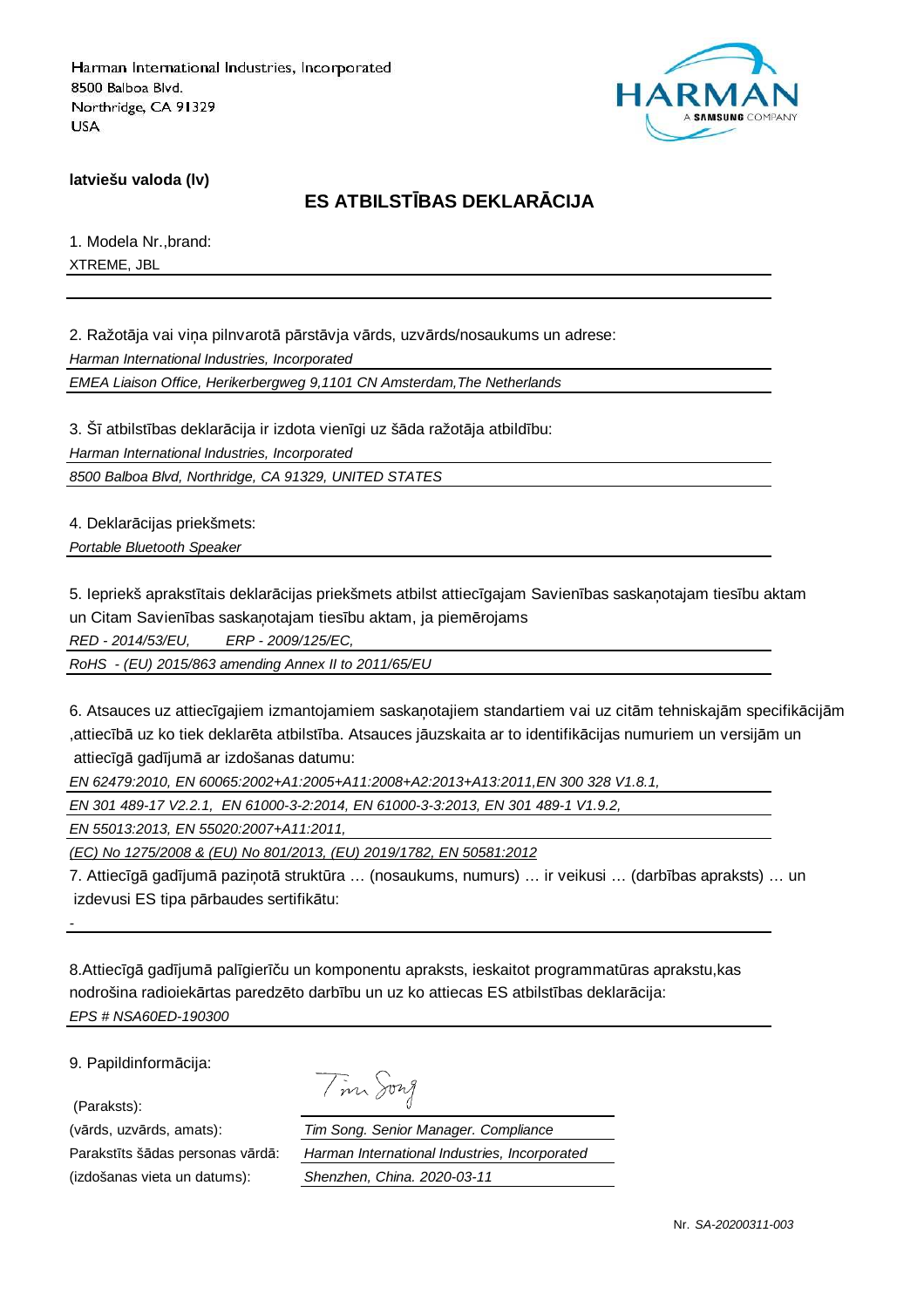#### **I PIELIKUMS Energoefektivitātes ārējiem barošanas avotiem**

| Ražotāja                                             | Harman International Industries, Incorporated         |  |
|------------------------------------------------------|-------------------------------------------------------|--|
| adrese                                               | 8500 Balboa Blvd, Northridge, CA 91329, UNITED STATES |  |
| Modela identifikators                                | NSA60ED-190300                                        |  |
| leejas spriegums(VAC)                                | 100-240                                               |  |
| leejas mainstrāvas frekvence(Hz)                     | 50/60                                                 |  |
| Izejas spriegums(V)                                  | 19.0                                                  |  |
| Izejas strāva(A)                                     | 3.0                                                   |  |
| Izejas jauda(Watts)                                  | 57.0                                                  |  |
| Vidējā aktīvā efektivitāte(%) @230V                  | 90.6                                                  |  |
| Efektivitāte pie zemas slodzes(10 %) (%)             | 86.3                                                  |  |
| Jaudas izmantojums bezslodzes<br>režīmā(Watts) @230V | 0.09                                                  |  |
|                                                      |                                                       |  |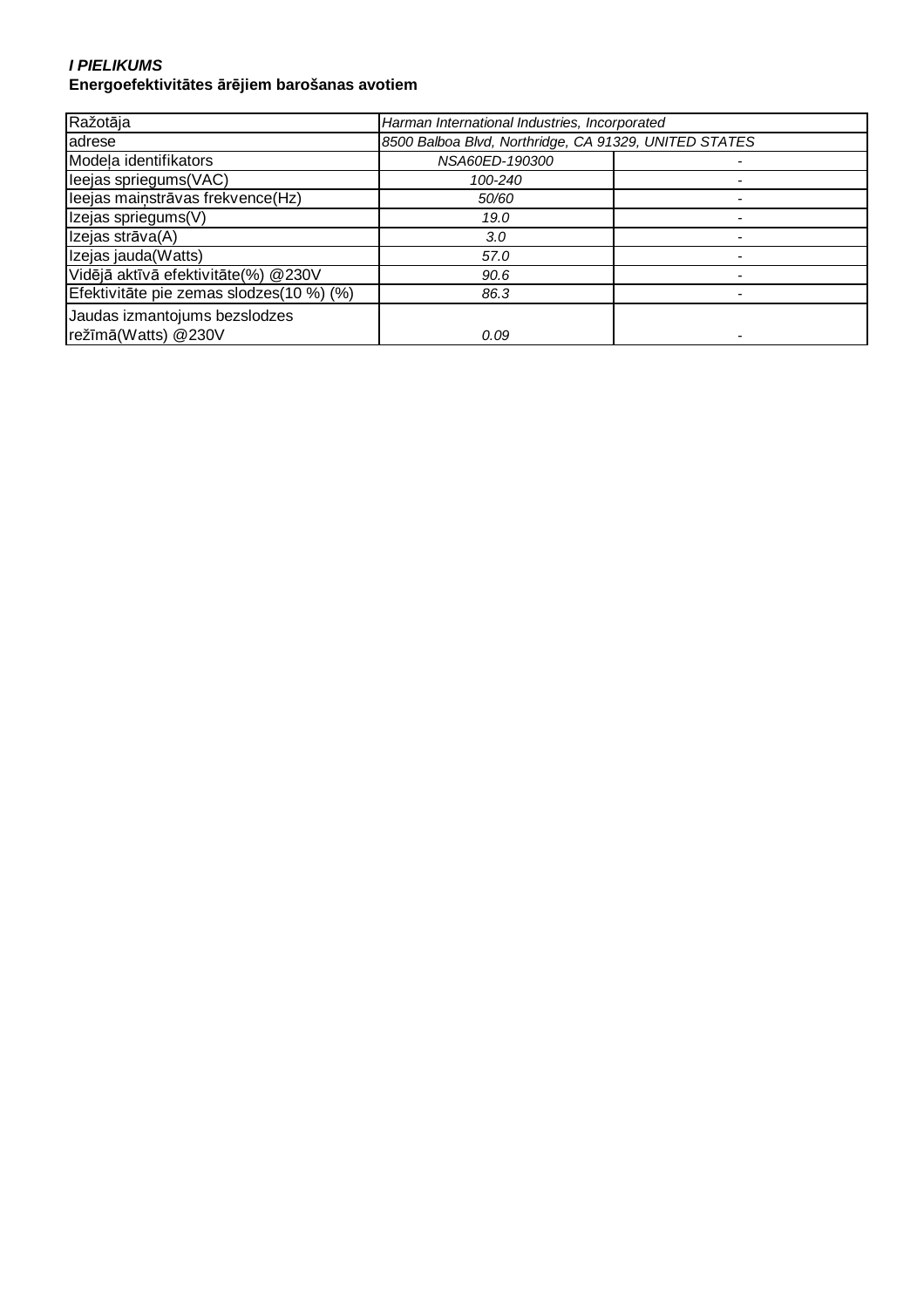

**lietuvių kalba (lt)**

## **ES ATITIKTIES DEKLARACIJA**

1. Modelio Nr., Prekės ženklas: XTREME, JBL

2. Gamintojo arba jo įgaliotojo atstovo pavadinimas ir adresas:

Harman International Industries, Incorporated

EMEA Liaison Office, Herikerbergweg 9,1101 CN Amsterdam,The Netherlands

3. Ši atitikties deklaracija išduota tik gamintojo atsakomybe:

Harman International Industries, Incorporated

8500 Balboa Blvd, Northridge, CA 91329, UNITED STATES

4. Deklaracijos objektas:

Portable Bluetooth Speaker

5. Pirmiau aprašytas deklaracijos objektas atitinka susijusius derinamuosius Sąjungos teisės aktus ir kitus derinamuosius Sąjungos teisės aktus, jeigu taikoma.

RED - 2014/53/EU, ERP - 2009/125/EC,

RoHS - (EU) 2015/863 amending Annex II to 2011/65/EU

6. Nuorodos į susijusius taikytus darniuosius standartus arba kitas technines specifikacijas, pagal kurias buvo deklaruota atitiktis. Nuorodos turi būti išvardijamos nurodant jų identifikacinius numerius,ersijas ir, kai taikoma, paskelbimo datas:

EN 62479:2010, EN 60065:2002+A1:2005+A11:2008+A2:2013+A13:2011,EN 300 328 V1.8.1,

EN 301 489-17 V2.2.1, EN 61000-3-2:2014, EN 61000-3-3:2013, EN 301 489-1 V1.9.2,

EN 55013:2013, EN 55020:2007+A11:2011,

(EC) No 1275/2008 & (EU) No 801/2013, (EU) 2019/1782, EN 50581:2012

7. Kai taikytina, notifikuotoji įstaiga … (pavadinimas, numeris)… atliko… (dalyvavimo procese aprašymas) ir išdavė ES tipo tyrimo sertifikatą:

8. Kai taikytina, pagalbinių įtaisų ir komponentų, įskaitant programinę įrangą, kurie leidžia radijo įrenginiams veikti pagal paskirtį ir yra įtraukti į ES atitikties deklaraciją, aprašas: EPS # NSA60ED-190300

9. Papildoma informacija:

(Parašas):

-

(vardas ir pavardė, pareigos): Už ką ir kieno vardu pasirašyta: (išdavimo data ir vieta): Shenzhen, China. 2021.

| $\sqrt{ }$ | n |
|------------|---|
|            |   |

| im Song. Senior Manager. Compliance           |  |  |  |
|-----------------------------------------------|--|--|--|
| larman International Industries, Incorporated |  |  |  |
| henzhen, China. 2020-03-11                    |  |  |  |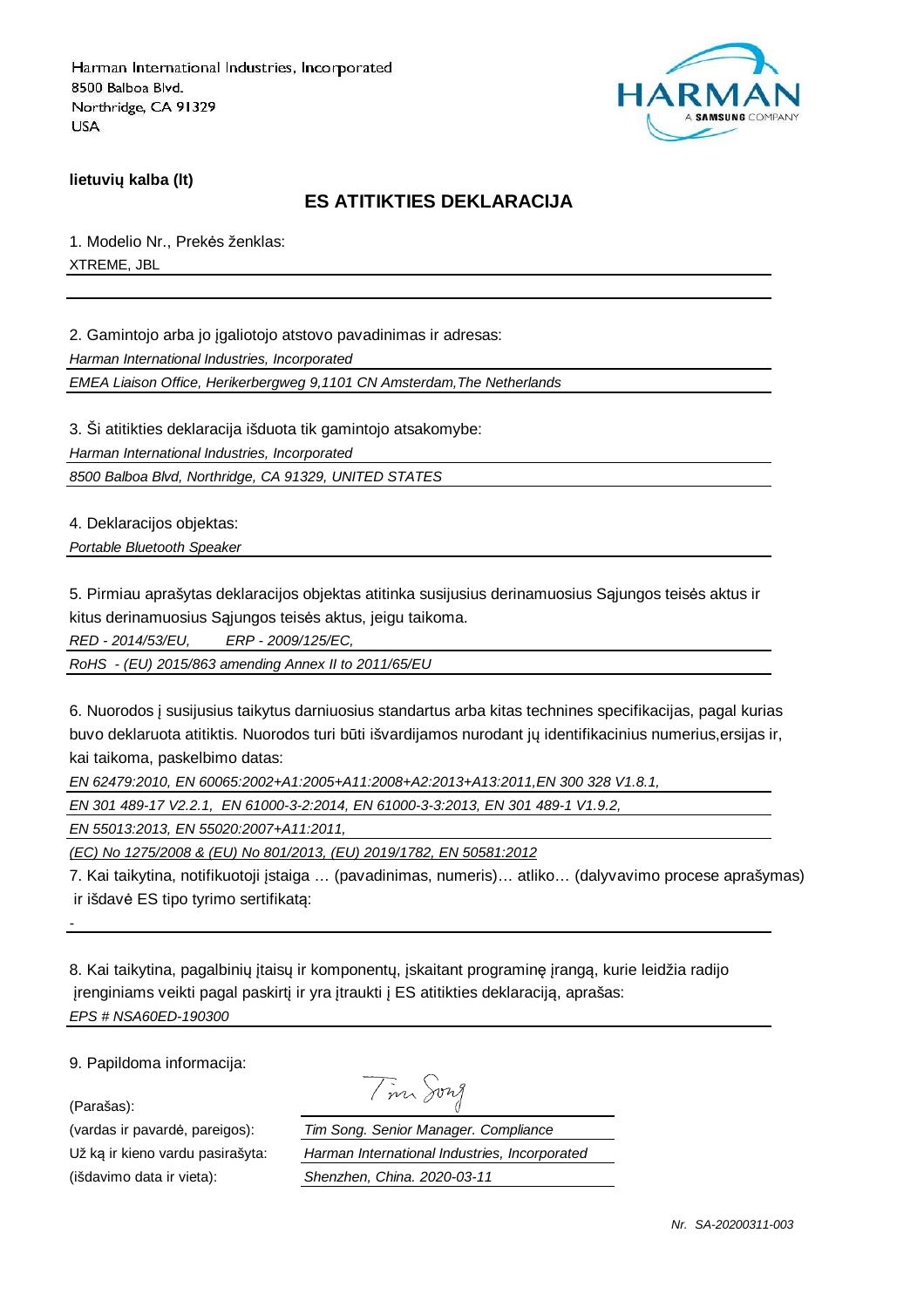#### **I PRIEDAS Energijos vartojimo efektyvumo maitinimo šaltiniai,**

| Gamintojo pavadinimas                       | Harman International Industries, Incorporated         |  |
|---------------------------------------------|-------------------------------------------------------|--|
| adresas                                     | 8500 Balboa Blvd, Northridge, CA 91329, UNITED STATES |  |
| Modelio žymuo                               | NSA60ED-190300                                        |  |
| Įėjimo įtampa(VAC)                          | 100-240                                               |  |
| Jėjimo kintamosios srovės dažnis(Hz)        | 50/60                                                 |  |
| Išėjimo įtampa(V)                           | 19.0                                                  |  |
| Išėjimo srovė(A)                            | 3.0                                                   |  |
| Išėjimo galia(Watts)                        | 57.0                                                  |  |
| Vidutinis aktyviosios veiksenos efektyvumas |                                                       |  |
| (%) @230V                                   | 90.6                                                  |  |
| Efektyvumas esant mažai apkrovai (10 %)     |                                                       |  |
| (%) @230V                                   | 86.3                                                  |  |
| Vartojamoji galia be apkrovos (Watts)       |                                                       |  |
| @230V                                       | 0.09                                                  |  |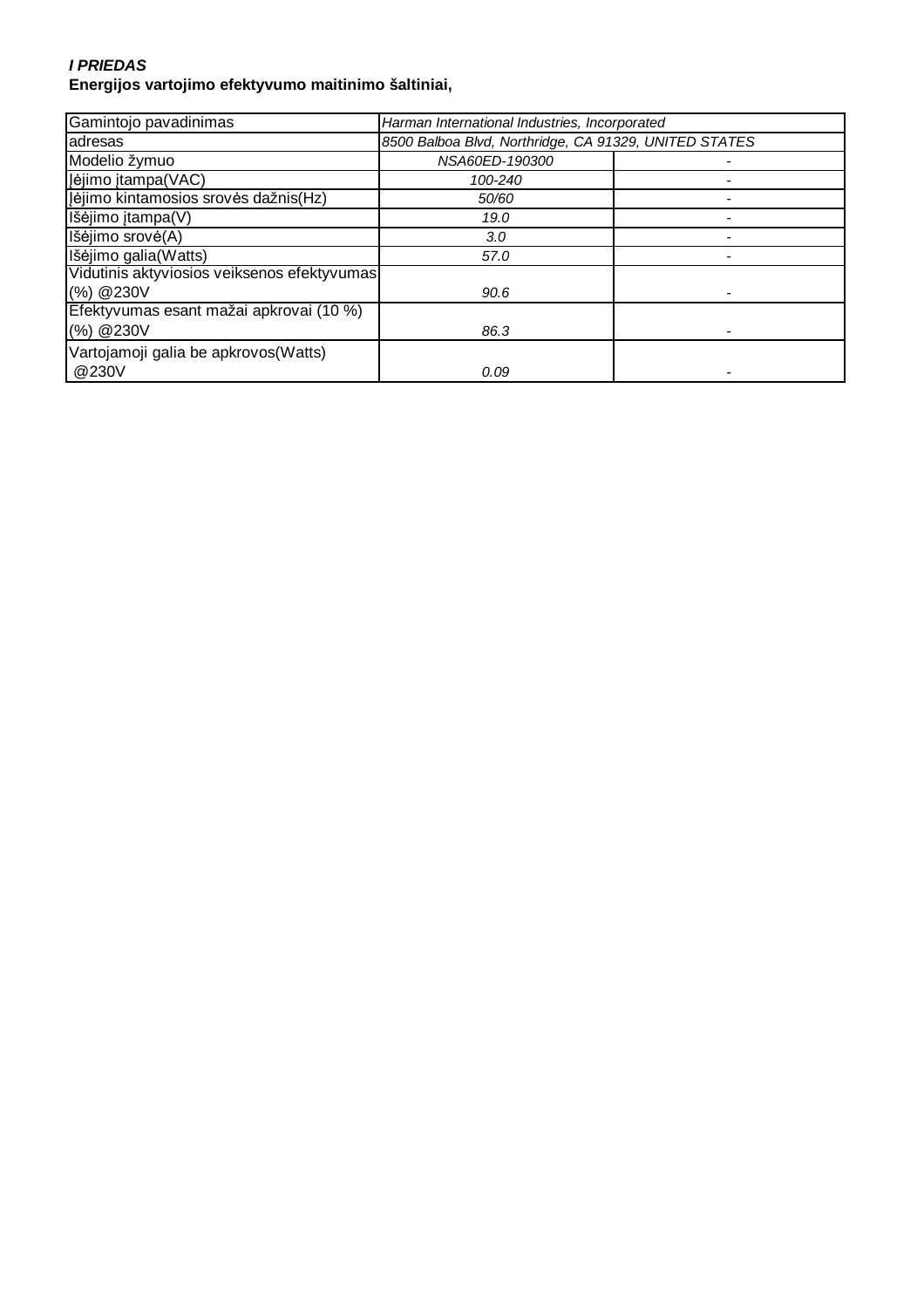

**Nederlands (nl)**

## **EU-CONFORMITEITSVERKLARING**

1.Model nr.,Merk: XTREME, JBL

2. Naam en adres van de fabrikant of zijn gemachtigde:

Harman International Industries, Incorporated

EMEA Liaison Office, Herikerbergweg 9,1101 CN Amsterdam,The Netherlands

3. Deze conformiteitsverklaring wordt afgegeven onder volledige verantwoordelijkheid van de fabrikant: Harman International Industries, Incorporated

8500 Balboa Blvd, Northridge, CA 91329, UNITED STATES

4. Voorwerp van de verklaring:

Portable Bluetooth Speaker

5.Het hierboven beschreven voorwerp van de verklaring is in overeenstemming met de desbetreffende harmonisatiewetgeving van de Unie en andere harmonisatiewetgeving van de Unie, indien van toepassing: RED - 2014/53/EU, ERP - 2009/125/EC,

RoHS - (EU) 2015/863 amending Annex II to 2011/65/EU

6. Vermelding van de toegepaste relevante geharmoniseerde normen of van de andere technische specificaties waarop de conformiteitsverklaring betrekking heeft. Bij de opgave van de referenties moeten het identificatie nummer en de versie en, in voorkomend geval, de datum van publicatie worden vermeld: EN 62479:2010, EN 60065:2002+A1:2005+A11:2008+A2:2013+A13:2011,EN 300 328 V1.8.1,

EN 301 489-17 V2.2.1, EN 61000-3-2:2014, EN 61000-3-3:2013, EN 301 489-1 V1.9.2,

EN 55013:2013, EN 55020:2007+A11:2011,

(EC) No 1275/2008 & (EU) No 801/2013, (EU) 2019/1782, EN 50581:2012

7.(Indien van toepassing) De aangemelde instantie … (naam, nummer) … heeft een … (beschrijving van de werkzaamheden) … uitgevoerd en het certificaat van EU-typeonderzoek … afgegeven:

8. Indien van toepassing, beschrijving van de accessoires en onderdelen, die het mogelijk maken dat de radioapparatuur functioneert zoals bedoeld en die onder de EU-conformiteitsverklaring vallen: EPS # NSA60ED-190300

9. Aanvullende informatie:

(Handtekening):

-

Tim Song

(naam, functie): Tim Song. Senior Manager. Compliance Ondertekend voor en namens: Harman International Industries, Incorporated (plaats en datum van afgifte): Shenzhen, China. 2020-03-11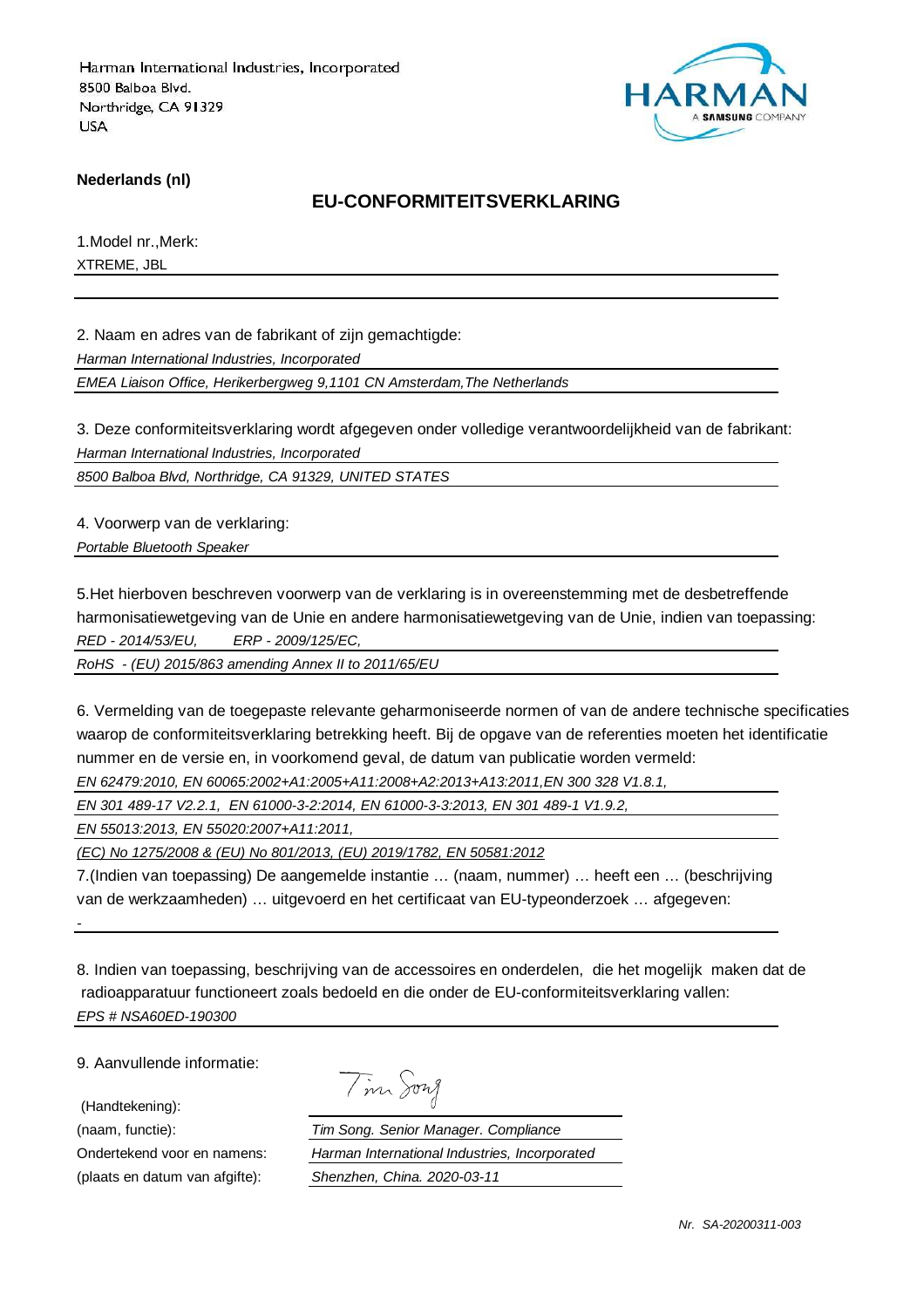#### **BIJLAGE I energie-efficiëntie voor externe stroomvoorzieningen**

| Naam van de fabrikant                        | Harman International Industries, Incorporated         |  |
|----------------------------------------------|-------------------------------------------------------|--|
| adres                                        | 8500 Balboa Blvd, Northridge, CA 91329, UNITED STATES |  |
| Typeaanduiding                               | NSA60ED-190300                                        |  |
| Voedingsspanning(VAC)                        | 100-240                                               |  |
| Voedingsfrequentie(Hz)                       | 50/60                                                 |  |
| Uitgangsspanning(V)                          | 19.0                                                  |  |
| Uitgangsstroom(A)                            | 3.0                                                   |  |
| Uitgangsvermogen(Watts)                      | 57.0                                                  |  |
| Gemiddelde actieve efficiëntie(%) @230V      | 90.6                                                  |  |
| Efficiëntie bij lage belasting(10%) (%)@230V | 86.3                                                  |  |
| Energieverbruik in niet-belaste              |                                                       |  |
| toestand(Watts)                              | 0.09                                                  |  |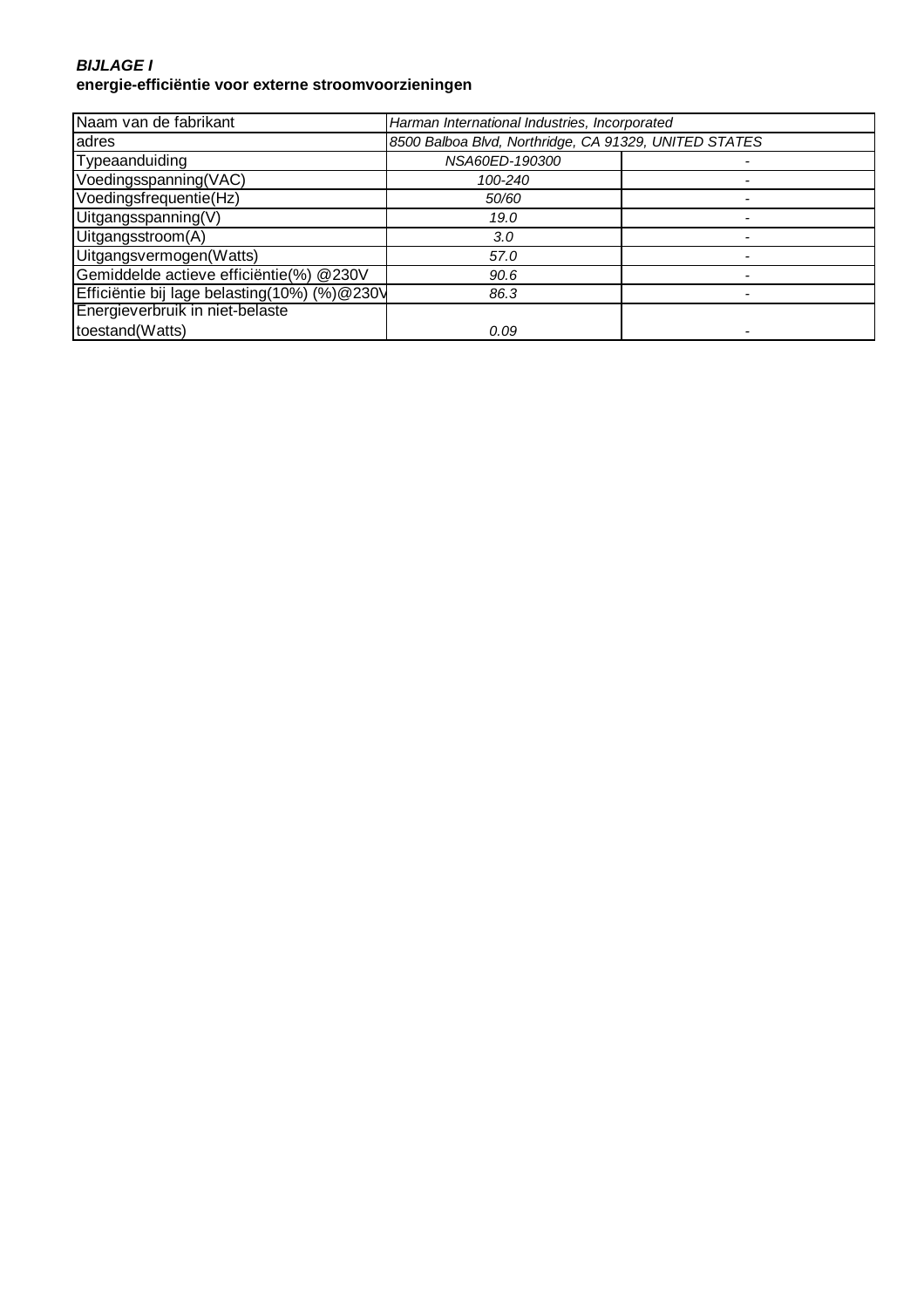

**Română (ro)**

## **DECLARAȚIA UE DE CONFORMITATE**

1. Număr model, marcă: XTREME, JBL

2. Denumirea și adresa producătorului sau a reprezentantului său autorizat:

Harman International Industries, Incorporated

EMEA Liaison Office, Herikerbergweg 9,1101 CN Amsterdam,The Netherlands

3. Prezenta declarație de conformitate este emisă pe răspunderea exclusivă a producătorului:

Harman International Industries, Incorporated

8500 Balboa Blvd, Northridge, CA 91329, UNITED STATES

4.Obiectul declarației: Portable Bluetooth Speaker

5. Obiectul declarației descris mai sus este în conformitate cu legislația relevantă de armonizare a Uniunii: și După caz, alte acte din legislația de armonizare a Uniunii

RED - 2014/53/EU, ERP - 2009/125/EC,

RoHS - (EU) 2015/863 amending Annex II to 2011/65/EU

6. Trimiterile la standardele armonizate relevante folosite sau trimiterile la alte specificații tehnice în legătură cu care se declară conformitatea. Referințele sunt enumerate împreună cu numerele de identificare și cu versiunea acestora precum și cu data eliberării, după caz:

EN 62479:2010, EN 60065:2002+A1:2005+A11:2008+A2:2013+A13:2011,EN 300 328 V1.8.1,

EN 301 489-17 V2.2.1, EN 61000-3-2:2014, EN 61000-3-3:2013, EN 301 489-1 V1.9.2,

EN 55013:2013, EN 55020:2007+A11:2011,

(EC) No 1275/2008 & (EU) No 801/2013, (EU) 2019/1782, EN 50581:2012

7. După caz, organismul notificat … (denumire, număr) ... a efectuat … (descrierea intervenției) și a emis certificatul de examinare UE de tip:

8. După caz, o descriere a accesoriilor și componentelor, inclusiv a produselor software, care permit echipamentelor radio să funcționeze corespunzător și care sunt incluse în declarația de conformitate: EPS # NSA60ED-190300

9. Informații suplimentare:

(Semnătura):

-

Tim Song

(numele, funcția) : Tim Song. Senior Manager. Compliance Semnat pentru și în numele: Harman International Industries, Incorporated (locul și data emiterii): Shenzhen, China. 2020-03-11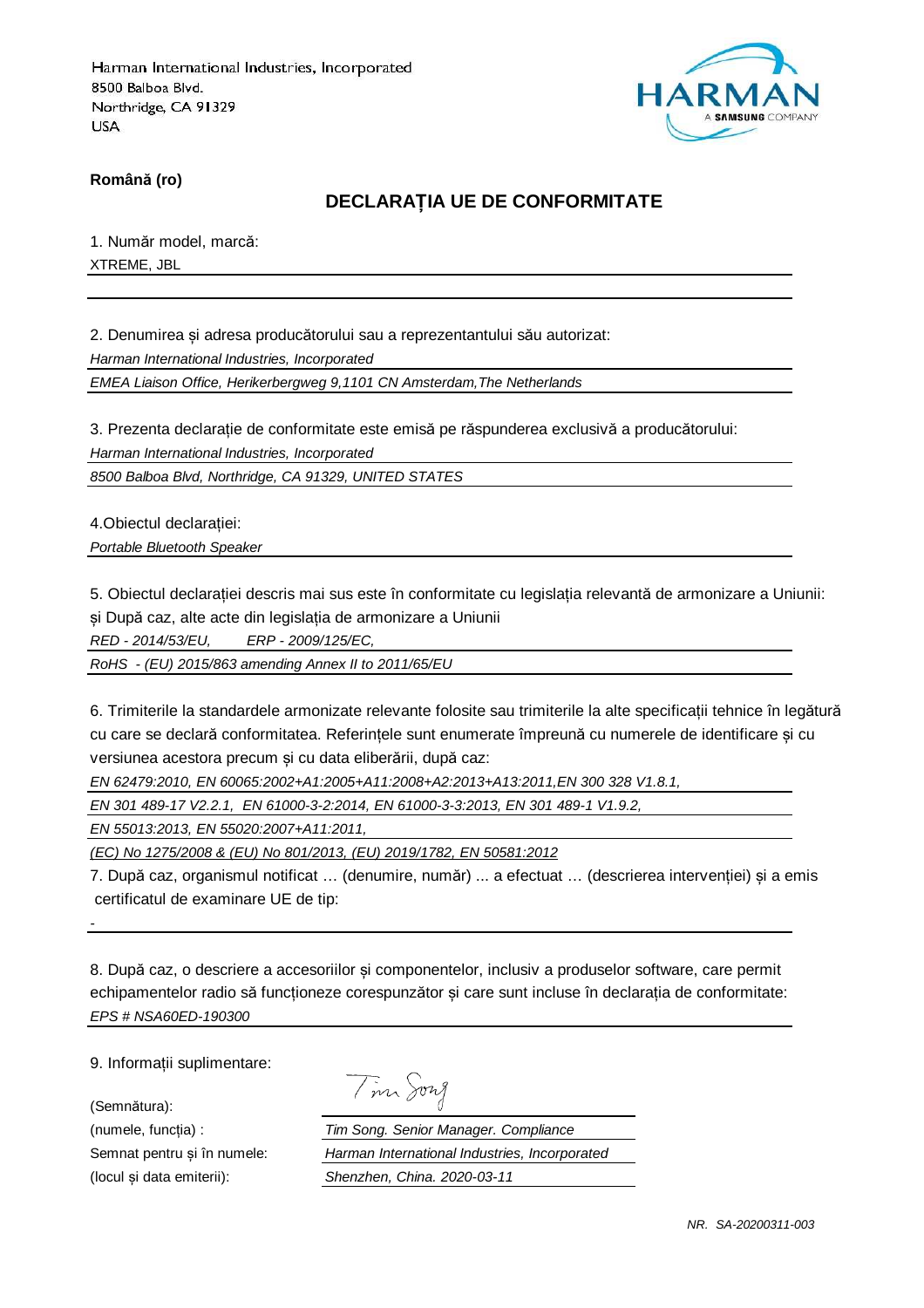### **ANEXA I eficiență energetică în materie de surselor de alimentare externe**

| producătorului                          | Harman International Industries, Incorporated         |  |
|-----------------------------------------|-------------------------------------------------------|--|
| adresa                                  | 8500 Balboa Blvd, Northridge, CA 91329, UNITED STATES |  |
| Identificator de model                  | NSA60ED-190300                                        |  |
| Tensiune de intrare(VAC)                | 100-240                                               |  |
| Frecvența c.a. de intrare(Hz)           | 50/60                                                 |  |
| Tensiune de iesire(V)                   | 19.0                                                  |  |
| Curent de iesire(A)                     | 3.0                                                   |  |
| Putere de iesire (Watts)                | 57.0                                                  |  |
| Randament mediu în mod activ(%) @230V   | 90.6                                                  |  |
| Randamentul la sarcină redusă(10%) (%)  |                                                       |  |
| @230V                                   | 86.3                                                  |  |
| Puterea absorbită în regim fără sarcină |                                                       |  |
| (Watts) @230V                           | 0.09                                                  |  |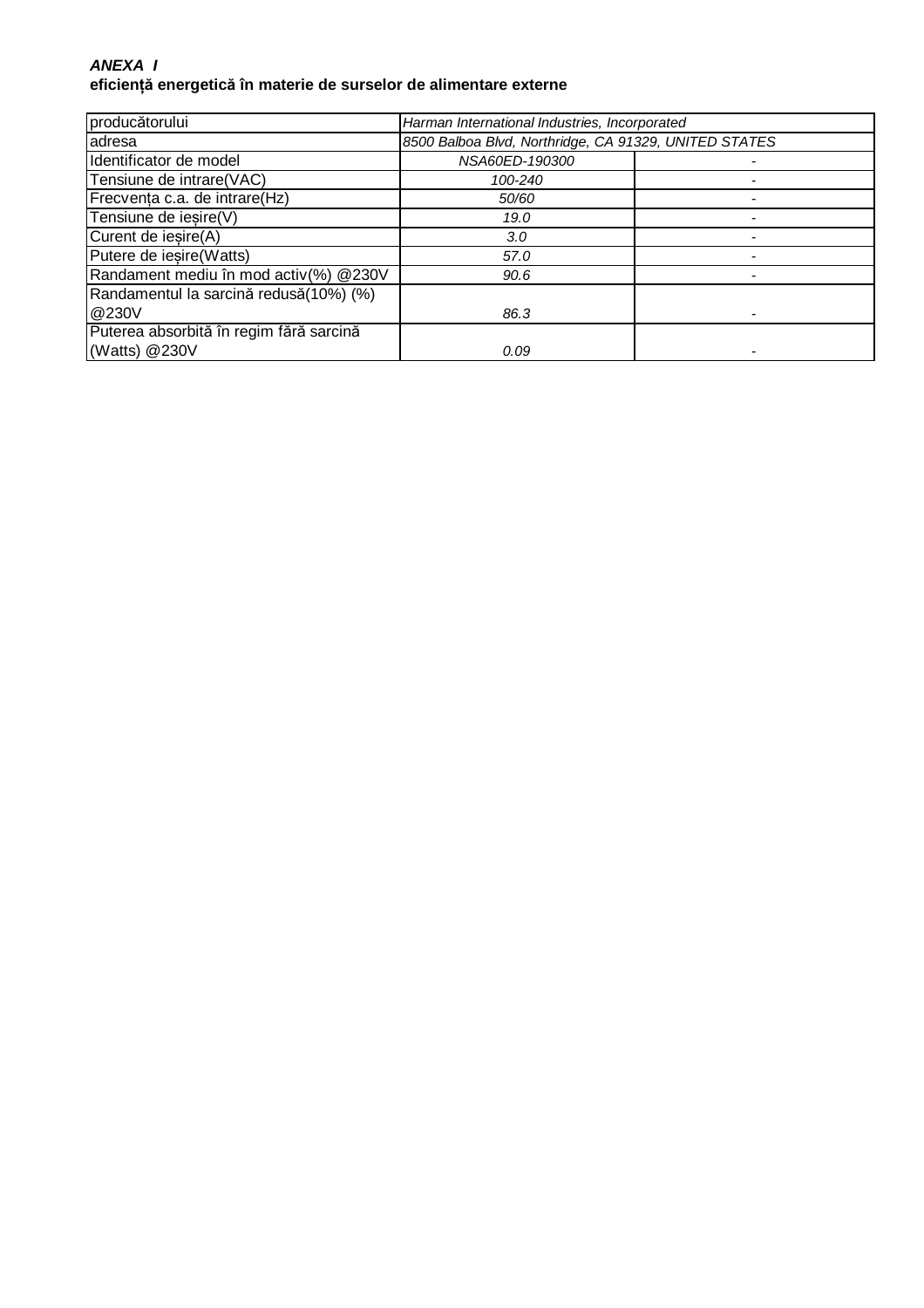

**Suomi (fi)**

## **EU-VAATIMUSTENMUKAISUUSVAKUUTUS**

1. Malli nro.,merkki: XTREME, JBL

2. Valmistajan tai sen valtuutetun edustajan nimi ja osoite:

Harman International Industries, Incorporated

EMEA Liaison Office, Herikerbergweg 9,1101 CN Amsterdam,The Netherlands

3. Tämä vaatimustenmukaisuusvakuutus on annettu valmistajan yksinomaisella vastuulla:

Harman International Industries, Incorporated

8500 Balboa Blvd, Northridge, CA 91329, UNITED STATES

4. Vakuutuksen kohde:

Portable Bluetooth Speaker

5. Edellä kuvattu vakuutuksen kohde on asiaa koskevan unionin yhdenmukaistamislainsäädännön

vaatimusten mukainen ja Muu unionin yhdenmukaistamissäädös (tapauksen mukaan):

RED - 2014/53/EU, ERP - 2009/125/EC,

RoHS - (EU) 2015/863 amending Annex II to 2011/65/EU

6. Viittaus niihin asiaankuuluviin yhdenmukaistettuihin standardeihin, joita on käytetty, tai viittaus muihin teknisiin eritelmiin, joiden perusteella vaatimustenmukaisuusvakuutus on annettu. Viittausten luettelossa on mainittava niiden tunnistenumero ja versio ja tapauksen mukaan antopäivä:

EN 62479:2010, EN 60065:2002+A1:2005+A11:2008+A2:2013+A13:2011,EN 300 328 V1.8.1,

EN 301 489-17 V2.2.1, EN 61000-3-2:2014, EN 61000-3-3:2013, EN 301 489-1 V1.9.2,

EN 55013:2013, EN 55020:2007+A11:2011,

(EC) No 1275/2008 & (EU) No 801/2013, (EU) 2019/1782, EN 50581:2012

7. Tapauksen mukaan ilmoitettu laitos … (nimi, numero) … suoritti … (toimenpiteen kuvaus) … ja antoi EU-tyyppitarkastustodistuksen: …

8. Tapauksen mukaan kuvaus lisälaitteista ja osista, myös ohjelmistoista, jotka mahdollistavat radiolaitteen käyttötarkoituksen mukaisen käytön ja jotka EU-vaatimustenmukaisuusvakuutus kattaa: EPS # NSA60ED-190300

9. Lisätietoja:

-

(allekirjoitus):

(antamispaikka ja -päivämäärä): Shenzhen, China. 2020-03-11

Tim Song

(nimi, tehtävä): Tim Song. Senior Manager. Compliance Seuraavan puolesta allekirjoittanut: Harman International Industries, Incorporated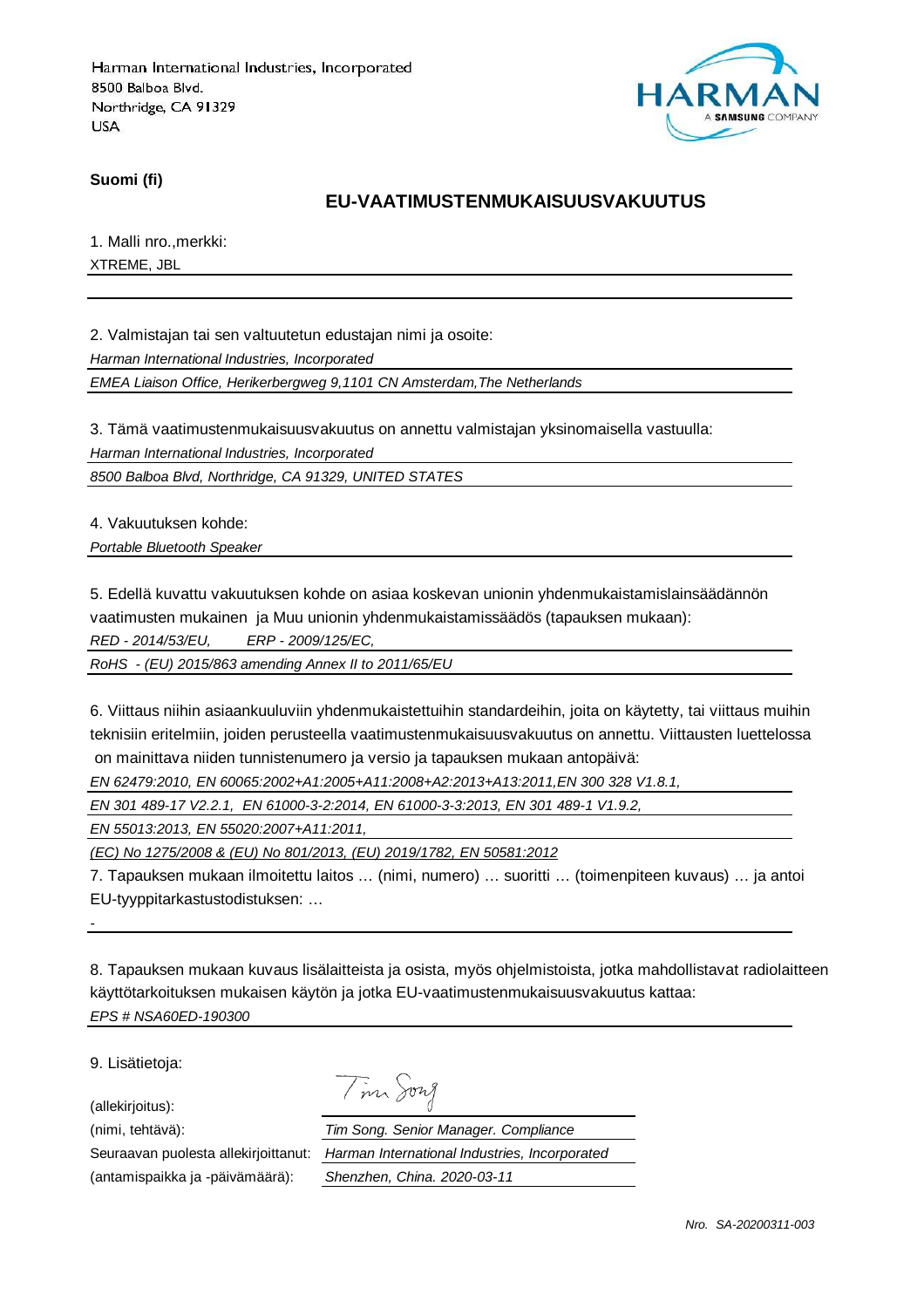## **LIITE I Energiatehokkuus Ulkoisten teholähteiden lukuun**

| Valmistajan nimi                            | Harman International Industries, Incorporated         |  |
|---------------------------------------------|-------------------------------------------------------|--|
| osoite                                      | 8500 Balboa Blvd, Northridge, CA 91329, UNITED STATES |  |
| Mallitunniste                               | NSA60ED-190300                                        |  |
| Ottojännite(VAC)                            | 100-240                                               |  |
| Tuloverkkotaajuus(Hz)                       | 50/60                                                 |  |
| Antojännite(V)                              | 19.0                                                  |  |
| Antovirta(A)                                | 3.0                                                   |  |
| Antoteho(Watts)                             | 57.0                                                  |  |
| Aktiivitilan keskimääräinen hyötysuhde(%)   |                                                       |  |
| @230V                                       | 90.6                                                  |  |
| Hyötysuhde alhaisella kuormituksella (10 %) |                                                       |  |
| (%) @ 230V                                  | 86.3                                                  |  |
| Kuormittamattoman tilan tehonkulutus        |                                                       |  |
| (Watts) @230V                               | 0.09                                                  |  |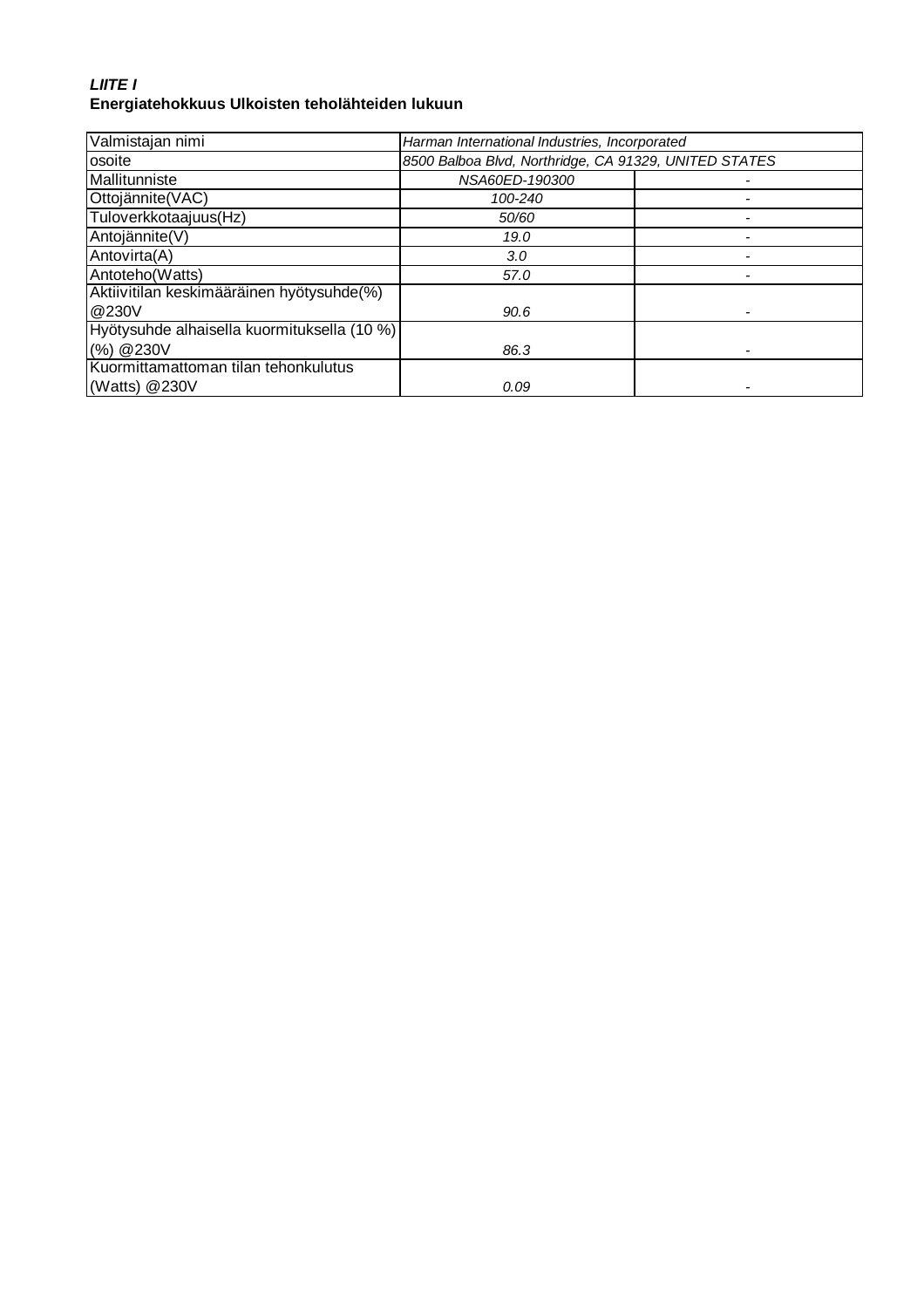

**magyar (hu)**

## **EU-MEGFELELŐSÉGI NYILATKOZAT**

1.Modellazonosító,márka: XTREME, JBL

2. A gyártó vagy meghatalmazott képviselőjének neve és címe:

Harman International Industries, Incorporated

EMEA Liaison Office, Herikerbergweg 9,1101 CN Amsterdam,The Netherlands

3. Ezt a megfelelőségi nyilatkozatot a gyártó kizárólagos felelőssége mellett adják ki:

Harman International Industries, Incorporated

8500 Balboa Blvd, Northridge, CA 91329, UNITED STATES

4. A nyilatkozat tárgya:

Portable Bluetooth Speaker

5. A fent ismertetett nyilatkozat tárgya megfelel a vonatkozó uniós harmonizációs jogszabályoknak és adott esetben egyéb uniós harmonizációs jogszabály

RED - 2014/53/EU, ERP - 2009/125/EC,

RoHS - (EU) 2015/863 amending Annex II to 2011/65/EU

6.Az alkalmazott harmonizált szabványokra való hivatkozás vagy az azokra az egyéb műszaki előírásokra való hivatkozás, amelyekkel kapcsolatban megfelelőségi nyilatkozatot tetteké. A hivatkozásokat az azonosító számokkal együtt és a megfelelő verzió feltüntetésével kell megadni, adott esetben a kiállítás dátumával együtt: EN 62479:2010, EN 60065:2002+A1:2005+A11:2008+A2:2013+A13:2011,EN 300 328 V1.8.1,

EN 301 489-17 V2.2.1, EN 61000-3-2:2014, EN 61000-3-3:2013, EN 301 489-1 V1.9.2,

EN 55013:2013, EN 55020:2007+A11:2011,

(EC) No 1275/2008 & (EU) No 801/2013, (EU) 2019/1782, EN 50581:2012

7.A(z) ... (nevű, számú)… bejelentett szervezet adott esetben elvégezte a(z) … (a beavatkozás ismertetése) …, és a következő EU-típusvizsgálati tanúsítványt adta ki:

8. Adott esetben a tartozékok és alkatrészek leírása, ideértve a rádióberendezés rendeltetésszerű használatát lehetővé tévő és az EU-megfelelőségi nyilatkozat hatályába tartozó szoftvereket is: EPS # NSA60ED-190300

9. További információk:

(aláírás):

-

(név, beosztás):

nevében megbízásából írták alá: (a kiállítás helye és dátuma):

| Tim Song                                      |
|-----------------------------------------------|
| Tim Song. Senior Manager. Compliance          |
| Harman International Industries, Incorporated |
| Shenzhen, China. 2020-03-11                   |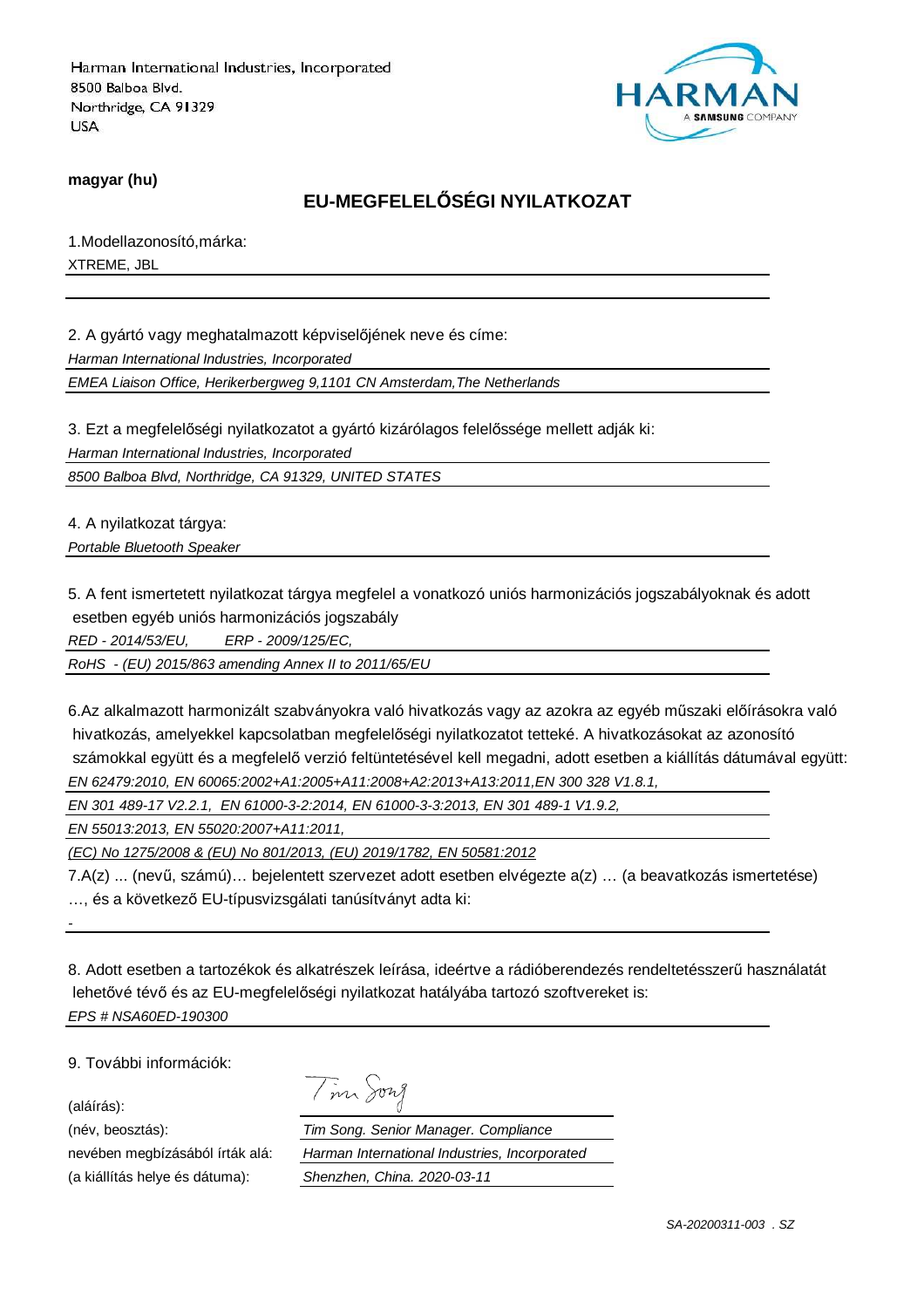# **I. MELLÉKLET**

## **a külső energiaellátás energiahatékonysága**

| A gyártó neve                              | Harman International Industries, Incorporated         |  |
|--------------------------------------------|-------------------------------------------------------|--|
| címe                                       | 8500 Balboa Blvd, Northridge, CA 91329, UNITED STATES |  |
| Modellazonosító                            | NSA60ED-190300                                        |  |
| Bemenő feszültség(VAC)                     | 100-240                                               |  |
| Bemenő váltóáram frekvenciája(Hz)          | 50/60                                                 |  |
| Kimenő feszültség(V)                       | 19.0                                                  |  |
| Kimenő áramerősség(A)                      | 3.0                                                   |  |
| Kimenő teljesítmény (Watts)                | 57.0                                                  |  |
| Aktív üzemmódban mért átlagos              |                                                       |  |
| hatásfok(%)                                | 90.6                                                  |  |
| Hatásfok alacsony (10 %-os) terhelésnél(%) |                                                       |  |
| @230V                                      | 86.3                                                  |  |
| Üresjárási üzemmódban mért                 |                                                       |  |
| energiafogyasztás(Watts) @230V             | 0.09                                                  |  |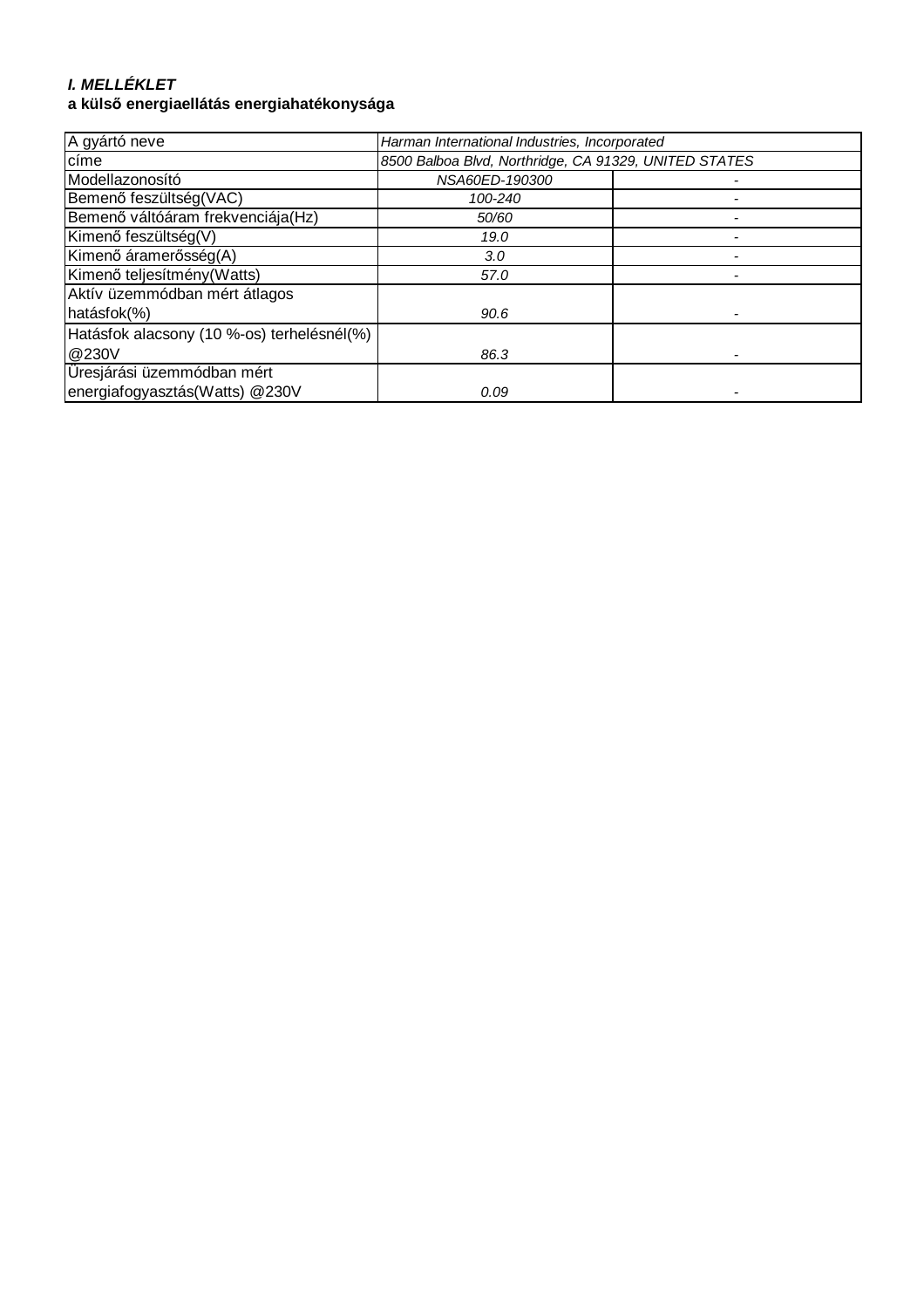

**polski (pl)**

## **DEKLARACJA ZGODNOŚCI UE**

1. Nazwa modelu,Marka: XTREME, JBL

2. Nazwa i adres producenta lub jego upoważnionego przedstawiciela: Harman International Industries, Incorporated

EMEA Liaison Office, Herikerbergweg 9,1101 CN Amsterdam,The Netherlands

3. Niniejszą deklarację zgodności wydaje się na wyłączną odpowiedzialność producenta: Harman International Industries, Incorporated

8500 Balboa Blvd, Northridge, CA 91329, UNITED STATES

4. Przedmiot deklaracji:

Portable Bluetooth Speaker

5.Wymieniony powyżej przedmiot niniejszej deklaracji jest zgodny z odnośnymi wymaganiami unijnego prawodawstwa harmonizacyjnego i innym unijnym prawodawstwem harmonizacyjnym, w stosownych przypadkach:

RED - 2014/53/EU, ERP - 2009/125/EC,

RoHS - (EU) 2015/863 amending Annex II to 2011/65/EU

6. Odwołania do odnośnych norm zharmonizowanych, które zastosowano, lub do innych specyfikacji technicznych,w stosunku do których deklarowana jest zgodność. Odwołania muszą być podane wraz z ich numerami identyfika cyjnymi i wersjami oraz w stosownych przypadkach z datą wydania: EN 62479:2010, EN 60065:2002+A1:2005+A11:2008+A2:2013+A13:2011,EN 300 328 V1.8.1,

EN 301 489-17 V2.2.1, EN 61000-3-2:2014, EN 61000-3-3:2013, EN 301 489-1 V1.9.2,

EN 55013:2013, EN 55020:2007+A11:2011,

(EC) No 1275/2008 & (EU) No 801/2013, (EU) 2019/1782, EN 50581:2012

7. W stosownych przypadkach, jednostka notyfikowana … (nazwa, numer) … przeprowadziła … (opis interwencji) … i wydała certyfikat badania typu UE:

8.W stosownych przypadkach, opis elementów dodatkowych lub komponentów, w tym oprogramowania , które umoż liwiają działanie urządzenia radiowego zgodnie z przeznaczeniem i które są objęte deklaracją zgodności UE: EPS # NSA60ED-190300

9. Informacje dodatkowe:

-

(podpis):

Tim Song

(imię i nazwisko, stanowisko): Tim Song. Senior Manager. Compliance Podpisano w imieniu: Harman International Industries, Incorporated (miejsce i data wydania): Shenzhen, China. 2020-03-11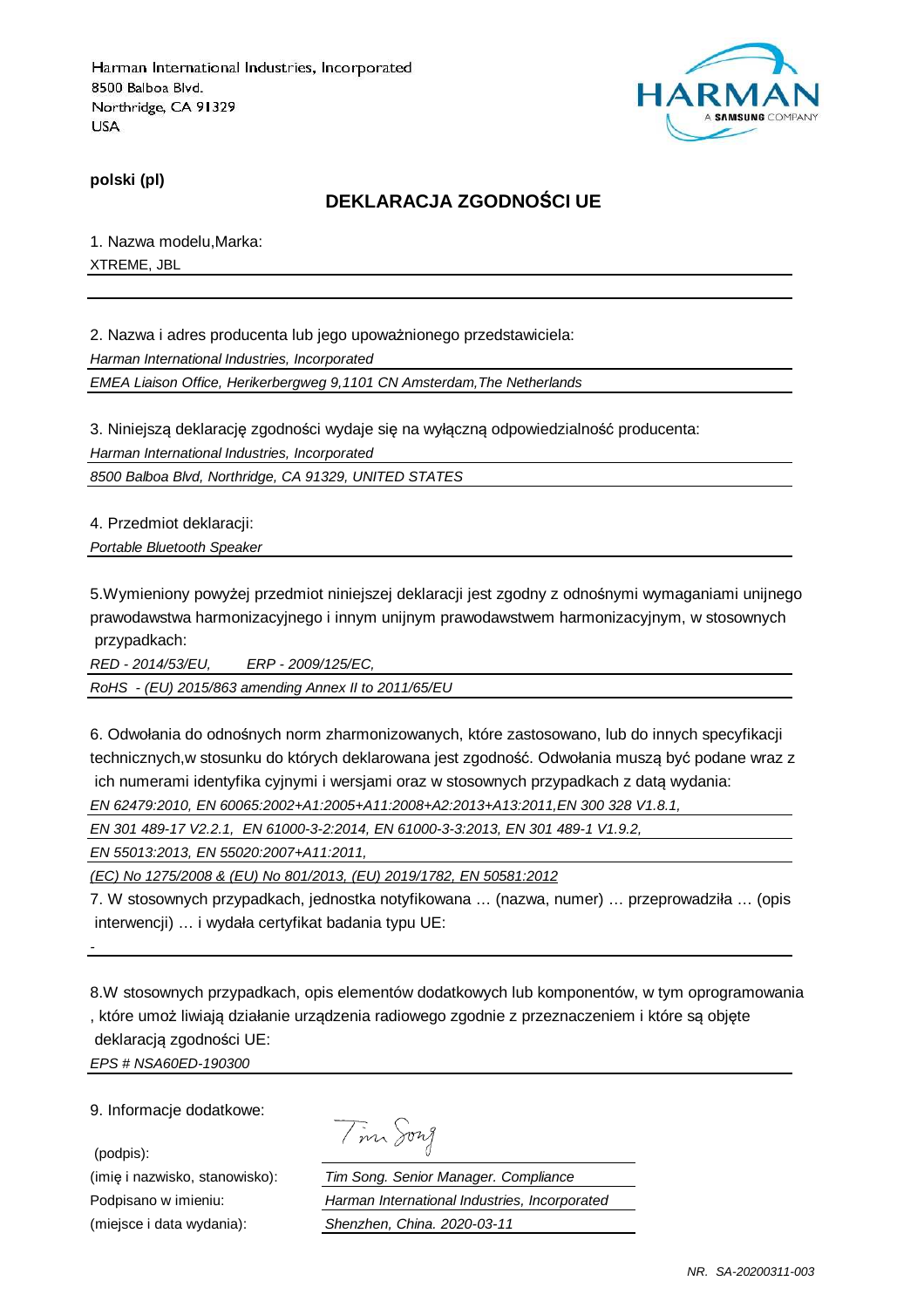#### **ZAŁ***Ą***CZNIK I efektywności energetycznej dotyczące zasilaczy zewnętrznych**

| producenta                                | Harman International Industries, Incorporated         |  |
|-------------------------------------------|-------------------------------------------------------|--|
| adres                                     | 8500 Balboa Blvd, Northridge, CA 91329, UNITED STATES |  |
| Identyfikator modelu                      | NSA60ED-190300                                        |  |
| Napięcie wejściowe(VAC)                   | 100-240                                               |  |
| Wejściowa częstotliwość prądu przemienneg | 50/60                                                 |  |
| Napięcie wyjściowe(V)                     | 19.0                                                  |  |
| Prąd wyjściowy(A)                         | 3.0                                                   |  |
| Moc wyjściowa (Watts)                     | 57.0                                                  |  |
| Średnia sprawność podczas pracy(%)        |                                                       |  |
| @230V                                     | 90.6                                                  |  |
| Sprawność przy niskim obciążeniu (10 %)   |                                                       |  |
| (%) @230V                                 | 86.3                                                  |  |
| Zużycie energii w stanie bez obciążenia   |                                                       |  |
| (Watts) @230V                             | 0.09                                                  |  |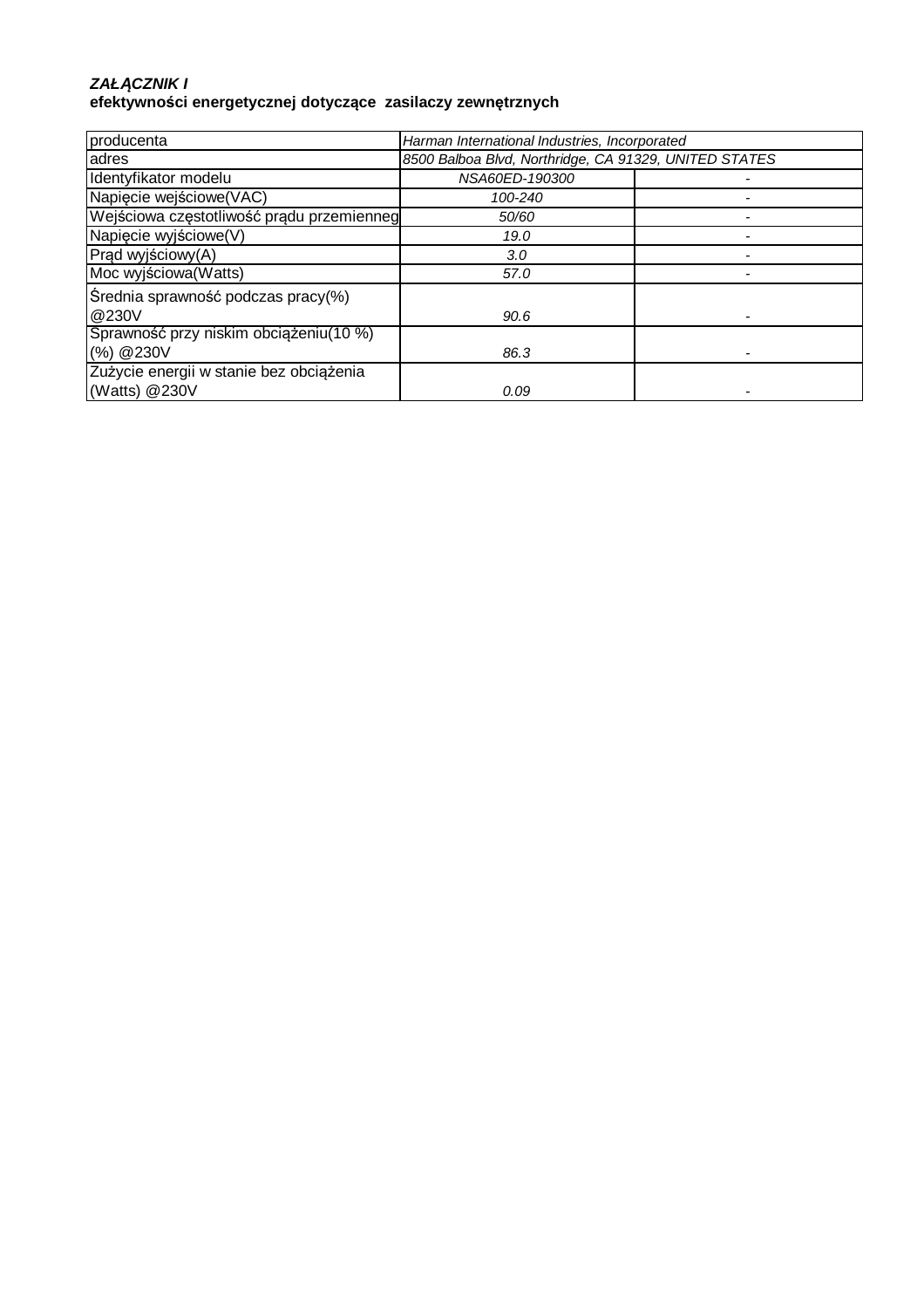

**slovenčina (sk)**

## **EÚ VYHLÁSENIE O ZHODE**

1.Číslo modelu,brand: XTREME, JBL

2. Meno a adresa výrobcu alebo jeho splnomocneného zástupcu: Harman International Industries, Incorporated

EMEA Liaison Office, Herikerbergweg 9,1101 CN Amsterdam,The Netherlands

3. Toto vyhlásenie o zhode sa vydáva na výhradnú zodpovednosť výrobcu.:

Harman International Industries, Incorporated

8500 Balboa Blvd, Northridge, CA 91329, UNITED STATES

4.Predmet vyhlásenia: Portable Bluetooth Speaker

5. Uvedený predmet vyhlásenia je v zhode s príslušnými harmonizačnými právnymi predpismi Únie a

Prípadne ďalšie harmonizačné právne predpisy Únie:

RED - 2014/53/EU, ERP - 2009/125/EC,

RoHS - (EU) 2015/863 amending Annex II to 2011/65/EU

6. Odkazy na príslušné použité harmonizované normy alebo odkazy na iné technické špecifikácie, v súvislosti s ktorými sa zhoda vyhlasuje. V rámci odkazov sa musí uviesť identifikačné číslo a verzia a prípadne dátum vydania:

EN 62479:2010, EN 60065:2002+A1:2005+A11:2008+A2:2013+A13:2011,EN 300 328 V1.8.1,

EN 301 489-17 V2.2.1, EN 61000-3-2:2014, EN 61000-3-3:2013, EN 301 489-1 V1.9.2,

EN 55013:2013, EN 55020:2007+A11:2011,

(EC) No 1275/2008 & (EU) No 801/2013, (EU) 2019/1782, EN 50581:2012

7. Prípadne: notifikovaný orgán … (názov, číslo) … vykonal … (opis zásahu) … a vydal certifikát EÚ skúšky typu:

8. V príslušných prípadoch opis príslušenstva a komponentov vrátane softvéru, ktoré umožňujú rádiovému zariadeniu fungovať v súlade so zamýšľaným účelom, a na ktoré sa vzťahuje EÚ vyhlásenie o zhode: EPS # NSA60ED-190300

9. Doplňujúce informácie:

(podpis):

-

| $\Lambda$ | sont |
|-----------|------|
|           |      |

(meno, funkcia): Tim Song. Senior Manager. Compliance Podpísané za a v mene: Harman International Industries, Incorporated (miesto a dátum vydania): Shenzhen, China. 2020-03-11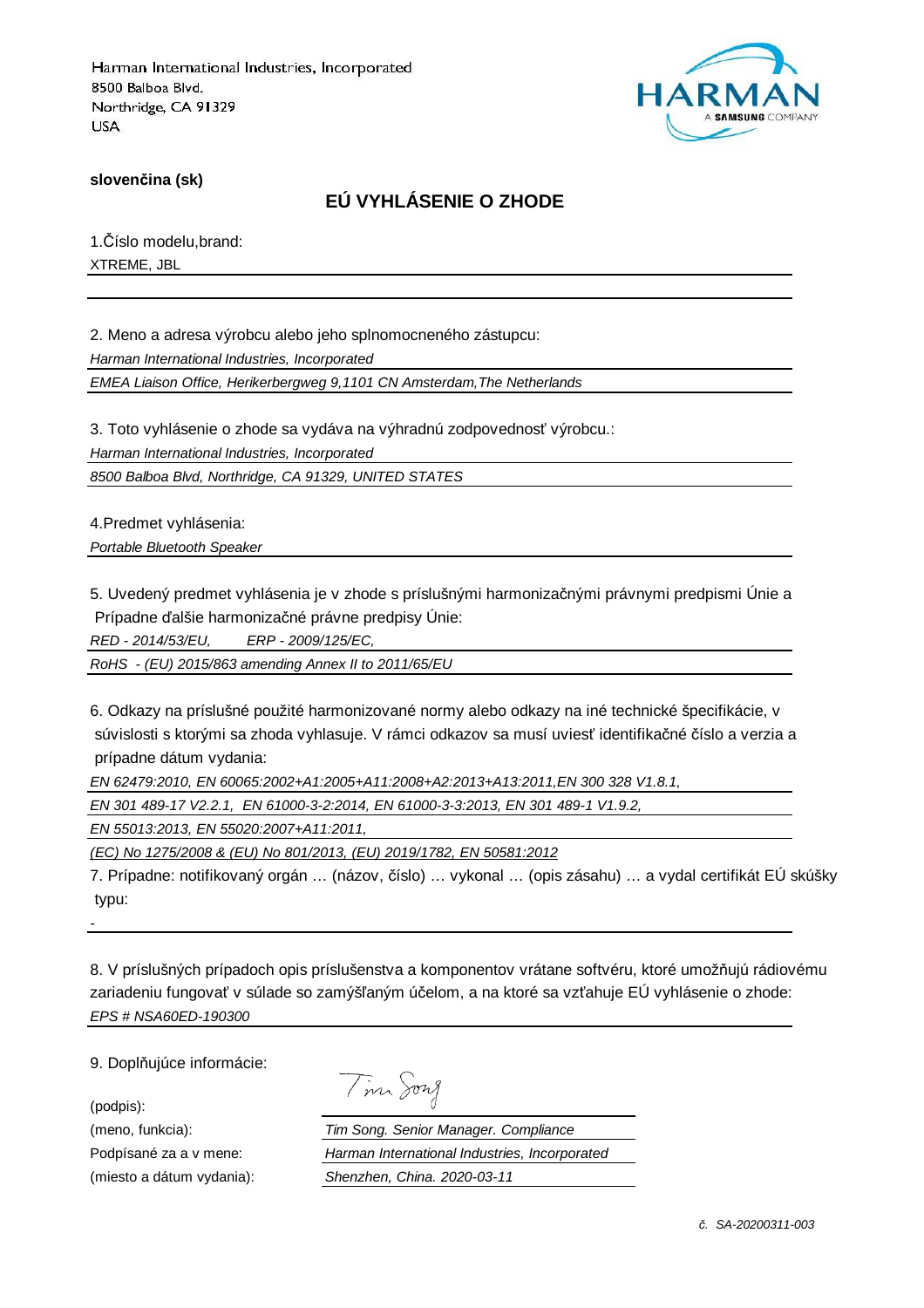## **PRÍLOHA I energetickú účinnosť na externých zdrojov napájania**

| výrobcu                                    | Harman International Industries, Incorporated         |  |
|--------------------------------------------|-------------------------------------------------------|--|
| adresa                                     | 8500 Balboa Blvd, Northridge, CA 91329, UNITED STATES |  |
| Identifikačný kód modelu                   | NSA60ED-190300                                        |  |
| Vstupné napätie(VAC)                       | 100-240                                               |  |
| Frekvencia vstupného striedavého prúdu(Hz) | 50/60                                                 |  |
| Výstupné napätie(V)                        | 19.0                                                  |  |
| Výstupný prúd(A)                           | 3.0                                                   |  |
| Výstupný výkon(Watts)                      | 57.0                                                  |  |
| Priemerná účinnosť v aktívnom režime(%)    |                                                       |  |
| @230V                                      | 90.6                                                  |  |
| Účinnosť pri nízkej záťaži(10 %) (%) @230V | 86.3                                                  |  |
| Spotreba energie v stave bez záťaže(Watts) |                                                       |  |
| @230V                                      | 0.09                                                  |  |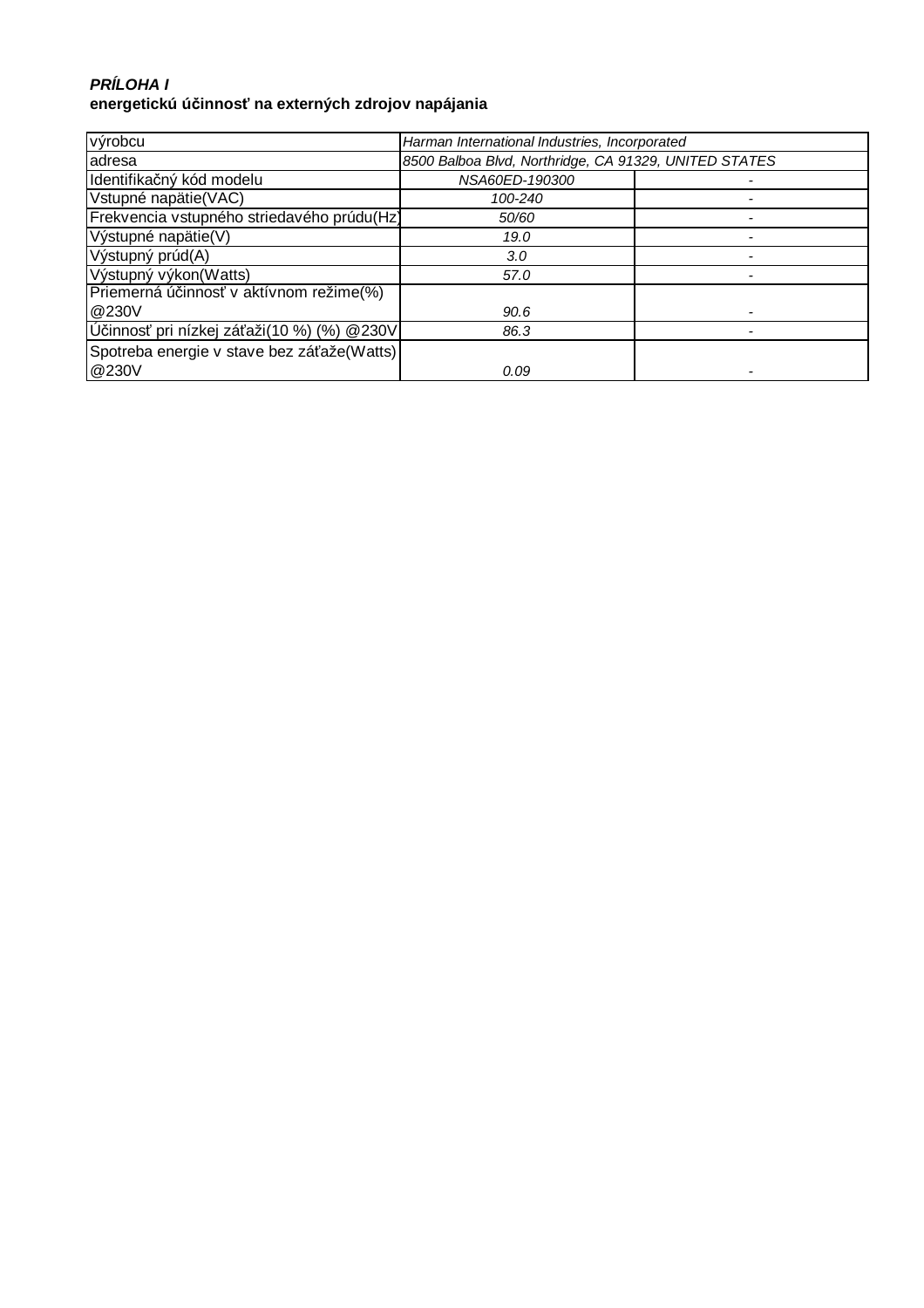

**svenska (sv)**

# **EU-FÖRSÄKRAN OM ÖVERENSSTÄMMELSE**

1. Modell nr.,varumärke**:** XTREME, JBL

2. Namn på och adress till tillverkaren eller dennes representant: Harman International Industries, Incorporated EMEA Liaison Office, Herikerbergweg 9,1101 CN Amsterdam,The Netherlands

3. Denna försäkran om överensstämmelse utfärdas på tillverkarens eget ansvar:

Harman International Industries, Incorporated

8500 Balboa Blvd, Northridge, CA 91329, UNITED STATES

4. Föremål för försäkran: Portable Bluetooth Speaker

5. Föremålet för försäkran ovan överensstämmer med den relevanta unionslagstiftningen om harmon -isering och Annan harmoniserad unionslagstiftning i förekommande fall

RED - 2014/53/EU, ERP - 2009/125/EC,

RoHS - (EU) 2015/863 amending Annex II to 2011/65/EU

6.Hänvisningar till de relevanta harmoniserade standarder som använts eller hänvisningar till andra tekniska specifikationer enligt vilka överensstämmelsen försäkras. Hänvisningar måste förtecknas tillsammans med identifieringsnummer och version och i förekommande fall datum för utfärdande:

EN 62479:2010, EN 60065:2002+A1:2005+A11:2008+A2:2013+A13:2011,EN 300 328 V1.8.1,

EN 301 489-17 V2.2.1, EN 61000-3-2:2014, EN 61000-3-3:2013, EN 301 489-1 V1.9.2,

EN 55013:2013, EN 55020:2007+A11:2011,

(EC) No 1275/2008 & (EU) No 801/2013, (EU) 2019/1782, EN 50581:2012

7. I tillämpliga fall: det anmälda organet ... (namn, nummer) ... har utfört ... (beskrivning av åtgärd) ... och utfärdat EU- typprovningsintyg:

8. I förekommande fall en beskrivning av tillbehör och komponenter, inklusive programvara, som gör det möjligt för radioutrustningen att fungera som avsett och som täcks av en EU-försäkran om överensstämmelse: EPS # NSA60ED-190300

9. Ytterligare information:

(namnteckning):

-

Tim Song

(namn, befattning): Tim Song. Senior Manager. Compliance Undertecknat för: Harman International Industries, Incorporated (ort och datum) Shenzhen, China. 2020-03-11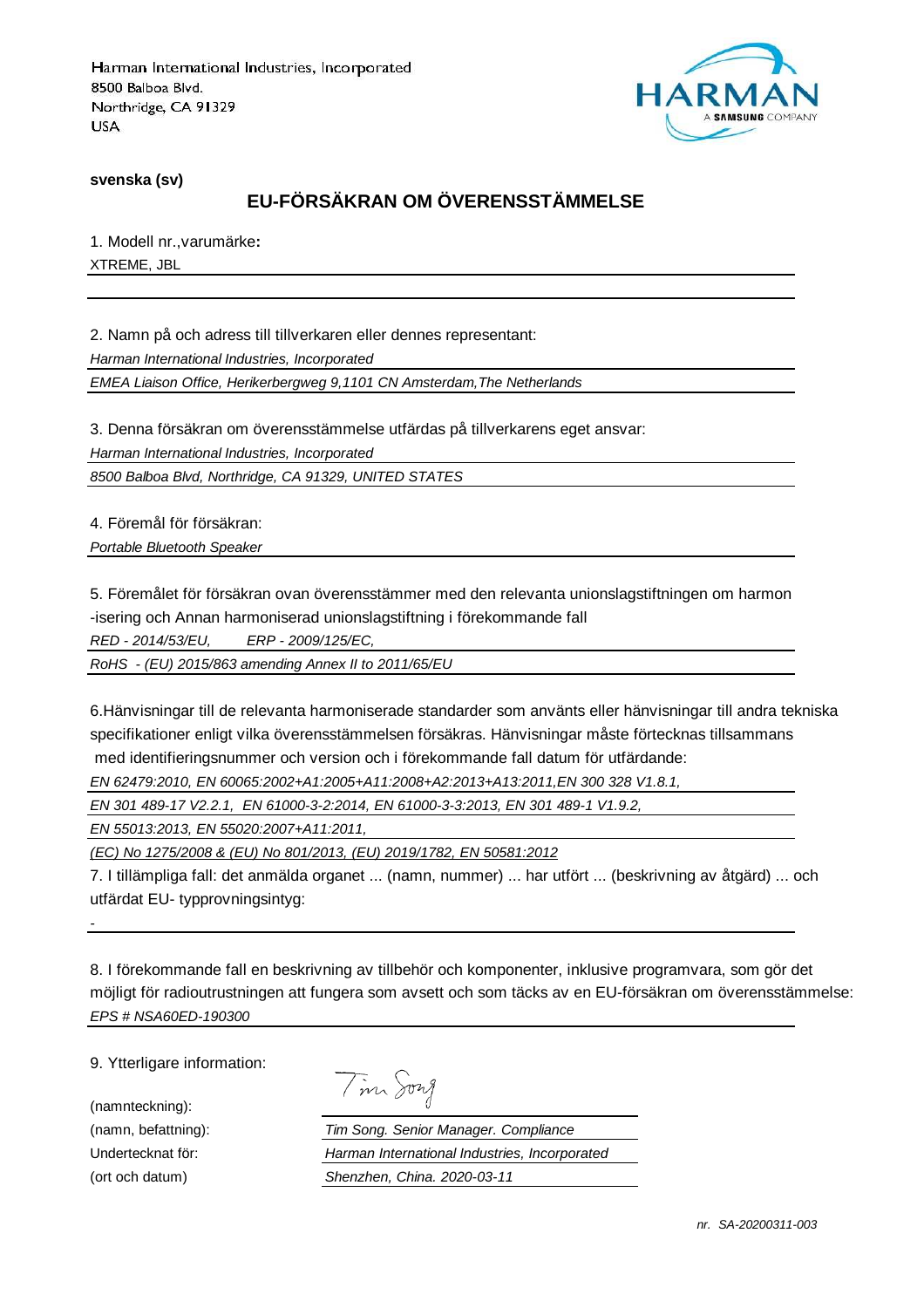### **BILAGA I Energieffektivitet för externa nätaggregat**

| Tillverkarens namn                           | Harman International Industries, Incorporated         |  |
|----------------------------------------------|-------------------------------------------------------|--|
| adress                                       | 8500 Balboa Blvd, Northridge, CA 91329, UNITED STATES |  |
| Modellbeteckning                             | NSA60ED-190300                                        |  |
| Ingående spänning(VAC)                       | 100-240                                               |  |
| Ingående frekvens (växelström)(Hz)           | 50/60                                                 |  |
| Utgående spänning(V)                         | 19.0                                                  |  |
| Utgående ström(A)                            | 3.0                                                   |  |
| Utgående effekt(Watts)                       | 57.0                                                  |  |
| Genomsnittlig verkningsgrad i aktivt läge(%) |                                                       |  |
| @230V                                        | 90.6                                                  |  |
| Verkningsgrad vid låg last(10 %) (%) @230V   | 86.3                                                  |  |
| Elförbrukning vid noll-last(Watts) @230V     | 0.09                                                  |  |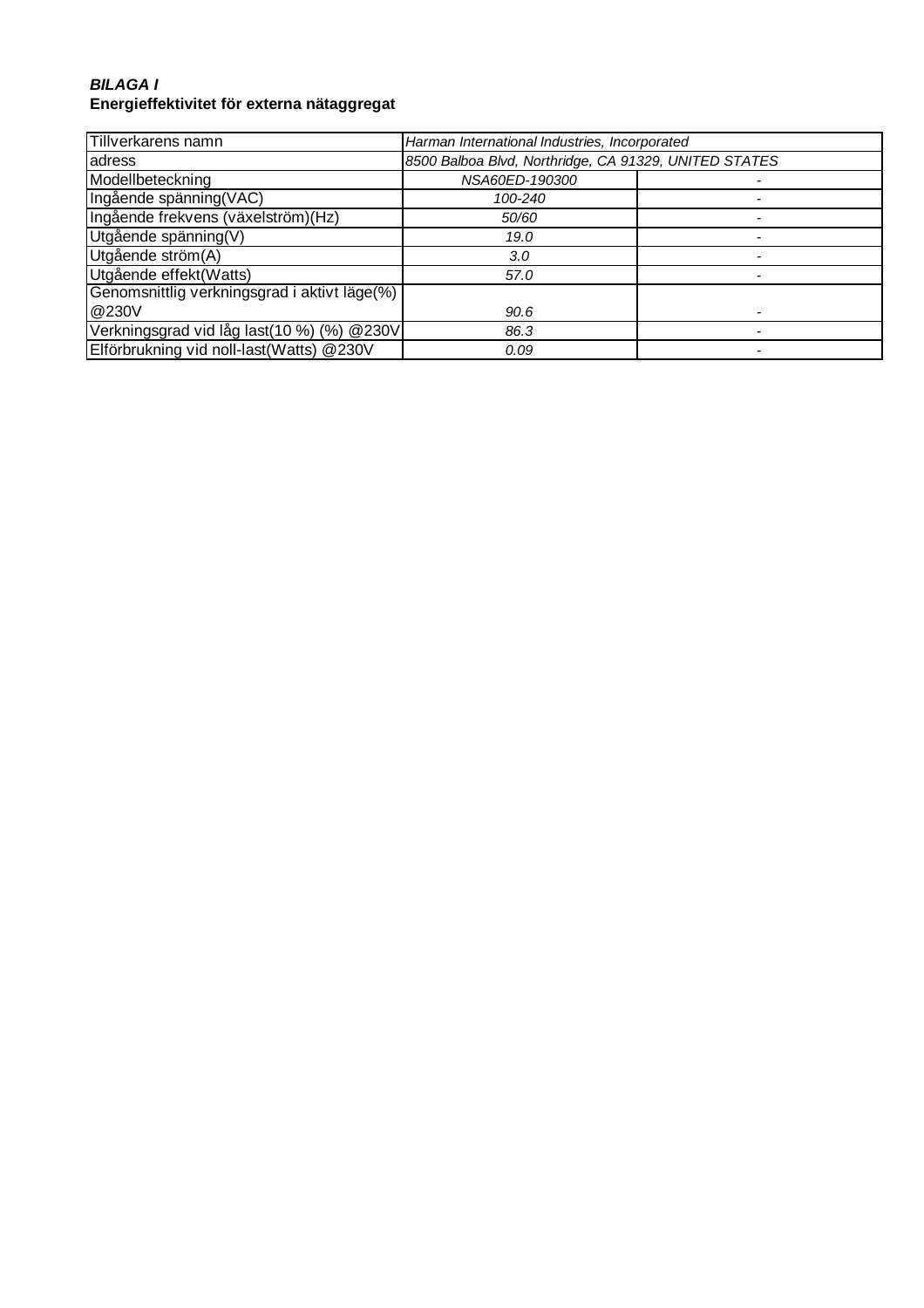

**Malti (mt)**

## **DIKJARAZZJONI TA' KONFORMITÀ TAL-UE**

1.Il-mudell Nru.,marka: XTREME, JBL

2. L-isem u l-indirizz tal-manifattur jew tar-rappreżentant awtorizzat tiegħu:

Harman International Industries, Incorporated

EMEA Liaison Office, Herikerbergweg 9,1101 CN Amsterdam,The Netherlands

3. Din id-dikjarazzjoni tal-konformità tinħareg taħt ir-responsabbiltà unika tal-manifattur:

Harman International Industries, Incorporated

8500 Balboa Blvd, Northridge, CA 91329, UNITED STATES

4.L-għan tad-dikjarazzjoni: Portable Bluetooth Speaker

5. L-għan tad-dikjarazzjoni deskritt hawn fuq huwa konformi mal-leġiżlazzjoni ta' armonizzazzjoni rilevanti tal-Unjon Leġiżlazzjoni dwar l-armonizzazzjoni oħra tal-Unjoni meta tkun applikabbli:

RED - 2014/53/EU, ERP - 2009/125/EC,

RoHS - (EU) 2015/863 amending Annex II to 2011/65/EU

6. Ir-referenzi għall-istandards armonizzati rilevanti li ntużaw, jew ir-referenzi għall-ispeċifikazzjonijiet tekniċi l-oħrajn li skonthom qed tiġi ddikjarata l-konformità: Ir-referenzi jridu jiġu elenkati bin-numru tal-identifikazzjoni u l-verżjoni tagħhom u, fejn applikabbli, id-data tal-ħruġ:

EN 62479:2010, EN 60065:2002+A1:2005+A11:2008+A2:2013+A13:2011,EN 300 328 V1.8.1,

EN 301 489-17 V2.2.1, EN 61000-3-2:2014, EN 61000-3-3:2013, EN 301 489-1 V1.9.2,

EN 55013:2013, EN 55020:2007+A11:2011,

(EC) No 1275/2008 & (EU) No 801/2013, (EU) 2019/1782, EN 50581:2012

7.Meta applikabbli, il-korp notifikat … (l-isem, in-numru) … wettaq… (deskrizzjoni tal-intervent) … u ħareġ iċ-ċertifikat tal-eżami tat-tip tal-UE:

8. Fejn applikabbli, deskrizzjoni tal-aċċessorji u il-komponenti, inkluż is-softwer, li jippermettu t-tagħmir tar -radju jopera kif intiż u koperti mid-dikjarazzjoni tal-konformità tal-UE: EPS # NSA60ED-190300

9. Informazzjoni addizzjonali:

(firma):

-

Tim Song

(isem, funzjoni): Tim Song. Senior Manager. Compliance Iffirmat għal u f'isem: Harman International Industries, Incorporated (post u data tal-ħruġ): Shenzhen, China. 2020-03-11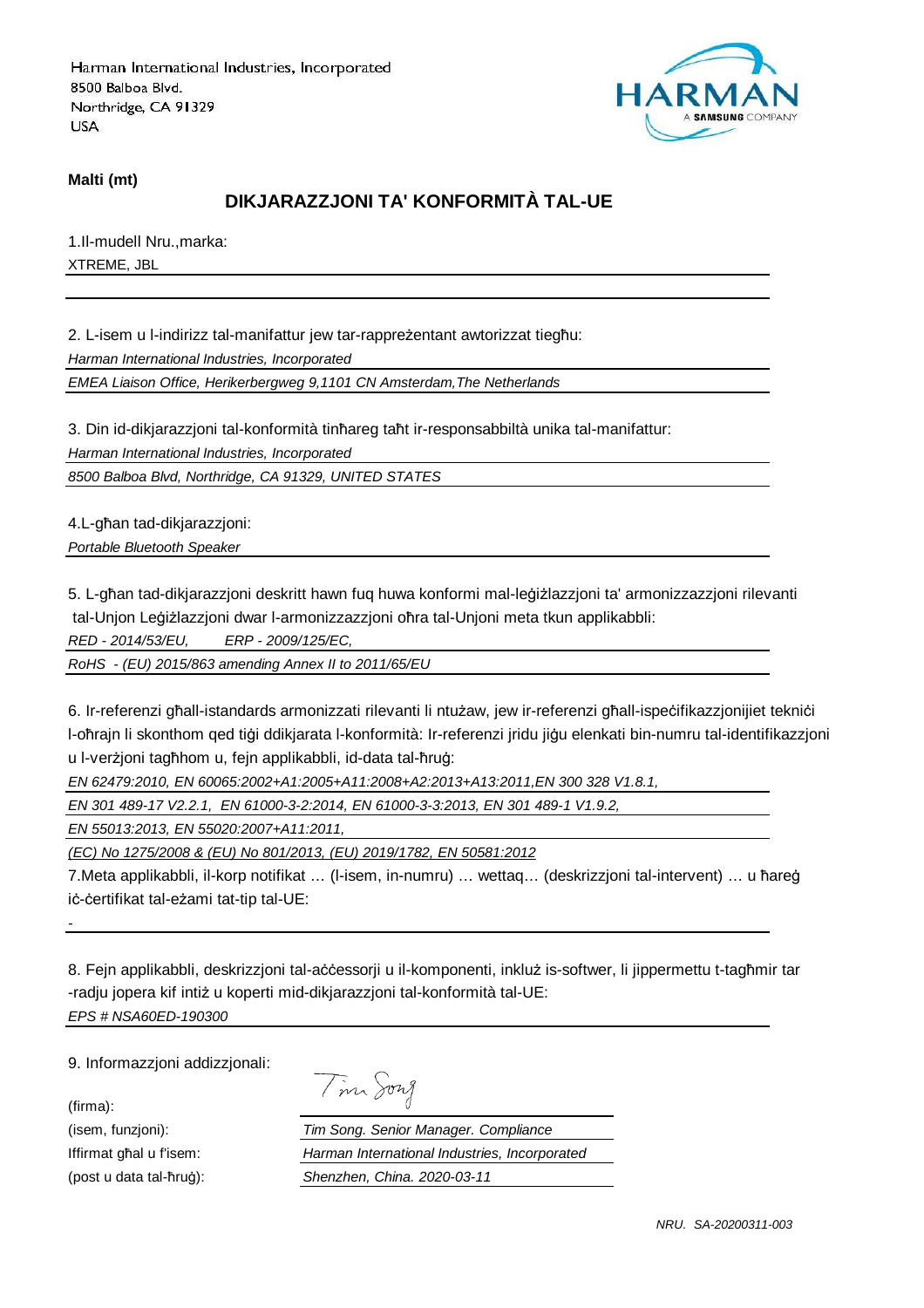#### **ANNESS I effiċjenza enerġetika tal- Provvisti tal-elettriku esterni**

| L-isem tal-manifattur                   | Harman International Industries, Incorporated         |  |
|-----------------------------------------|-------------------------------------------------------|--|
| indirizz                                | 8500 Balboa Blvd, Northridge, CA 91329, UNITED STATES |  |
| Identifikatur tal-mudell                | NSA60ED-190300                                        |  |
| Vultaģģ tal-input(VAC)                  | 100-240                                               |  |
| Frekwenza tal-input AC(Hz)              | 50/60                                                 |  |
| Vultaģģ tal-output(V)                   | 19.0                                                  |  |
| Kurrent tal-output(A)                   | 3.0 <sub>1</sub>                                      |  |
| Potenza tal-output(Watts)               | 57.0                                                  |  |
| Efficjenza medja tal-modalità attiva(%) |                                                       |  |
| @230V                                   | 90.6                                                  |  |
| Efficjenza f'tagħbija baxxa(10 %) (%)   |                                                       |  |
| @230V                                   | 86.3                                                  |  |
| Konsum ta' enerģija minghajr            |                                                       |  |
| taghbija(Watts) @230V                   | 0.09                                                  |  |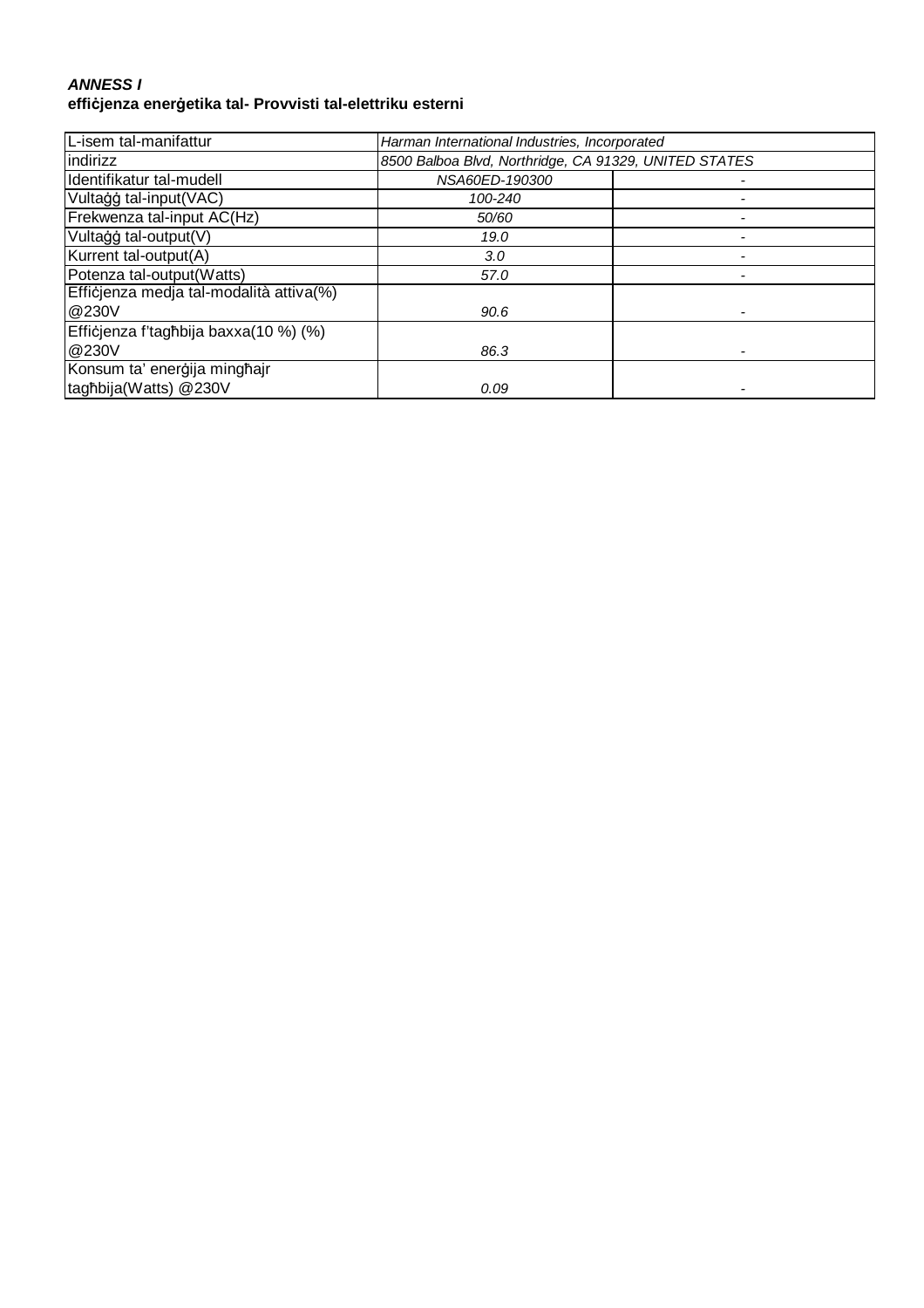

**português (pt)**

## **DECLARAÇÃO UE DE CONFORMIDADE**

1. Modelo Nº.,marca: XTREME, JBL

2. Nome e endereço do fabricante ou do respetivo mandatário:

Harman International Industries, Incorporated

EMEA Liaison Office, Herikerbergweg 9,1101 CN Amsterdam,The Netherlands

3. A presente declaração de conformidade é emitida sob a exclusiva responsabilidade do fabricante: Harman International Industries, Incorporated

8500 Balboa Blvd, Northridge, CA 91329, UNITED STATES

4. Objeto da declaração:

Portable Bluetooth Speaker

5.O objeto da declaração acima mencionada está em conformidade com a legislação de harmonização da União aplicável de Outra legislação de harmonização da União, se aplicável:

RED - 2014/53/EU, ERP - 2009/125/EC,

RoHS - (EU) 2015/863 amending Annex II to 2011/65/EU

6. Referências às normas harmonizadas aplicáveis utilizadas ou às outras especificações técnicas em relação às quais a conformidade é declarada. As referências devem ser enumeradas com os respetivos números de identificação e versão e, se for caso disso, a data de emissão:

EN 62479:2010, EN 60065:2002+A1:2005+A11:2008+A2:2013+A13:2011,EN 300 328 V1.8.1,

EN 301 489-17 V2.2.1, EN 61000-3-2:2014, EN 61000-3-3:2013, EN 301 489-1 V1.9.2,

EN 55013:2013, EN 55020:2007+A11:2011,

(EC) No 1275/2008 & (EU) No 801/2013, (EU) 2019/1782, EN 50581:2012

7. Se aplicável, o organismo notificado: (nome, número)... efetuou… (descrição da intervenção)… e emitiu o certificado de exame UE de tipo:

8. Se aplicável, descrição dos acessórios e/ou componentes, incluindo o software, que permitem que o equipamento de rádio funcione conforme o pretendido, abrangidos pela declaração UE de conformidade: EPS # NSA60ED-190300

9. Informações complementares:

(assinatura):

-

(nome, cargo) : Tim Song. Senior Manager. Compliance Assinado por e em nome de: Harman International Industries, Incorporated (local e data de emissão) Shenzhen, China. 2020-03-11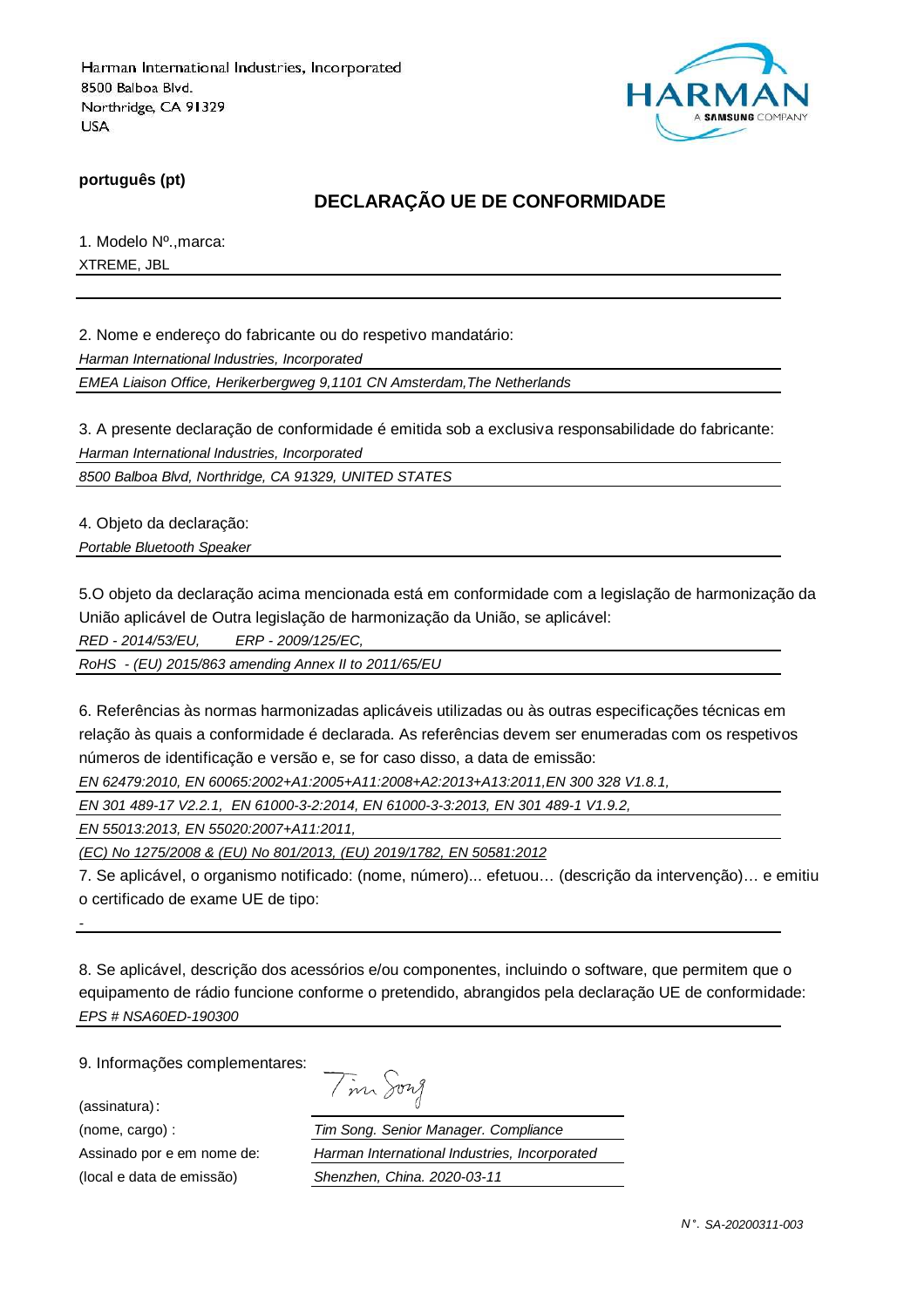### **ANEXO I eficiência energética de Fontes de alimentação externas**

| Nome do fabricante                        | Harman International Industries, Incorporated         |  |
|-------------------------------------------|-------------------------------------------------------|--|
| endereco                                  | 8500 Balboa Blvd, Northridge, CA 91329, UNITED STATES |  |
| Identificador do modelo                   | NSA60ED-190300                                        |  |
| Tensão de entrada(VAC)                    | 100-240                                               |  |
| Frequência da alimentação de CA(Hz)       | 50/60                                                 |  |
| Tensão de saída(V)                        | 19.0                                                  |  |
| Corrente de saída(A)                      | 3.0                                                   |  |
| Potência de saída(Watts)                  | 57.0                                                  |  |
| Eficiência média no modo ativo(%) @230V   | 90.6                                                  |  |
| Eficiência a carga baixa(10 %) (%) @ 230V | 86.3                                                  |  |
| Consumo energético em vazio(Watts)        |                                                       |  |
| @230V                                     | 0.09                                                  |  |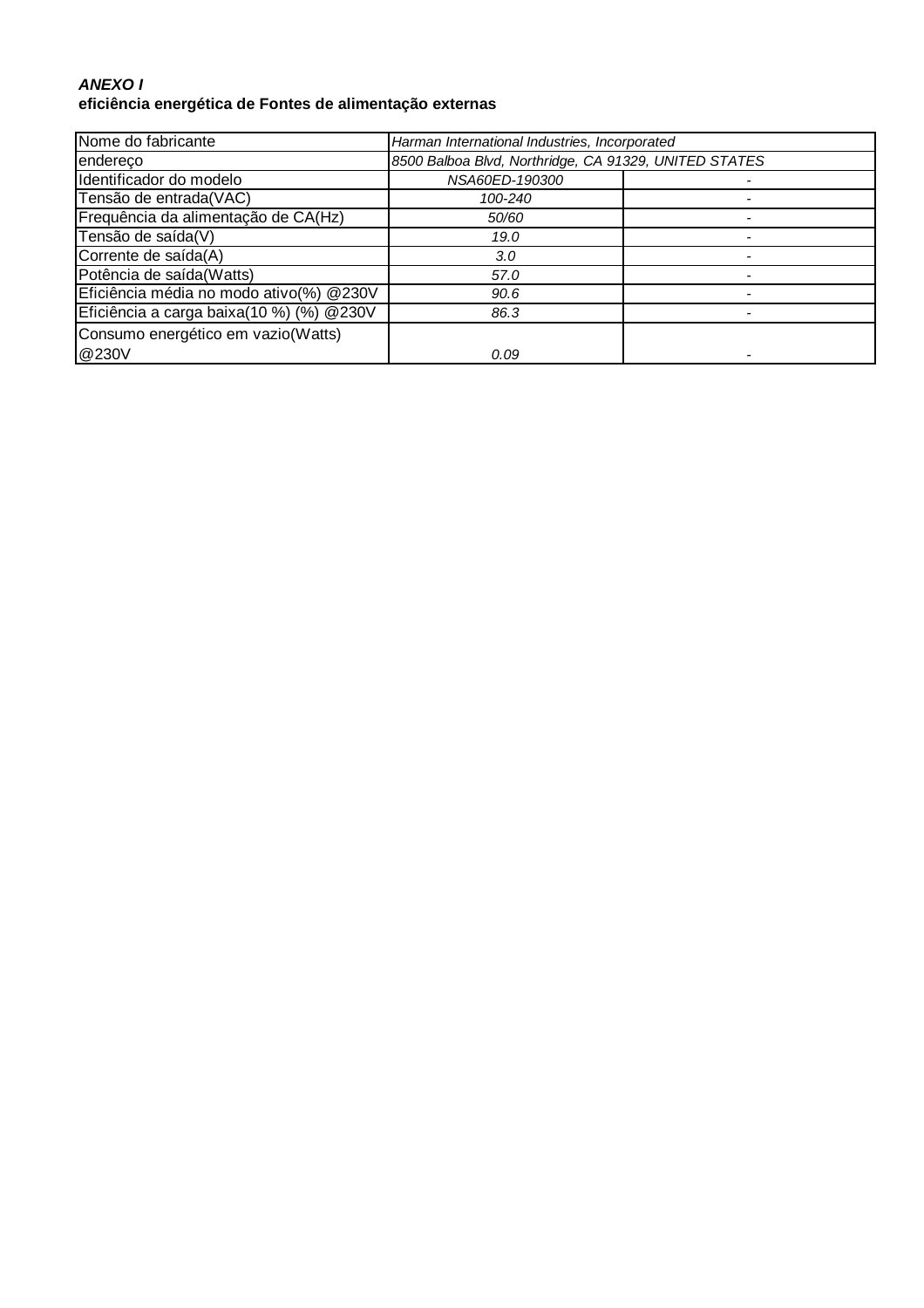

**slovenščina (sl)**

## **IZJAVA EU O SKLADNOSTI**

1.Oznaka modela,brand: XTREME, JBL

2. Ime in naslov proizvajalca ali njegovega pooblaščenega zastopnika: Harman International Industries, Incorporated

EMEA Liaison Office, Herikerbergweg 9,1101 CN Amsterdam,The Netherlands

3. Za izdajo te izjave o skladnosti je odgovoren izključno proizvajalec: Harman International Industries, Incorporated 8500 Balboa Blvd, Northridge, CA 91329, UNITED STATES

4. Predmet izjave:

Portable Bluetooth Speaker

5. Predmet navedene izjave je v skladu z ustrezno zakonodajo Unije o harmonizaciji in Po potrebi z drugo zakonodajo Unije o harmonizaciji:

RED - 2014/53/EU, ERP - 2009/125/EC,

RoHS - (EU) 2015/863 amending Annex II to 2011/65/EU

6.Sklicevanja na uporabljene harmonizirane standarde ali sklicevanja na druge tehnične specifikacije v zvezi s skladnostjo, ki je navedena v izjavi. Sklicevanja morajo biti navedena s svojo identifikacijsko številko, različico in po potrebi datumom izdaje:

EN 62479:2010, EN 60065:2002+A1:2005+A11:2008+A2:2013+A13:2011,EN 300 328 V1.8.1,

EN 301 489-17 V2.2.1, EN 61000-3-2:2014, EN 61000-3-3:2013, EN 301 489-1 V1.9.2,

EN 55013:2013, EN 55020:2007+A11:2011,

(EC) No 1275/2008 & (EU) No 801/2013, (EU) 2019/1782, EN 50581:2012

7. Po potrebi je priglašeni organ … (ime, številka) … izvedel … (opis intervencije) … in izdal certifikat o EU-pregledu tipa:

8. Po potrebi opise dodatne opreme in komponent, vključno s programsko opremo, ki zagotavljajo namensko delovanje radijske opreme in so zajeti v izjavi EU o skladnosti: EPS # NSA60ED-190300

9. Dodatne informacije:

(podpis):

-

Tim Song

(ime, funkcija): Tim Song. Senior Manager. Compliance Podpisano za in v imenu: Harman International Industries, Incorporated (kraj in datum izdaje): Shenzhen, China. 2020-03-11